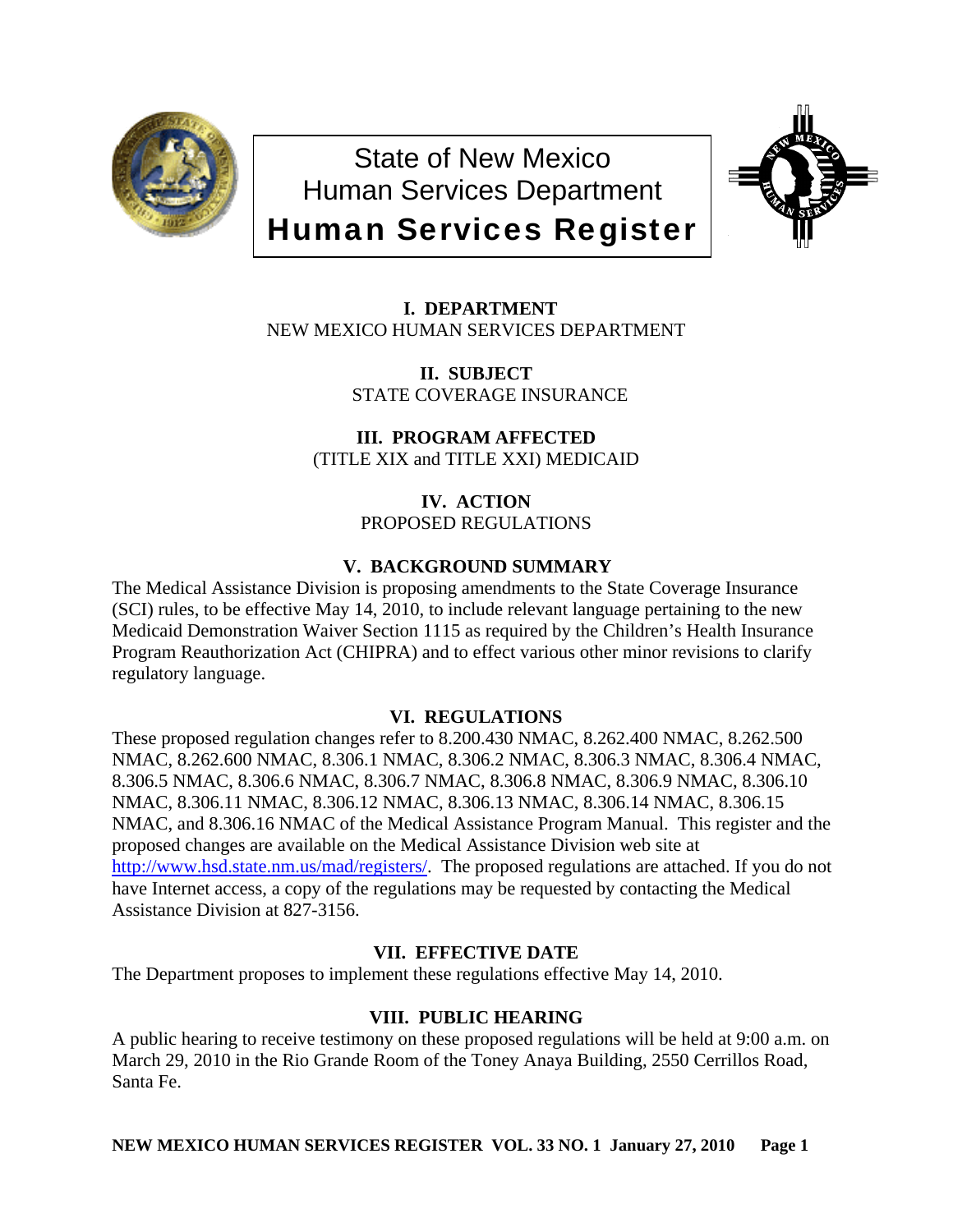If you are a person with a disability and you require this information in an alternative format or require a special accommodation to participate in the public hearing, please contact the Division toll free at 1-888-997-2583 and ask for extension 7-3156. In Santa Fe call 827-3156. The Department's TDD system may be accessed toll-free at 1-800-659-8331 or in Santa Fe by calling 827-3184. The Department requests at least ten (10) days advance notice to provide requested alternative formats and special accommodations.

# **IX. ADDRESS**

Interested persons may address written or recorded comments to:

Kathryn Falls, Secretary-Designate Human Services Department P.O. Box 2348 Santa Fe, New Mexico 87504-2348

These comments must be received no later than 5:00 p.m., on March 29, 2010. Written and recorded comments will be given the same consideration as oral comments made at the public hearing. Interested persons may also address comments via electronic mail to: [Magdalena.Romero@state.nm.us](mailto:Magdalena.Romero@state.nm.us) .

# **X. PUBLICATIONS**

Publication of these regulations approved by:

KATHRYN FALLS, SECRETARY-DESIGNATE HUMAN SERVICES DEPARTMENT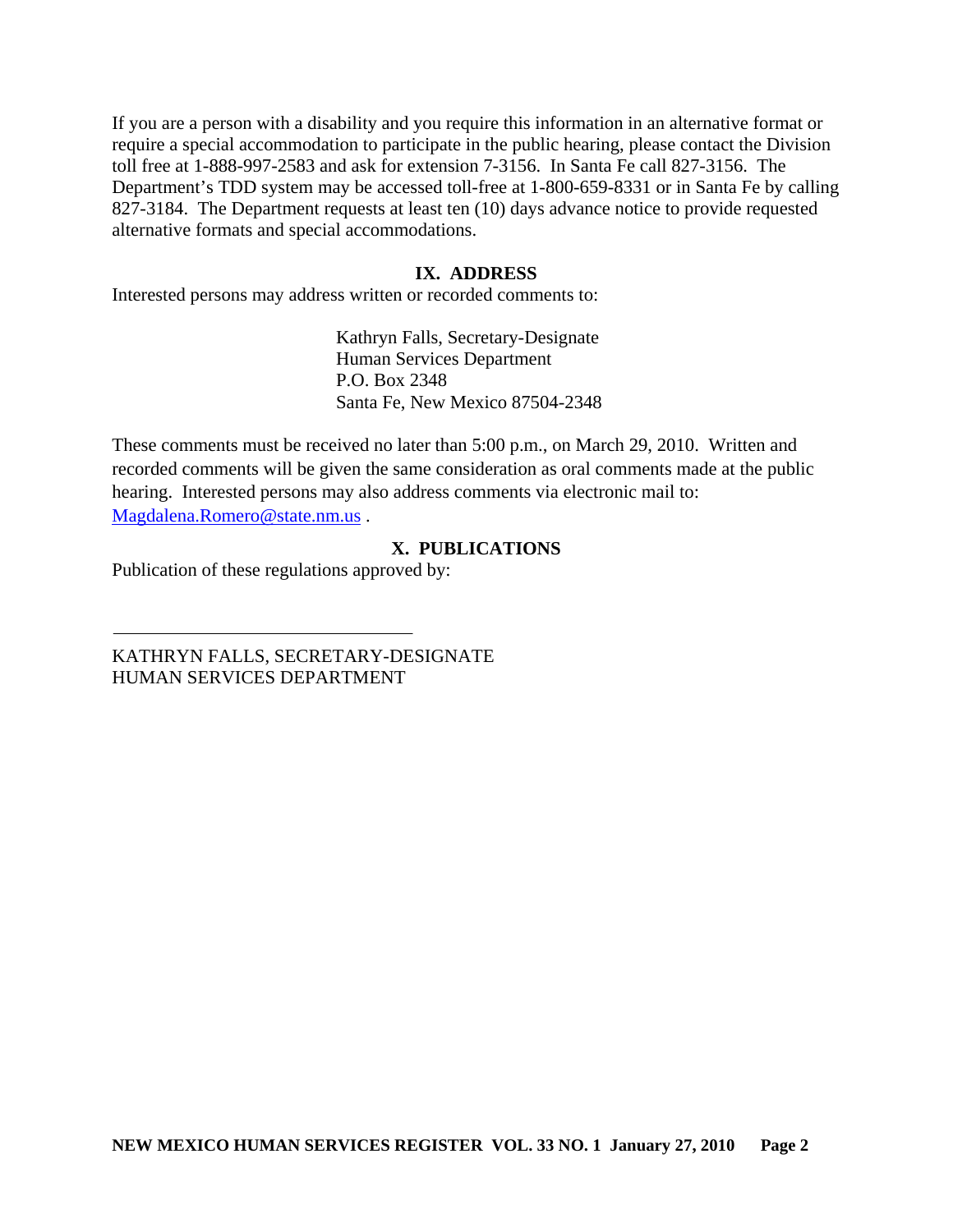#### **TITLE 8 SOCIAL SERVICES**

# **CHAPTER 200 MEDICAID ELIGIBILITY - GENERAL RECIPIENT POLICIES PART 430 RECIPIENT RIGHTS AND RESPONSIBILITIES**

**8.200.430.16 RECIPIENT FINANCIAL RESPONSIBILITIES:** Providers who participate in medicaid agree to accept the amount paid as payment in full, see 42 CRF 447.15, with the exception of co-payment amounts required in certain medicaid categories. Other than the co-payments, a provider cannot bill a recipient for any unpaid portion of the bill or for a claim that is not paid because of provider administrative error or failure of multiple providers to communicate eligibility information. Native Americans are exempt from co-payment requirements.

A. **Failure to follow managed care policies:** A recipient must be aware of the physicians, pharmacies, hospitals, and another provider who participate in their health maintenance organization (HMO) or other managed care plan. A recipient is responsible for payment for services if he uses a provider who is not a participant in his plan or if he receives any services without complying with the rules, policies, and procedures of the plan.

 B. **Denied emergency room claims:** A recipient is responsible for payment of a hospital outpatient emergency room claim if a determination is made by MAD or its designee that an emergency did not exist at the time the service was furnished.

(1) A provider can bill the recipient directly for the denied emergency room charge.

(2) The recipient cannot be billed for denied ancillary services, such as laboratory and radiology

services.

 C. **Other recipient payment responsibilities:** If all the following conditions are met before a service is furnished, a recipient can be billed directly by a provider for services and is liable for payment:

 (1) the recipient is advised by a provider that the particular service is not covered by medicaid or are advised by a provider that he is not a medicaid provider;

 (2) the recipient is informed by a provider of the necessity, options, and charges for the services and the option of going to another provider who is a medicaid provider; and

 (3) the recipient agrees in writing to have the service provided with full knowledge that he is financially responsible for the payment.

 D. **Co-payment responsibility for SCHIP and WDI recipients:** It is the recipient's responsibility to pay the co-payment to the provider. Children eligible for category 032 with family income between 185-235% of poverty (SCHIP) and working disabled individuals (WDI), category 043, will have co-payment requirements as follows:

(1) WDI

 (a) \$7 per outpatient physician visit, other practitioner visit, clinic visit, urgent care visit, outpatient therapy session, or behavioral health session;

- (b) \$7 per dental visit;
- (c) \$20 per emergency room visit;
- (d) \$30 per inpatient hospital admission;

(e) \$5 per prescription, applies to prescription and non-prescription drug items.

(2) SCHIP

 (a) \$5 per outpatient physician visit, other practitioner visit, clinic visit, urgent care visit, outpatient therapy session, or behavioral health session;

- (b) \$5 per dental visit;
- (c) \$15 per emergency room visit;
- (d) \$25 per inpatient hospital admission;
- (e) \$2 per prescription, applies to prescription and non-prescription drug items.

 E. **Co-payment exclusions:** Certain services and populations are exempt from co-payment responsibilities.

 (1) Preventive, prenatal care services and contraceptive management services are exempt from the copayment requirement.

 (2) Services provided at Indian health service facilities, by urban Indian providers and by tribal 638s are also exempt from the co-payment requirement.

- (3) There is no co-payment required during presumptive eligibility or retroactive eligibility periods.
- (4) There is no co-payment required for services provided to Native Americans.<br>  $F_a$  Co-payment maximum for SCHIP and WDI: It is the responsibility of the

 F. **Co-payment maximum for SCHIP and WDI:** It is the responsibility of the family to track and total the co-payments paid. Once the family yearly maximum amount for SCHIP and WDI recipients has been paid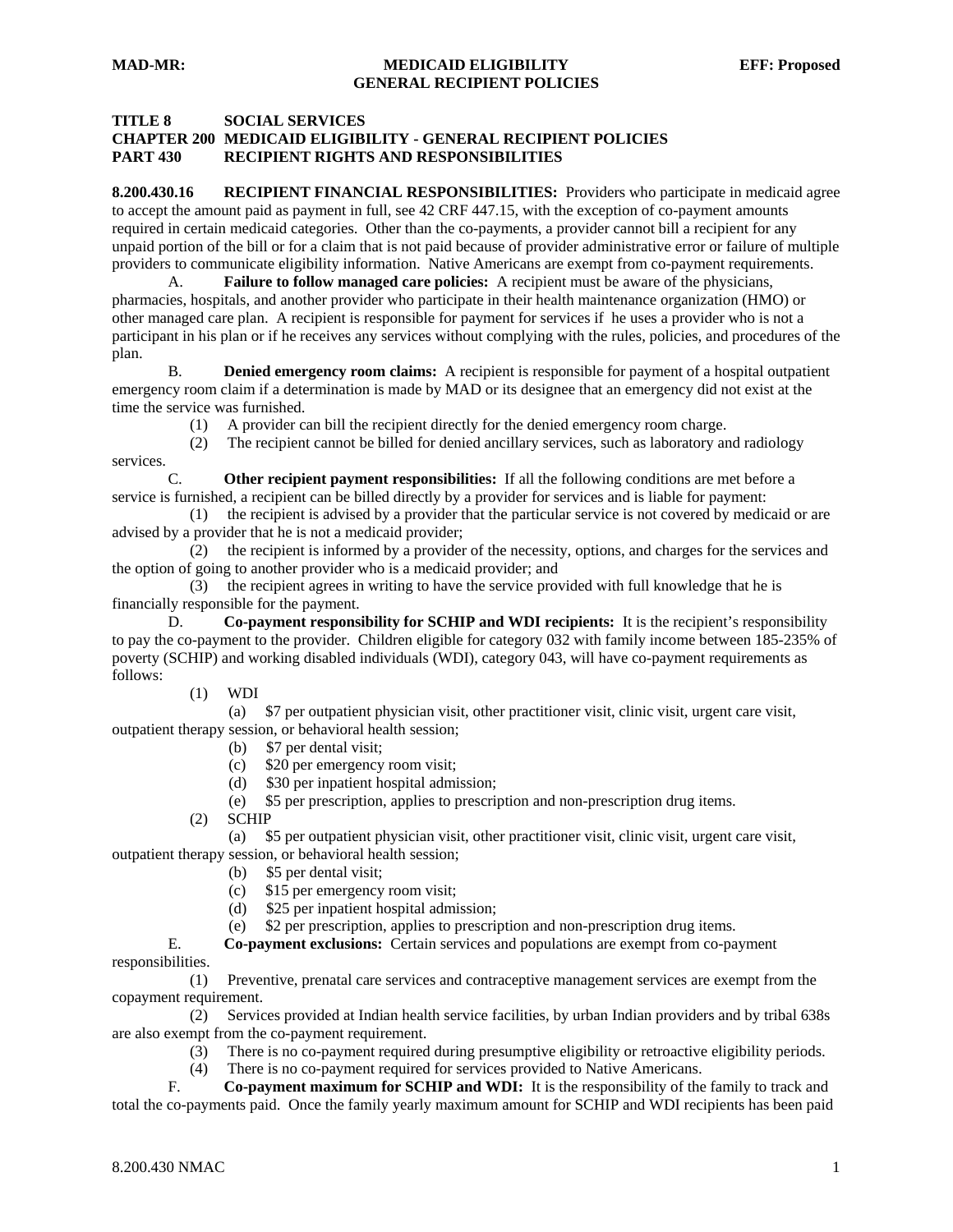# **MAD-MR: MEDICAID ELIGIBILITY EFF: Proposed GENERAL RECIPIENT POLICIES**

by the family via co-payments on medicaid covered services, the recipient must notify the medical assistance division. Verification must be provided to the medical assistance division that the co-payment maximum for SCHIP and WDI recipients has been paid. The first month that co-payments will no longer be required by the SCHIP and WDI recipient is the month following the month in which it has been verified by the medical assistance division that the maximum amount has been met. If the determination is made after the  $25<sup>th</sup>$  of the month, the change is made effective the second month after the request. No retroactive eligibility for the "met co-payment maximum" criteria is allowed. Subsequent to establishing that the co-payment maximum amount has been met, the WDI recipient and the family of SCHIP recipients is not responsible for payment of co-payments for the remainder of that calendar year.

 (1) Co-payment maximum amounts for SCHIP recipients are calculated at initial determination and re-determination of eligibility by ISD. The co-payment maximum amount calculated at the re-determination is effective for the following year.

 (2) If the family income decreases to below 185% of federal income poverty guidelines, the family may report that change and have the children changed to category 032 eligibility up to 185% of poverty, with no copayment requirements. The change is effective in the month following the month of such determination. If the determination is made after the  $25<sup>th</sup>$  of the month, the effective date of the change is the second month after such verification.

(3) The family maximum co-payment amounts for SCHIP recipients are as follows:

- (a) families with income between 185-200% FPL- maximum is 3%
- (b) families with income between 201-215% FPL- maximum is 4%
- (c) families with income between 216-235% FPL- maximum is 5%

 (4) The co-payment maximum varies depending on the recipient's earned and unearned income. Once the recipient has reached his co-payment maximum on covered medicaid services, co-payments cease for the rest of that calendar year, only after the recipient has fulfilled the required steps. For SCHIP, see Paragraph (5) of Subsection A of Section 16 of 8.200.430 NMAC; for WDI, see Section 9 of 8.243.600 NMAC.

 (5) Co-payment maximum amounts for WDI recipients are calculated at initial determination, based on the income received the first month of eligibility, and every twelve months thereafter. The co-payment maximum amount calculated at the initial determination is prorated for the rest of the calendar year and is also determined for the following calendar year. At each annual periodic review, the co-payment maximum will be calculated for the following calendar year.

(a) Recipients with earned and unearned income below 100% FPL - maximum is \$600.

(b) Recipients with earned and unearned income between 100-250% FPL - maximum is \$1500.

 G. **Co-payment responsibility for state coverage insurance (SCI) recipients:** It is the recipient's responsibility to pay the co-payment to the provider. Adults eligible for category 062 with family income from 0- 200% of federal poverty limit will have co-payment responsibility as follows:

| <b>Service</b>                                      | Co-pay at<br>$0\% - 100\%$<br><b>FPL-062</b> | Co-pay at<br>$101\% - 150\%$<br><b>FPL-062</b> | Co-pay at<br>151% - 200%<br><b>FPL-062</b> |
|-----------------------------------------------------|----------------------------------------------|------------------------------------------------|--------------------------------------------|
| Physician/provider visits (no co-pay for preventive |                                              |                                                |                                            |
| services-see below)                                 | \$0                                          | \$5                                            | \$7                                        |
| Pre/post natal care                                 | \$0                                          | \$0                                            | \$0                                        |
| Preventive services                                 | \$0                                          | \$0                                            | \$0                                        |
| Hospital inpatient medical/surgical                 | $$0$ /day                                    | \$25 per admission                             | \$30 per                                   |
|                                                     |                                              |                                                | admission                                  |
| Hospital inpatient maternity                        | $$0$ /day                                    | \$25 per admission                             | $$30$ per                                  |
|                                                     |                                              |                                                | admission                                  |
| Hospital outpatient surgery/procedures              | \$0                                          | \$5                                            | \$7                                        |
| Home health                                         | \$0                                          | \$5                                            | \$7                                        |
| PT, OT & SLP                                        | \$0                                          | \$5                                            | \$7                                        |
| Diagnostics (excluding routine lab and x-ray)       | \$0 (included in                             | \$0 (included in                               | \$0 (included in                           |
|                                                     | office visit)                                | office visit)                                  | office visit)                              |
| DME/supplies                                        | \$0                                          | \$5                                            | \$7                                        |
| Emergency services                                  | \$0                                          | \$15 per visit,                                | \$20 per visit,                            |
|                                                     |                                              | waived if admitted                             | waived if                                  |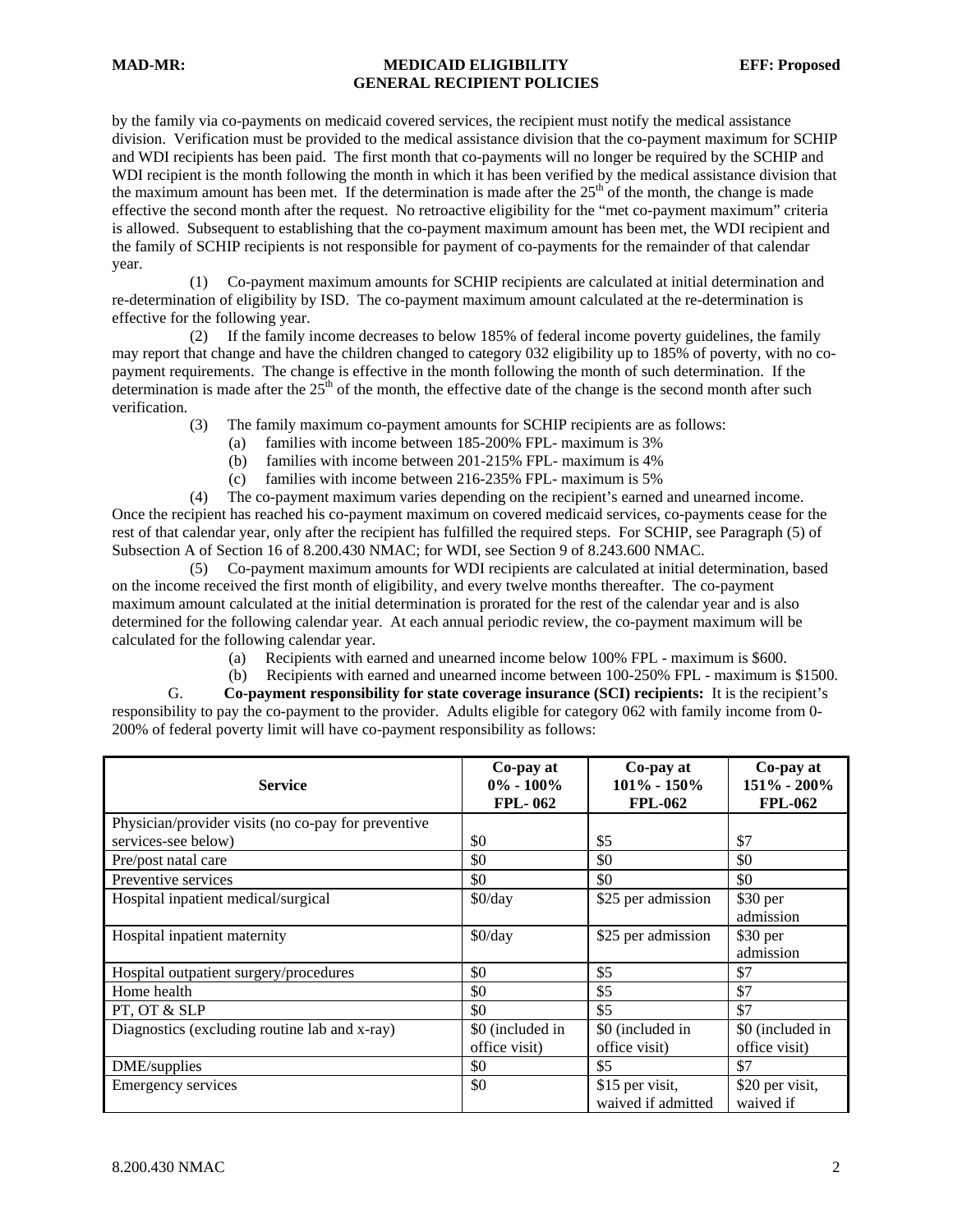# **MAD-MR: MEDICAID ELIGIBILITY EFF: Proposed GENERAL RECIPIENT POLICIES**

|                                                       |                                                               | to a hospital within<br>24 hours | admitted to a<br>hospital within |
|-------------------------------------------------------|---------------------------------------------------------------|----------------------------------|----------------------------------|
|                                                       |                                                               |                                  | 24 hours                         |
| Urgent care                                           | \$0                                                           | \$5                              | \$7                              |
| Prescription drugs: generic name brand                | \$3 per                                                       | \$3 per prescription             | \$3 per                          |
|                                                       | prescription                                                  |                                  | prescription                     |
| Behavioral health and substance abuse: outpatient     | \$0                                                           | \$5                              | \$7                              |
| office visit and outpatient substance abuse treatment | \$0                                                           | \$25                             | \$30                             |
| inpatient behavioral health and inpatient detox       |                                                               |                                  |                                  |
|                                                       | Out of pocket charges for all participants will be limited to |                                  |                                  |
| Limits on out-of-pocket expenses                      | 5% of countable family income per benefit year.               |                                  |                                  |
|                                                       | [Pharmacy out of pocket charges for all participants will     |                                  |                                  |
|                                                       | be limited to \$12 per month.                                 |                                  |                                  |

 H. **Co-payment exclusions for SCI recipients:** Certain services and populations are exempt from co-payment responsibilities.

(1) Prenatal care services are exempt from the co-payment requirement.

 (2) Services provided at Indian health service facilities, by urban Indian providers and by tribal 638s are also exempt from the co-payment requirement.

(3) There is no co-payment required for services provided to Native Americans.

 I. **Cost-sharing maximum for SCI recipients:** It is the responsibility of the client to track and total the co-payments and the employee portion of the premiums paid. If required, the employer portion of the premium is not counted toward the cost-sharing maximum and must be paid by (or on behalf of) the individual enrollee each month regardless of income category or cost-sharing maximum status. Once the yearly maximum amount for SCI recipients has been paid by the individual via co-payments and the employee portion of the premiums on covered services, the recipient must notify the managed care organization (MCO) in which he or she is enrolled. It is the client's responsibility to notify the MCO and provide verification to the MCO that the cost-sharing maximum for SCI has been paid. The first month that cost-sharing will no longer be required by the SCI recipient is the month following the month in which it has been verified by the MCO that the maximum amount has been met. If the determination is made after the  $24<sup>th</sup>$  of the month, the change is made effective the second month after verification. No retroactive eligibility for the "met cost-sharing maximum" criteria is allowed. Subsequent to establishing that the cost-sharing maximum amount has been met, the SCI recipient is not responsible for payment of co-payments and employee portion of the premiums for the remainder of that benefit year. Co-payment maximum amounts for SCI recipients are calculated at initial determination and re-determination of eligibility by ISD at 5% of the annual countable income. The co-payment maximum amount calculated at the re-determination is effective for the following benefit year. See also 8.262.600.9 NMAC.

 J. Premium payments, when required, must be paid in full each month, even if cost-sharing maximum has been reached and there is an overpayment. No partial payments of premiums or co-payments will be allowed. No premiums or co-payments will be refunded.

[2-1-95, 3-1-99, 7-1-00; 8.200.430.16 NMAC - Rn, 8 NMAC 4.MAD.437 & A, 1-1-01; A, 1-1-02; A, 6-1-04; A, 6- 15-04; A, 7-1-05; A, 3-1-06; A, 4-16-07; A/E, 8-1-07; A, 5-14-10]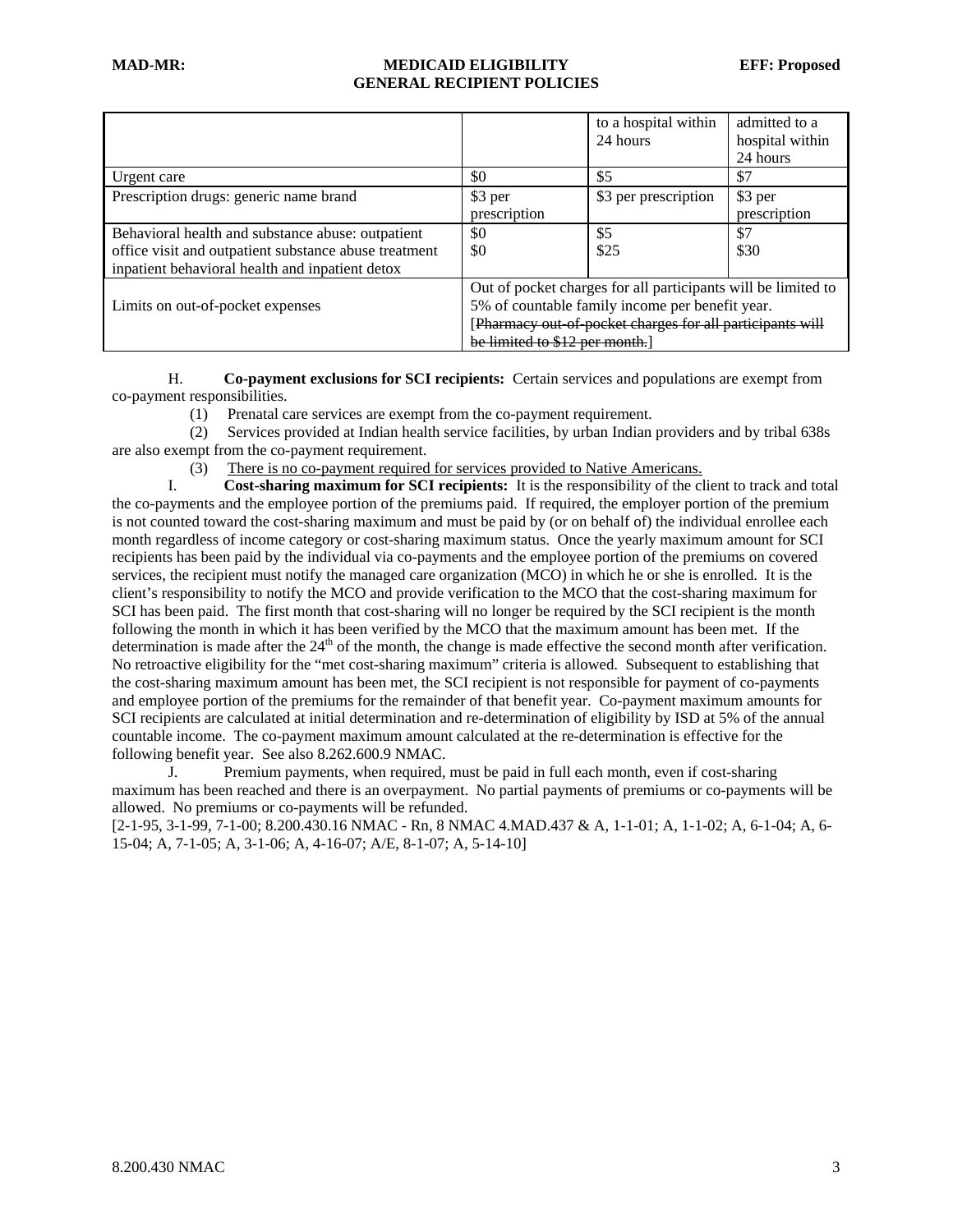#### **TITLE 8 SOCIAL SERVICES CHAPTER 262 MEDICAID ELIGIBILITY - STATE COVERAGE INSURANCE (SCI) (CATEGORY 062) PART 400 RECIPIENT POLICIES**

**8.262.400.3 STATUTORY AUTHORITY:** New Mexico Statutes Annotated, 1978 (Chapter 27, Articles 1 and 2 authorize the state to administer the medicaid program. The State Coverage Insurance (SCI) program is authorized under a health insurance flexibility and accountability (HIFA) waiver under section 1115 of the Social Security Act for the parent population and a medicaid demonstration waiver under section 1115 for the childless adult population, both subject to special terms and conditions.

[8.262.400.3 NMAC - N, 7-1-05; A, 5-14-10]

**8.262.400.4** DURATION: The SCI program is operated subject to continuation of the state's HIFA waiver[ $\frac{1}{2}$ ] and the medicaid demonstration waiver and subject to availability of funds. [8.262.400.4 NMAC - N, 7-1-05; A, 5-14-10]

#### **8.262.400.7 DEFINITIONS:**

 A. **Action:** The denial or limited authorization of a requested service, including the type or level of service; the reduction, suspension, modification, or termination of a previously authorized service; the denial, in whole or in part, of payment for a service; or a failure to provide a service in a timely manner. An untimely service authorization constitutes a denial and is thus considered an action.

 B. **Authorized representative:** An individual or entity for whom or for which the applicant has signed a release of confidentiality and to whom notices will be sent.

 C. **Benefits:** SCI-covered services provided by the SCI-participating MCO and for which payment is included in the capitation rate, as defined in 8.262.600 NMAC.

 D. **Capitation:** A per-member, monthly payment to an MCO that covers contracted services and is paid in advance of service delivery. It is a set amount of money received or paid out, based on membership rather than on services delivered. It is usually expressed in units of "per member per month" (PMPM).

 E. **Catastrophic coverage:** Insurance coverage for specific catastrophic events, such as death, fire, flood, and some medical conditions.

 F. **Category:** A designation of the automated eligibility system. The assigned category is applicable for a period of 12 consecutive months regardless of changes in income or family status, subject to change by request from the recipient.

 G. **Childless adult population:** Non-pregnant, childless adults, ages 19 through 64 years, with household income below 200 percent of the federal poverty level, who do not otherwise qualify for medicaid or medicare.

[G.] H. **Cost-sharing:** Premiums and copayments owed by the member based on income group category.

 [H.] I. **Cost-sharing maximum:** The cost sharing maximum is determined during the initial eligibility determination and recertification process. The cost sharing maximum amount established at the point of eligibility determination for the benefit year represents an amount equal to five percent of the program participant's countable income.

 [I.] J. **Coverage:** Coverage month is a month where all eligibility and enrollment requirements including premium payment, if applicable, are met.

 [J.] K. **Eligibility:** The process of establishing that SCI residency, citizenship or alien status, health insurance coverage, income, living arrangement, and age requirements are met, as defined in this part and 8.262.500 NMAC.

[K.] L. **Employer:** An employer with fifty or fewer eligible employees on a full or part-time basis**.** 

[L.] M. **Employer group:** A group of employees employed by an eligible employer who receives SCI benefits through the employer.

[M.] N. **Employee:** A person employed by an employer who participates in the SCI health benefit plan.

 [N.] O. **Employer enrollment period:** Employer's standard practice for new and annual health insurance enrollment.

 [O.] P. **Enrollment:** The process of enrolling eligible members in an MCO for purposes of management and coordination of health care delivery. The process of enrolling members either by the employer or individually in an available SCI-participating MCO for purposes of health care coverage. Enrollment encompasses selection of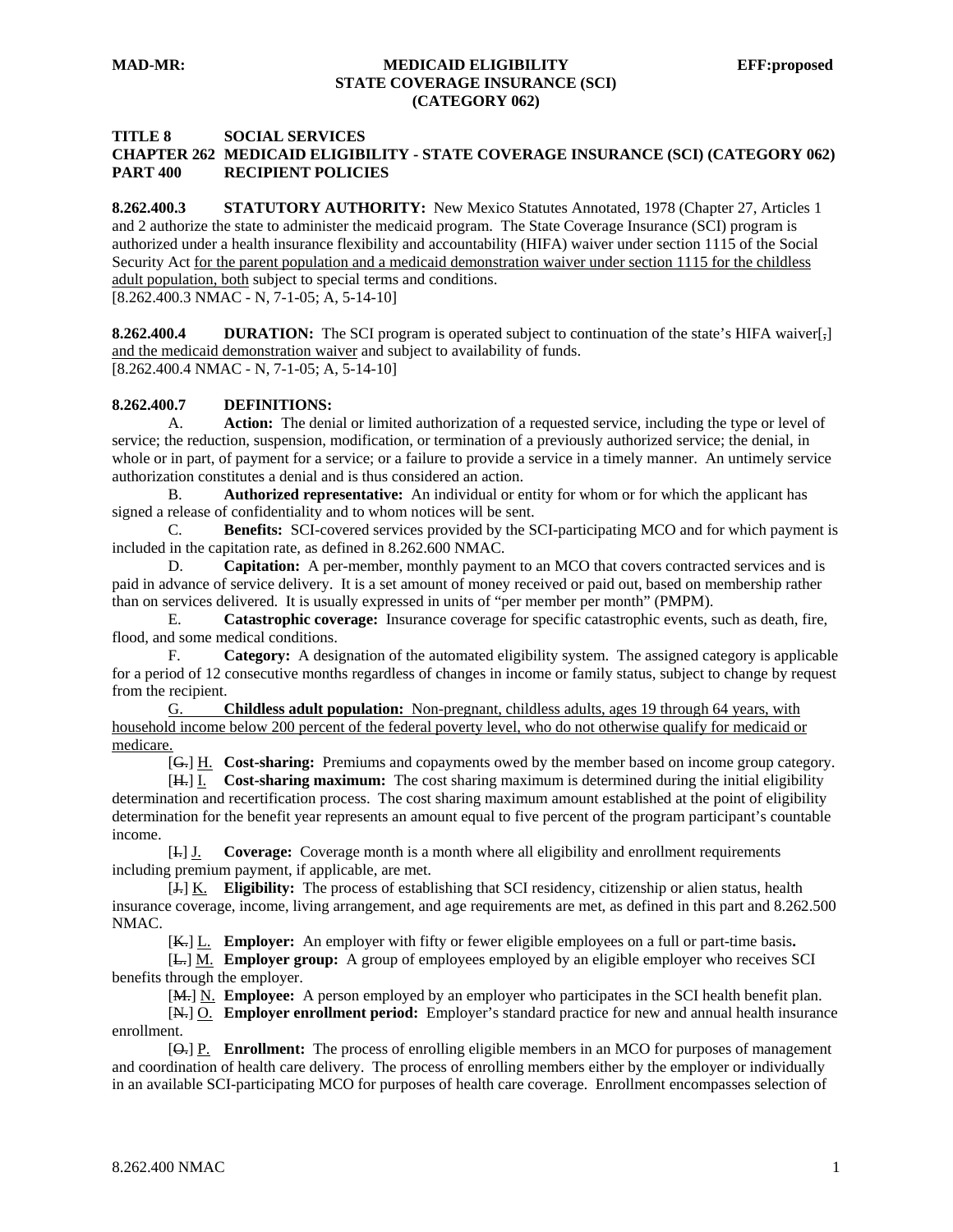an MCO, notification of the selection to the MCO, and timely payment of premiums, as required, as designed by the MCO.

 [P.] Q. **Eligibility letter:** A notice of SCI eligibility and the potential for SCI coverage contingent upon enrollment with a SCI participating MCO. The letter will include start and end dates of eligibility, the requirement to enroll before coverage will begin, and the need to enroll 90 days subsequent to the month of issuance of the enrollment letter. The letter will also notify the member of the federal poverty level subcategory and of the responsibility to track out-of-pocket expenditures for SCI cost sharing.

 [Q.] R. **Fifth degree of relationship:** The following relatives are within the fifth degree of relationship to a dependent child:

- (1) father (biological or adopted);
- (2) mother (biological or adopted);
- (3) grandfather, great grandfather, great-great-grandfather, great-great-great-grandfather;
- (4) grandmother, great grandmother, great-great-grandmother, great-great-great-grandmother;
- (5) spouse of child's parent (stepparent);

 (6) spouse of child's grandparent, great grandparent, great-great-grandparent, great-great-greatgrandparent (step-grandparent);

- (7) brother, half-brother, brother-in-law, stepbrother;
- (8) sister, half-sister, sister-in-law, stepsister;
- (9) uncle of the whole or half blood, uncle-in-law, great uncle, great-great uncle;
- (10) aunt of the whole or half-blood, aunt-in-law, great aunt, great-great aunt;
- (11) first cousin and spouse of first cousin;
- (12) son or daughter of first cousin (first cousin once removed) and spouse;
- (13) son or daughter of great aunt or great uncle (first cousin once removed) and spouse; or
- (14) nephew/niece and spouses.

 (15) *Note:* A second cousin is a child of a first cousin once removed or child of a child of a great aunt or uncle and is not within the fifth degree of relationship.

 [R.] S. **Fiscal agent (medicaid fiscal agent):** An entity contracted by the state medicaid program to sort and process eligibility information as well as pay fee-for-service and capitation claims.

 [S.] T. **Grievance (member):** Oral or written statement by a member expressing dissatisfaction with any aspect of the MCO or its operations that is not an MCO action.

[T.] U. **Group of one:** Individuals who enroll without an employer group but report self-employment.

 [U.] V. **Health insurance:** Insurance against loss by sickness or bodily injury. The generic term for any forms of insurance that provides lump sum or periodic payments in the event of bodily injury, sickness, or disease, and medical expense. This includes but is not exclusive of: medicare part A or medicare part B, medicaid, CHAMPUS, and other forms of government health coverage.

 [V.] W. **Hearing or administrative hearing:** An evidentiary hearing that is conducted so that evidence may be presented.

 [W.] X. **Income groupings- 0-100 percent, 101-150 percent, and 151-200 percent of federal poverty levels:** These income groupings define the premium, copayment, and cost-sharing maximums for SCI cost-sharing purposes.

 [X.] Y. **Individual:** A person who enrolls in SCI who is not a member of an eligible employer group and pays the premium amount designated for both the employee and employer share, if applicable based on household income,  $\{$ and the employer share, I or has that amount paid on his/her behalf by another entity.

 [Y.] Z. **Individual health plan**: Health insurance coverage purchased by an individual from an insurer offering individual healthcare benefit policies.

 [Z.] AA.**Managed care organization (MCO):** An organization licensed or authorized through an agreement among state entities to manage and coordinate and receive payment at actuarially sound payment rates for the delivery of specified services to enrolled members from a certain geographic area.

[AA.] BB. **Member:** An eligible member enrolled in an MCO.

[BB.] CC. **Member month:** A calendar month in which a member is enrolled in an MCO.

 [CC.] DD. **Notice:** A written statement that includes what action is being taken, the reasons for the intended action, the specific regulation that requires the action, and an explanation of the circumstances under which the service may be continued if a hearing is requested.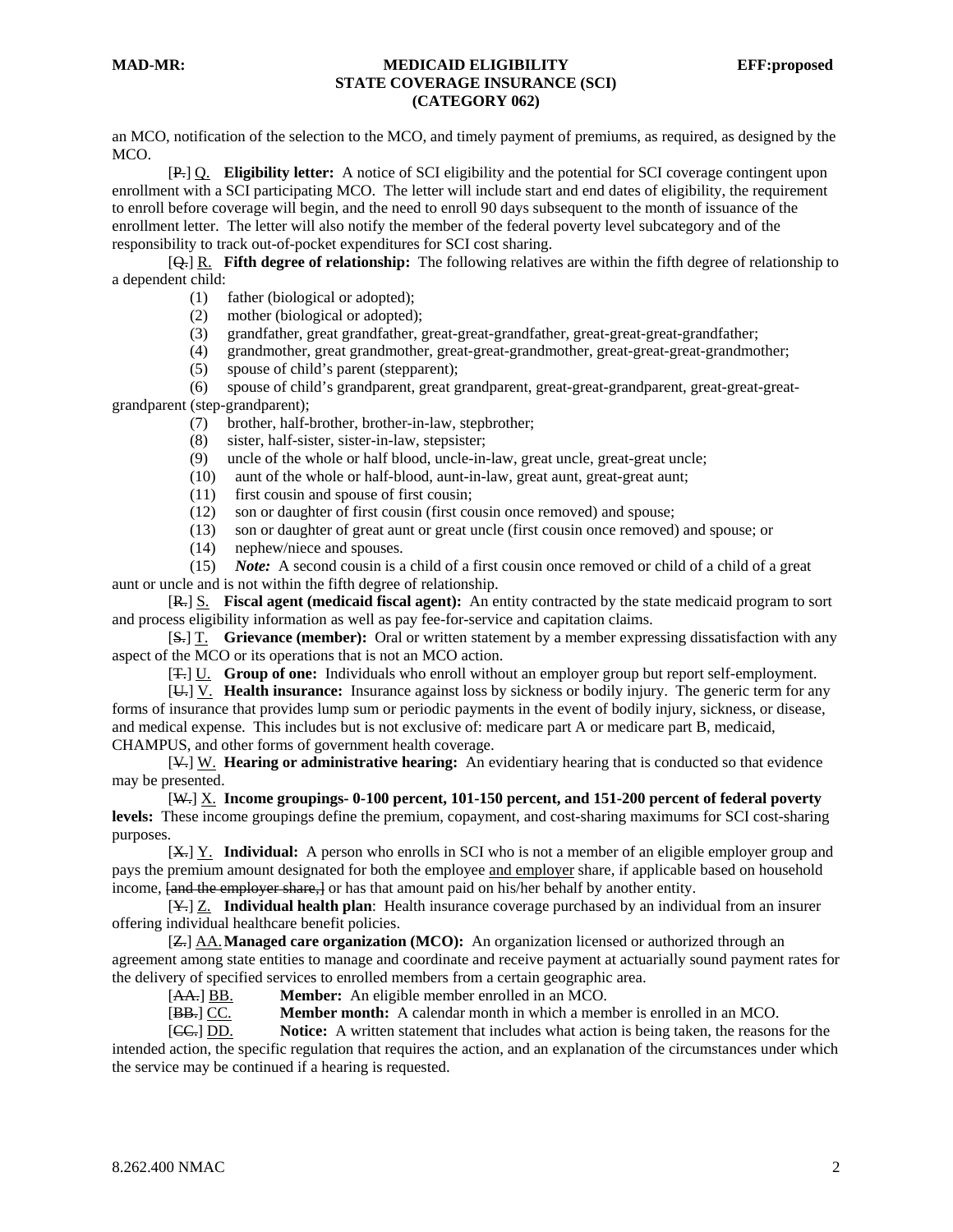EE. **Parent population:** Uninsured parents, ages 19 through 64, of medicaid and CHIP-eligible children, who are not otherwise eligible for medicaid or medicare, with household below 200 percent of the federal poverty level.

 [DD.] FF. **Parental or custodial relative status:** The state of having a dependent child under the age of 18 who is the son, daughter, or relative within the fifth degree of relationship living in the household and under the care and control of the individual.

 [EE.] GG. **Premium- employer:** A specific monthly payment payable to the MCO by employers who enroll their employees in SCI at a rate set by the department. This amount may be paid by an individual member not in an employer group in order to participate in SCI. Subject to available funding, the state may allocate funds to assist certain eligible individuals with payment of the employer premium contribution and will notify eligible individuals of such assistance. Premiums cannot be refunded.

 [FF.] HH. **Premium- employee:** A specific monthly payment payable to the MCO calculated by the department based on a subcategory of eligibility representing an income grouping. 062-0-100 percent FPL, 062- 101-150 percent FPL, 062-151-200 percent FPL. Premiums and copayments cannot be refunded.

 [GG.] II. **Qualifying event:** Termination of employment for any reason; loss of eligibility for health insurance benefits due to reduction in work hours; loss of health insurance coverage due to death, divorce or legal separation from spouse, loss of dependent status; moving to or from another state.

 [HH.] JJ. **SCI (state coverage insurance):** The New Mexico health care program implemented under the authority of the health insurance flexibility and accountability (HIFA) waiver and a section 1115 medicaid demonstration waiver granted to the state by the centers for medicare and medicaid services (CMS).

 [II.] KK.**Shoebox method:** The method under which an SCI member is responsible for tracking, and submission of a request for verification of total expenditures for himself, based on SCI employee premiums and copayments for purposes of establishing that the cost-sharing maximum amount has been met.

 [JJ.] LL. **Voluntary drop:** The act of voluntarily terminating or discontinuing health insurance coverage. [8.262.400.7 NMAC - N, 7-1-05; A, 3-1-06; A, 4-16-07; A/E, 8-1-07; A, 6-1-08; A, 7-1-09; A, 5-14-10]

#### **8.262.400.17 SPECIAL RECIPIENT REQUIREMENTS:**

A. **Age:** To be eligible for SCI, an individual must be age 19 through 64.

 B. **Continuing eligibility on the factor of age:** When an individual has been determined eligible on the condition of age, he remains eligible on the condition until the applicable upper age limit is reached. An individual who exceeds the age limit during a given month is eligible for that month, unless the birthday is the first day of the month.

 C. **Uninsured:** For purposes of SCI eligibility, an individual cannot have health insurance coverage, excluding catastrophic or supplemental health insurance policies. An individual with access to health care at Indian health services, veteran's administration, or through worker's compensation, is not considered to be insured for purposes of this program by having such access.

 D. **Enrolled:** An individual who has been determined eligible for SCI must notify an SCI-contracted MCO and must have made and continue to make premium payment as a condition of SCI coverage.

 E. **Premium payment**: SCI requires payment of premiums by the employer at a rate established by the department, and by the employee per month as calculated by income level: 062A, 062B and 062C. Some individuals may be required to pay both the employers and employee's share based on income level. Nothing in this section prevents another entity from contributing the employer or employee premium share on behalf of an individual member. Nothing in this section prevents the employer or a third party from paying the employee portion of the premium on behalf of the employee. The due date of premium payments will be determined by the MCO. If an individual's category of SCI eligibility changes at annual recertification for the program, resulting in a different premium payment due, the new premium amount is effective beginning with the first month of the new recertification approval period. Individuals who fail to pay the premium within the timeframe established by the MCO may be disenrolled.

 F. **Voluntary drop of health insurance:** An individual who has voluntarily dropped health insurance will be ineligible for SCI for six months, starting with the first month the health insurance was dropped (i.e., the first month of no coverage). An employer who has voluntarily dropped health insurance will be ineligible to enroll employees in SCI for twelve months. The following circumstances are not considered a voluntary drop:

 (1) an individual (or spouse) fails to take advantage of an initial offer of health insurance by an employer (unless the insurance is SCI coverage), or fails or refuses to take advantage of a COBRA continuation policy;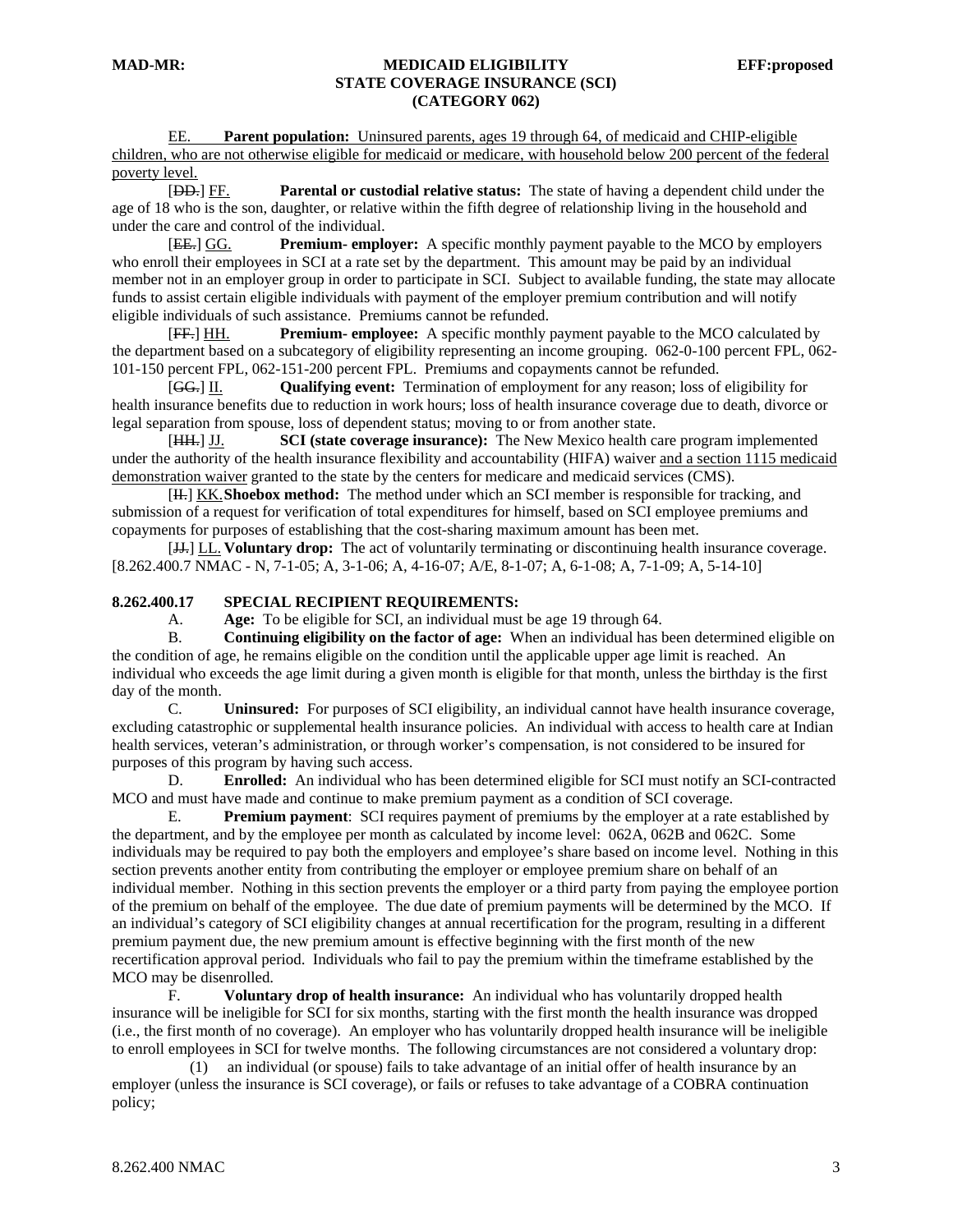(2) loss of access to employer-sponsored insurance due to loss of employment, divorce, death of a spouse, or geographic move, loss of coverage as a dependent child, or loss of medicaid eligibility; or

 (3) an employee enrolled in an individual health plan whose employer is offering SCI employersponsored insurance (as an initial offering or at open enrollment) will be able to participate in SCI under group coverage and will not be considered to have voluntarily dropped health insurance in order to participate in the SCI employer group plan.

 (4) an individual who was covered under SCI within the most recent 12 months and had reached the annual benefit maximum and was transitioned to the New Mexico medical insurance pool, will be able to re-enroll in SCI at his/her annual SCI recertification period.

 G. **Cost-sharing maximums:** An SCI-covered individual is responsible for tracking and reporting of the cost-sharing amount paid in a benefit year, and for reporting to the managed care organization (MCO) when the cost-sharing maximum amounts are met (also known as "shoebox methodology"). The first month of coverage without cost-sharing will be the month after the month of verification that the maximum expenditure limit has been met, unless the determination is made after the  $24<sup>th</sup>$  of the month. Where the determination is made after the  $24<sup>th</sup>$  of the month, the first month of coverage without cost-sharing will be the second month after verification. The period of coverage without cost-sharing will end on the last day of that benefit year. No partial payments of premiums or of copayments will be allowed. No premiums or copayments will be refunded.

[8.262.400.17 NMAC - N, 7-1-05; A, 4-16-07; A/E, 8-1-07; A, 7-1-09; A, 5-14-10]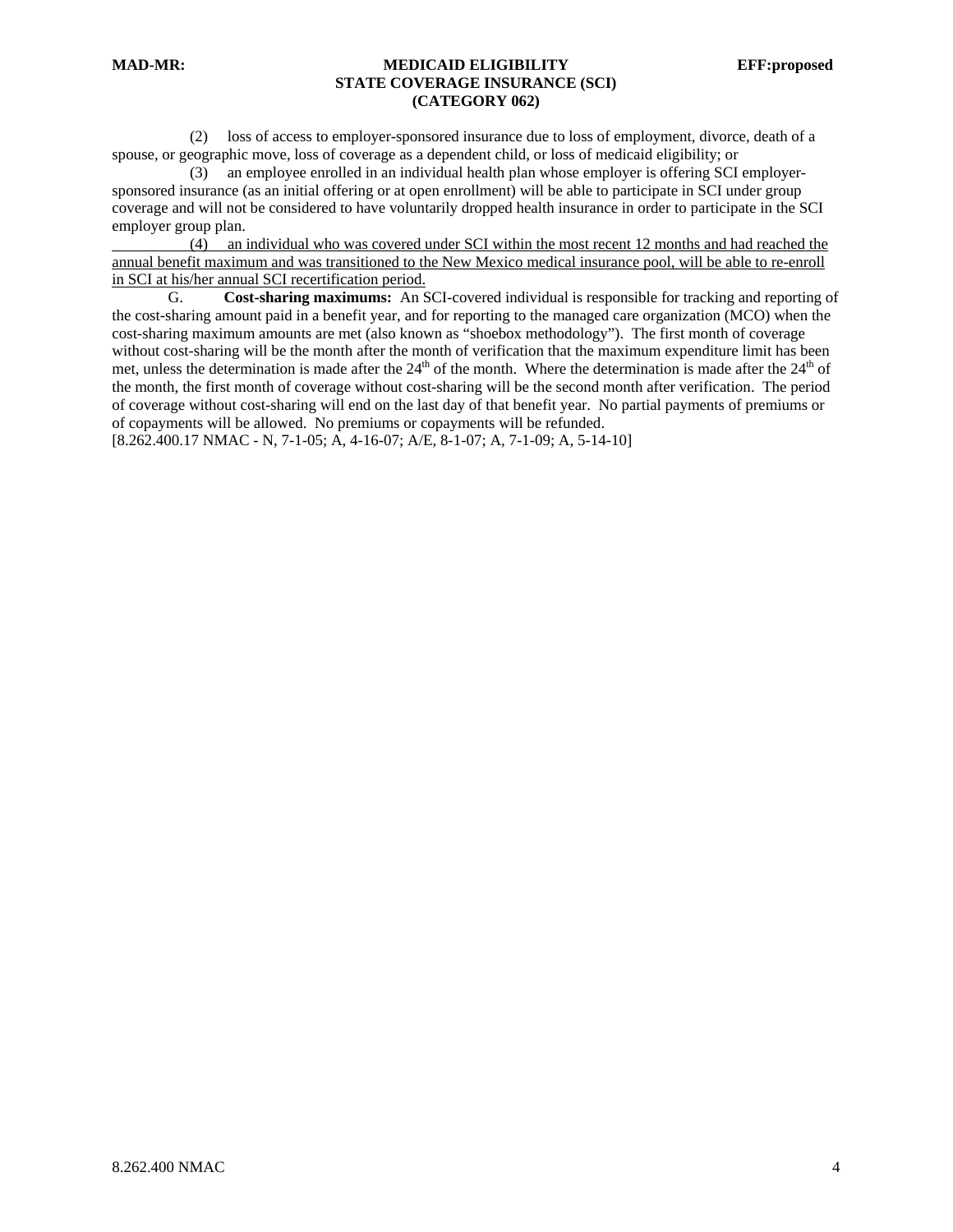#### **MAD-MR: MEDICAID ELIGIBLITY- EFF: Proposed STATE COVERAGE INSURANCE (SCI) CATEGORY 062 INCOME AND RESOURCE STANDARDS**

# **TITLE 8 SOCIAL SERVICES**

## **CHAPTER 262 MEDICAID ELIGIBILITY - STATE COVERAGE INSURANCE (SCI) (CATEGORY 062) PART 500 INCOME AND RESOURCE STANDARDS**

**8.262.500.3 STATUTORY AUTHORITY:** New Mexico Statutes Annotated, 1978 (Chapter 27, Articles 1 and 2 authorize the state to administer the medicaid program. The State Coverage Insurance (SCI) program is authorized under a health insurance flexibility and accountability (HIFA) wavier under section 1115 of the Social Security Act for the parent population and a medicaid demonstration waiver under section 1115 for the childless adult population, both subject to special terms and conditions. [8.262.500.3 NMAC - N, 7-1-05]

**8.262.500.4 DURATION:** The SCI program is operated subject to continuation of the state's HIFA waiver and the medicaid demonstration waiver, and subject to availability of funds. [8.262.500.4 NMAC - N, 7-1-05]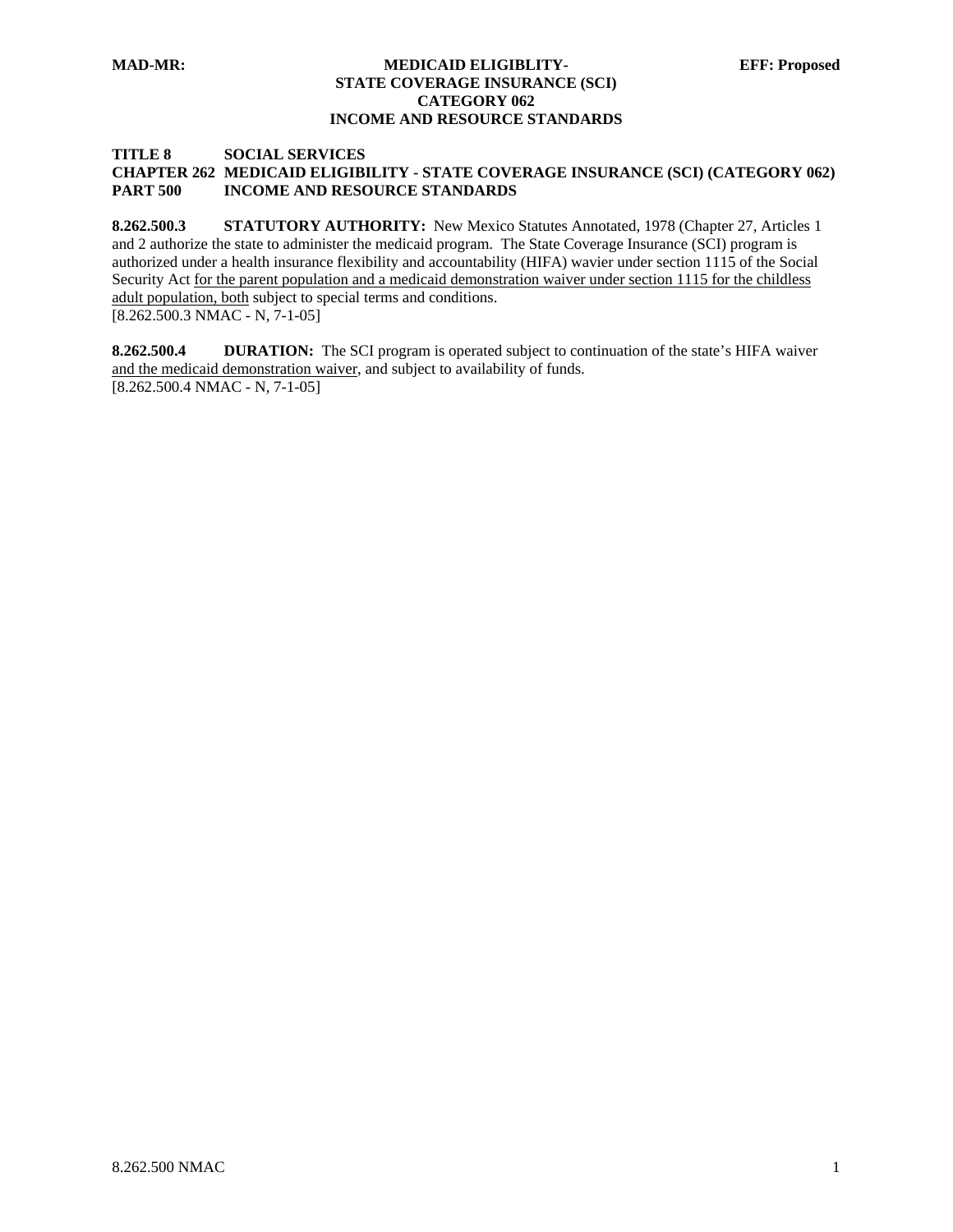#### **TITLE 8 SOCIAL SERVICES CHAPTER 262 MEDICAID ELIGIBILITY - STATE COVERAGE INSURANCE (SCI) (CATEGORY 062) PART 600 BENEFIT DESCRIPTION**

**8.262.600.3 STATUTORY AUTHORITY:** New Mexico Statutes Annotated, 1978 (Chapter27, Articles 1and 2) authorize the state to administer the medicaid program. The state was granted a [5-year] health insurance flexibility and accountability (HIFA) waiver under Section 1115 of the Social Security Act and a medicaid demonstration waiver under Section 1115, both subject to certain terms and conditions. The state is using [the] waiver authority to implement the State Coverage Insurance (SCI program). The SCI program offers a basic benefit package to adults with countable income of less than 200[%] percent of the federal poverty level. There is no feefor-service coverage under SCI. The benefits begin after enrollment with one of the contracted managed care organizations.

[8.262.600.3 NMAC - N, 7-1-05; A, 5-14-10]

**8.262.600.4 DURATION:** The SCI program is operated subject to continuation of the state's HIFA waiver and the medicaid demonstration waiver, and subject to availability of funds. [8.262.600.4 NMAC - N, 7-1-05; A, 5-14-10]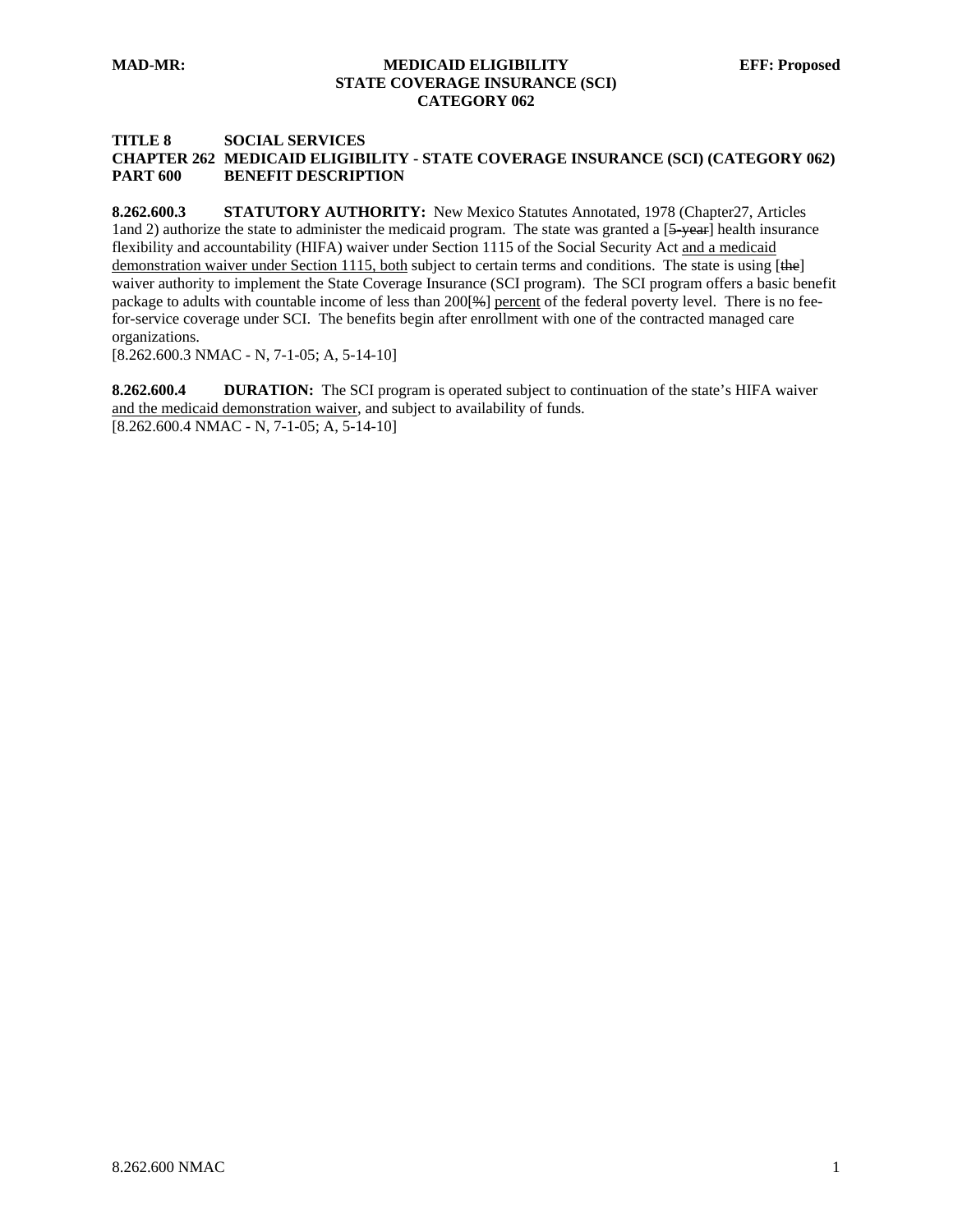# **TITLE 8 SOCIAL SERVICES CHAPTER 306 STATE COVERAGE INSURANCE (SCI) PART 1 GENERAL PROVISIONS**

8.306.1.3 **STATUTORY AUTHORITY:** New Mexico Statutes Annotated, 1978 (Chapter 27, Articles 1 and 2) authorize the state to administer the medicaid program. The State Coverage Insurance (SCI) program is authorized under a health insurance flexibility and accountability (HIFA) waiver under section 1115 for the parent population and a medicaid demonstration waiver under section 1115 for the childless adult population, both subject to special terms and conditions.

[8.306.1.3 NMAC - N, 7-1-05; A, 5-14-10]

**8.306.1.4 DURATION:** The SCI program is operated subject to continuation of the state's HIFA waiver and the medicaid demonstration waiver, and subject to availability of funds. [8.306.1.4 NMAC - N, 7-1-05; A, 5-14-10]

**8.306.1.7 DEFINITIONS:** The state of New Mexico is committed to reducing the number of uninsured working New Mexico residents and improving the number of small employers offering health benefit plans by implementation of a basic health coverage health insurance benefit provided by contracted managed care organization with cost sharing by members, employers and the state and federal governments. This section contains the glossary for the New Mexico state coverage insurance policy. The following definitions apply to terms used in this chapter.

A. Definitions beginning with letter "A":

 (1) **Abuse:** Provider practices that are inconsistent with sound fiscal, business or medical practices and result in unnecessary cost to SCI, in reimbursement for services that are not medically necessary, or in services that fail to meet professionally recognized standards for health care. Abuse also includes member or member practices that result in unnecessary costs to SCI.

 (2) **Action:** The denial or limited authorization of a requested service, including the type or level of service; the reduction, suspension, modification or termination of a previously authorized service; the denial, in whole or in part, of payment for a service; or the failure to provide services in a timely manner. An untimely service authorization constitutes a denial and is thus considered an action.

 (3) **Appeal, member:** A request from a member or provider, on the member's behalf with the member's written permission, for review by the managed care organization (MCO) of an MCO action as defined above in Paragraph (2) of Subsection A of 8.306.1.7 NMAC.

 (4) **Appeal, provider:** A request by a provider for review by the MCO of an MCO action related to the denial of payment or an administrative denial.

 (5) **Approvals:** Approvals are either initial or concurrent review decisions, which yield utilization management authorizations based on the member meeting the clinical criteria for the requested SCI service(s) or level of care.

B. Definitions beginning with letter "B":

 (1) **Behavioral health planning council (BHPC):** Refers to the council created by HB 271 to meet federal advisory council requirements and to provide consistent, coordinated input to the behavioral health service delivery in New Mexico. The SE will be expected to interact with the BHPC as an advisory council.

(2) **Behavioral health:** Refers to mental health and substance abuse.

 (3) **Behavioral health purchasing collaborative (the collaborative):** Refer to the interagency behavioral health purchasing collaborative pursuant to the passage of HB 271 effective May 19, 2004. The collaborative is made up of 17 publicly funded statutory member agencies including 15 direct service providers and funding agencies, including the human services department.

 (4) **Benefit package:** SCI covered services that must be furnished by the MCO and for which payment is included in the capitation rate.

 (5) **Benefit year:** The year beginning with the month of enrollment in an MCO and payment of designated premiums if applicable and continuing for a period up to 12 continuous months as long as enrollment requirements are met.

 (6) **Broker:** A person, partnership, corporation or professional corporation appointed by a health insurer licensed to transact business in New Mexico to act as its representative in any given locality for the purpose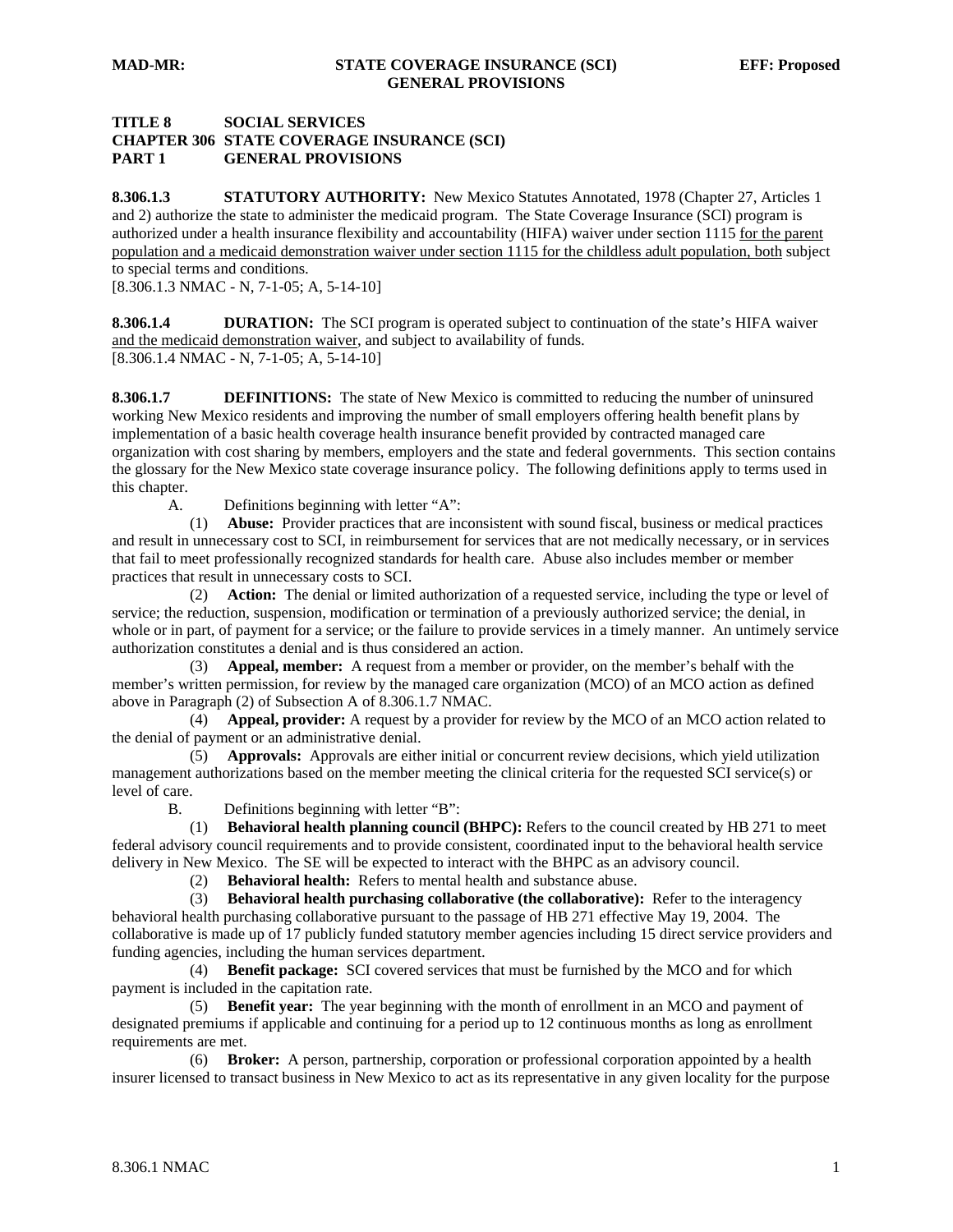of soliciting and writing any policy or contract insuring against loss or expense resulting from the sickness of the insured.

C. Definitions beginning with letter "C":

 (1) **Capitation:** A per-member, monthly payment to an MCO that covers contracted services and is paid in advance of service delivery. It is a set amount of money received or paid out, based on membership rather than on services delivered. It is usually expressed "per member per month" (PM/PM).

 (2) **Care coordination:** An office-based administrative function to assist members "at risk" for adverse outcomes to help meet their needs by filling in gaps in current health care on an as needed basis. Care coordination is member-centered, family-focused when appropriate, culturally competent and strengths-based, and ensures that the medical and behavioral health needs of the SCI population are identified and services are provided and coordinated with the member and family, as appropriate. Care coordination involves, but is not limited to, the following: planning treatment strategies; monitoring outcomes and resource use; coordinating visits with subspecialists; organizing care to avoid duplication of diagnostic tests and services; sharing information among health care professionals, other program personnel, and family; facilitating access to services; actively managing transitions of care, such as a hospital discharge; training of caregivers; and ongoing reassessment and refinement of the care plan. Care coordination operates independently within the MCO and has separately defined functions with a dedicated care coordination staff but is structurally linked to the other MCO systems, such as quality assurance, member services, and grievances. Clinical decisions shall be based on the medically necessary covered services and not on fiscal or administrative considerations. The care coordinator coordinates services within the physical and behavioral health delivery system, as well as with other service providing systems. The care coordinator may interface and collaborate with the member's case manager, or refer the member to case management as necessary. If both physical and behavioral health conditions exist, the primary care coordination responsibility lies with the condition that is most acute.

 (3) **Case management**: Case management consists of services which help beneficiaries gain access to needed physical health, behavioral health, social, educational, and other services. A person or team of people who provide outreach to customers, provide information to them about services, work with them to develop a service plan, assist in obtaining needed services, supports and entitlements and advocate on their behalf. General case management is designed to access, coordinate and monitor services.

 (4) **Category:** A designation of the automated eligibility system. SCI has one designated category (062) and three income groupings that are assigned to an individual based on their income grouping. The assigned category is applicable for a period of 12 consecutive months regardless of changes in income or family status, subject to change by request from the recipient.

 (5) **Childless adult population:** Non-pregnant, childless adults, ages 19 through 64 years, with household income below 200 percent of the federal poverty level, who do not otherwise qualify for medicaid or medicare.

 [(5)] (6) **Clean claim:** A manually or electronically submitted claim from a participating provider that contains substantially all the required data elements necessary for accurate adjudication without the need for additional information from outside the health plan's system. It does not include a claim from a provider who is under investigation for fraud or abuse, or a claim under review for medical necessity. A clean claim is not materially deficient or improper, such as lacking substantiating documentation currently required by the health plan, or has no particular or unusual circumstances requiring special treatment that prevents payment from being made by the health plan within 30 days of the date of receipt if submitted electronically or 45 days if submitted manually.

 [(6)] (7) **Client:** An individual who has applied for and been determined eligible for SCI. A "client" may also be referred to as a "member," "customer," or "consumer", or "program participant".

[(7)] (8) **CMS:** Centers for medicare and medicaid services.

 [(8)] (9) **Community-based care**: A system of care, which seeks to provide services to the greatest extent possible, in or near the member's home community.

 [(9)] (10) **Comprehensive community support services**: These services are goal-directed mental health rehabilitation services and support for children, adolescents, and adults necessary to assist individuals in achieving recovery and resiliency goals. These services assist in the development and coordination of a member's service plan and include therapeutic interventions which address barriers that impede the development of skills necessary for independent functioning in the community.

 [(10)] (11) **Continuous quality improvement (CQI):** CQI is a process for improving quality that assumes opportunities for improvement are unlimited; is customer-oriented, data driven, and results in implementation of improvements; and requires continual measurement of implemented improvements and modification of improvements, as indicated.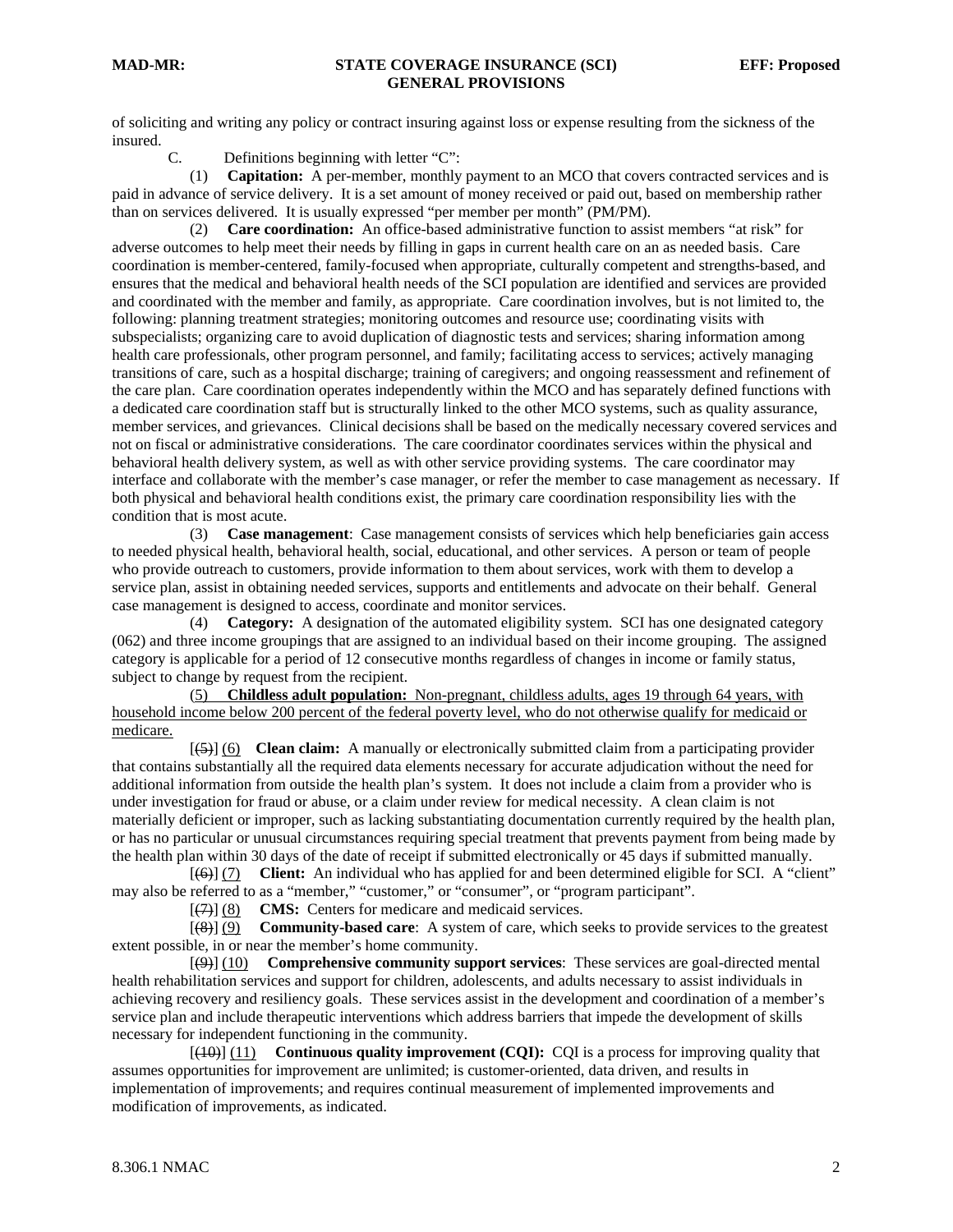[(11)] (12) **Coordination of long-term services (CoLTS):** A coordinated program of physical health and community-based supports and services implemented under the authority of concurrent section 1915(b) and section 1915(c) waivers. The CoLTS program includes individuals eligible for both medicare and medicaid, and persons eligible for medicaid long-term care services based on assessed need for nursing facility level of care. The CoLTS program does not include individuals who meet eligibility criteria set forth in New Mexico's developmental disabilities and medically-fragile waiver programs.

 [(12)] (13) **Cost-sharing:** Premiums and co-payments owed by the member based on income group category.

 [(13)] (14) **Cost-sharing maximum:** The cost sharing maximum is determined during the initial eligibility determination and recertification process. The cost sharing maximum amount established at the point of eligibility determination for the benefit year represents an amount equal to five percent of the program participant's countable household income.

 [(14)] (15) **Coverage:** Coverage month is a month where all eligibility and enrollment requirements including premium payment, if applicable are met.

 [(15)] (16) **Cultural competence:** Cultural competence refers to a set of congruent behaviors, attitudes and policies that come together in a system, agency, or among professionals, that enables them to work effectively in cross-cultural situations. Cultural competency involves the integration and transformation of knowledge, information and data about individuals and groups of people into specific clinical standards, skills, service approaches, techniques and marketing programs that match an individual's culture and increase the quality and appropriateness of health care and outcomes.

D. Definitions beginning with letter "D":

 (1) **Delegation:** A formal process by which the MCO gives another entity the authority to perform certain functions on its behalf. The MCO retains full accountability for the delegated functions.

 (2) **Denial-administrative/technical:** A denial of authorization requests due to the requested procedure, service or item not being covered by SCI, not being on the MCO pharmacy drug list, or due to provider noncompliance with administrative policies and procedures established by either the SCI MCO or the medical assistance division.

 (3) **Denial-clinical:** A non-authorization decision at the time of an initial request for a SCI service or a pharmacy drug list request based on the member not meeting medical necessity for the requested service. The utilization management (UM) staff may recommend an alternative service, based on the member's need for a lower level of service. If the requesting provider accepts this alternative service, it is considered a new request for the alternative service and a clinical denial of the original service request.

 (4) **Disease management plan:** A comprehensive plan following nationally recognized components for chronic disease interventions including population identification/stratification process, collaborative practice models, patient self-management education process, evidence-based practice guidelines, process and outcomes measurements, and internal quality improvement processes.

 (5) **Disenrollment, MCO initiated:** When requested by an MCO for substantial reason, removal of an individual SCI member from membership in the requesting MCO, as determined by HSD, on a case-by-case basis.

 (6) **Disenrollment, member initiated (switch):** When requested by a member for substantial reason, transfer of an individual SCI member as determined by HSD on a case-by-case basis, from one SCI MCO to a different SCI MCO during a member lock-in period.

 (7) **Durable medical equipment (DME):** Equipment that can withstand repeated use, is primarily used to serve a medical purpose, is not useful to individuals in the absence of an illness or injury and is appropriate for use at home.

E. Definitions beginning with letter "E":

 (1) **Emergency:** An emergency condition is a physical or behavioral health condition manifesting itself by acute symptoms of sufficient severity (including severe pain) such that a prudent layperson, who possesses an average knowledge of health and medicine could reasonably expect the absence of immediate medical attention to result in placing the health of the individual (or with respect to a pregnant woman, the health of the woman or her unborn child) in serious jeopardy, serious impairment to body function or serious dysfunction of any bodily organ or part.

(2) **Employer:** An employer with 50 or fewer eligible employees on a full or part time basis.

 (3) **Employer group:** A group of employees employed by an eligible employer who receive SCI benefits through the employer or a self-employed person who will be considered a group of one.

(4) **Employee:** A person employed by an employer who participates in the SCI health benefit plan.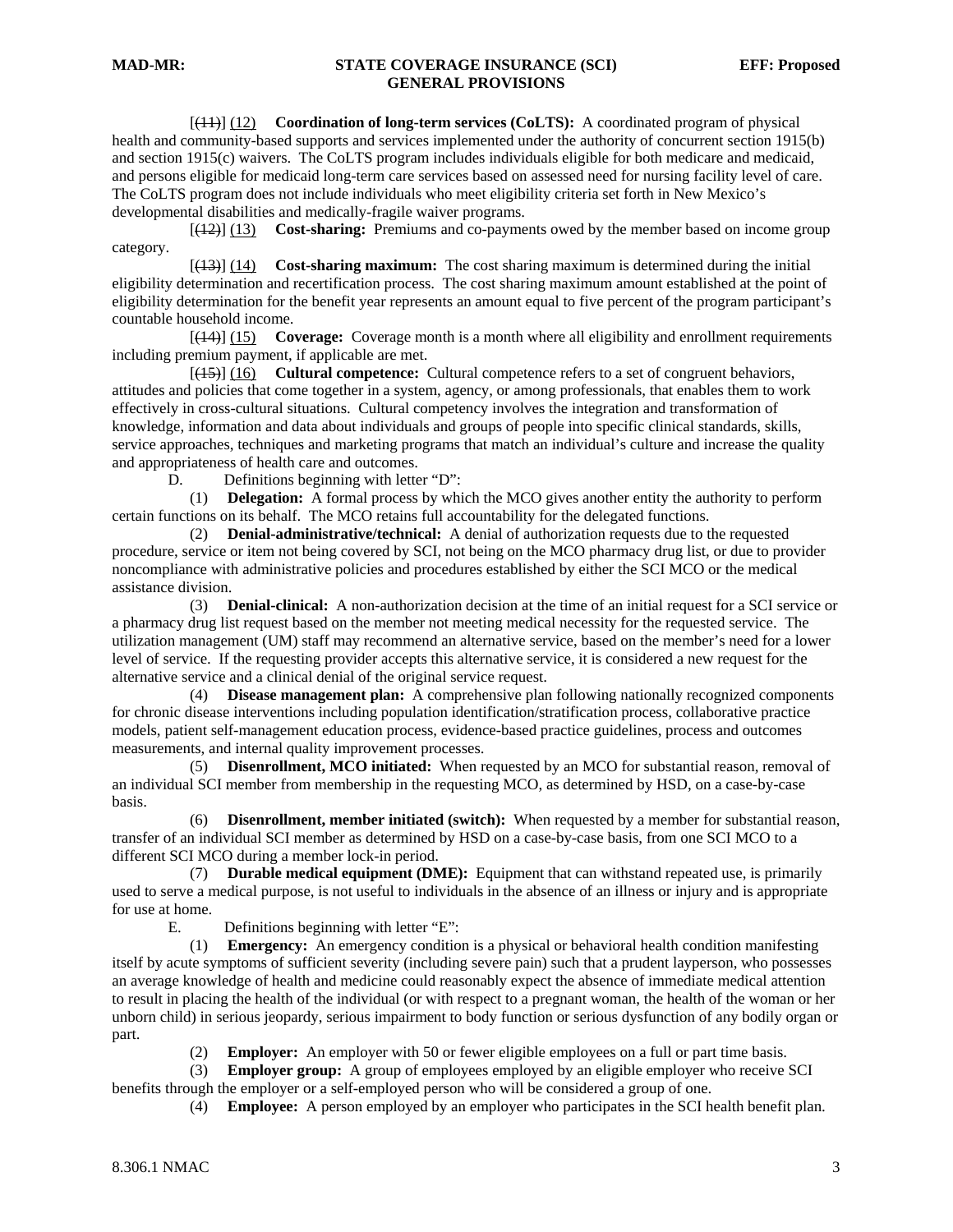(5) **Encounter:** The record of a physical or behavioral health service rendered by a provider to an MCO member, client, customer or consumer.

(6) **Enrollee:** A SCI recipient who is currently enrolled in a managed care organization.

(7) **Enrollee rights:** Rights which each SCI enrollee is guaranteed.

 (8) **Enrollment:** The process of enrolling eligible members in an MCO for purposes of management and coordination of health care delivery. The process of enrolling members either by the employer or individually in an available SCI-participating MCO for purposes of health care coverage. Enrollment encompasses selection of an MCO, notification of the selection to the MCO, and timely payment of premiums to the MCO as determined by the MCO.

 (9) **Expedited appeal:** A federally mandated provision for an expedited resolution within 72 hours of the requested appeal, which includes an expedited review by the MCO of an MCO action.

 (10) **External quality review organization (EQRO):** An independent organization with clinical and health services expertise capable of reviewing the evidence of compliance of health care delivery and internal quality assurance/improvement requirements.

F. Definitions beginning with letter "F":

 (1) **Family planning services:** Services provided to members of childbearing age to temporarily or permanently prevent or delay pregnancy (see 8.325.3 NMAC [MAD-762], *Reproductive Health Services*).

 (2) **Fraud:** An intentional deception or misrepresentation made by an entity or person, including but not limited to, an MCO, subcontractor, provider or member with the knowledge that the deception could result in some unauthorized benefit to himself or to some other previously described entity or person. It includes any act that constitutes fraud under applicable federal or state law.

 (3) **Full risk contracts:** Contracts that place the MCO at risk for furnishing or arranging for comprehensive services.

G. Definitions beginning with letter "G":

 (1) **Gag order:** Subcontract provisions or MCO practices, either written, oral or implied, that effectively prevent a provider from furnishing accurate or complete information to members about options for diagnosis or treatment of physical, mental or behavioral illness, injury, or condition; or prevent a provider from talking to the member or HSD about the MCO or their business practices.

 (2) **Grievance (member):** Oral or written statement by a member expressing dissatisfaction with any aspect of the MCO or its operations that is not an MCO action.

 (3) **Grievance (provider):** Oral or written statement by a provider to the MCO regarding utilization management decisions or provider payment issues.

(4) **Group of one:** Individuals who enroll without an employer group but report self-employment.

H. Definitions beginning with letter "H":

 (1) **Health plan:** A health maintenance organization (HMO), managed care organization (MCO), prepaid inpatient health plan (PIHP), or third party payer or their agents.

(2) **HIPAA:** Health Insurance Portability and Accountability Act of 1996.

 (3) **Hospitalist:** A physician employed by a hospital to manage the care of a member admitted to the hospital for inpatient care.

 (4) **Human services department (HSD):** The sole executive department in New Mexico responsible for the administration of SCI. "HSD" may also indicate the department's designee, as applicable.

I. Definitions beginning with letter "I":

 (1) **Income groupings:** 0-100 percent, 101-150 percent, and 151-200 percent of federal poverty levels: These income groupings define the premium, copayment, and cost-sharing maximums for SCI cost-sharing purposes.

 (2) **Incurred but not reported (IBNR):** Claims for services authorized or rendered for which the MCO has incurred financial liability, but the claim has not been received by the MCO. This estimating method relies on data from prior authorization and referral systems, other data analysis systems and accepted accounting practices.

 (3) **Individual:** A person who enrolls in SCI who is not a member of an eligible employer group and pays the premium amount designated for both the employee and employer share, if applicable, based on household income, [and the employer share] or has that amount paid on his behalf by another entity.

- J. Definitions beginning with letter "J": [RESERVED]
- K. Definitions beginning with letter "K": [RESERVED]
- L. Definitions beginning with letter "L": [RESERVED]
- M. Definitions beginning with letter "M":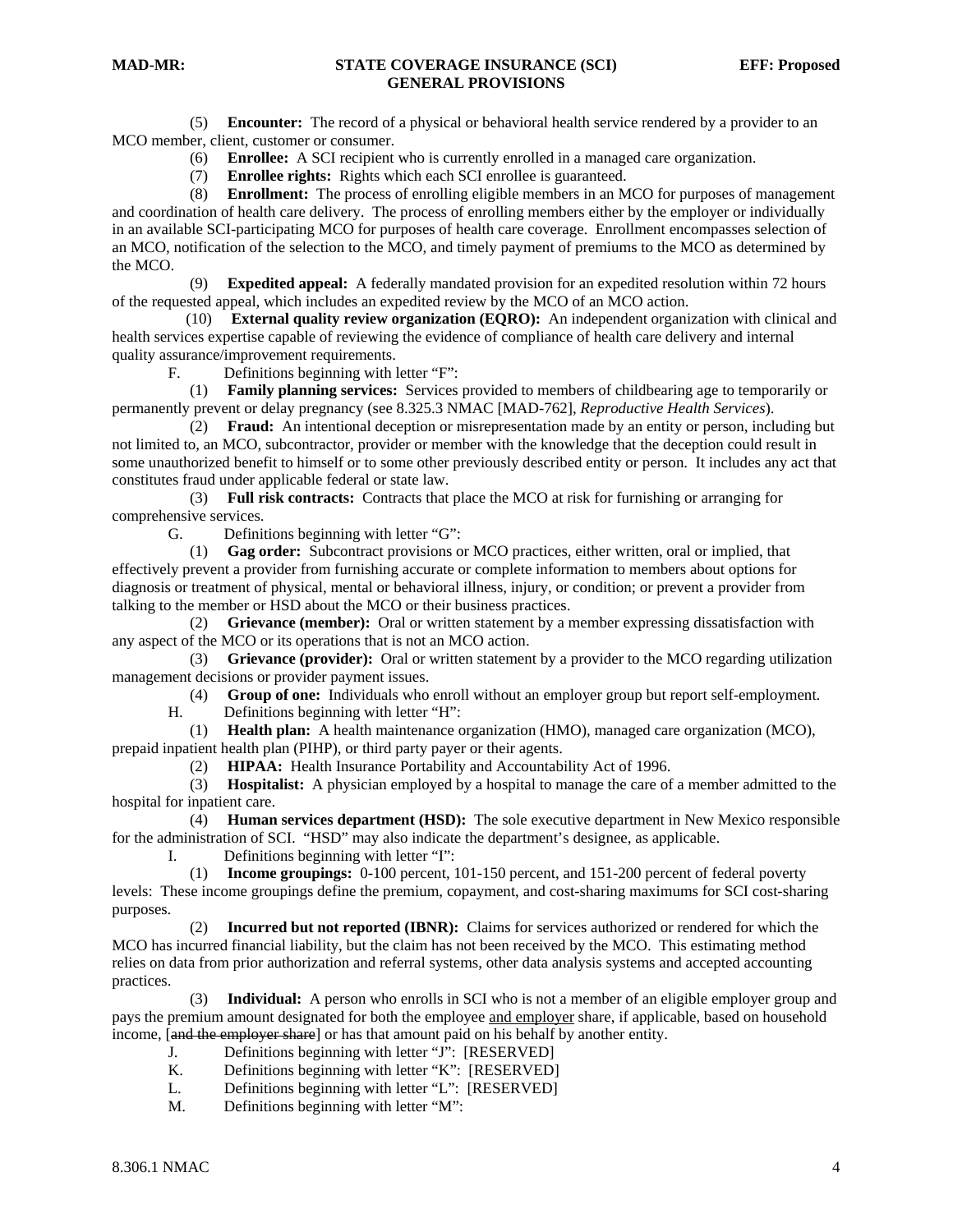(1) **Managed care organization (MCO):** An organization licensed or authorized through an agreement among state entities to manage, coordinate and receive payment for the delivery of specified services to enrolled members from a certain geographic area. Also referred to as a managed care plan and managed care program.

 (2) **Marketing:** The act or process of promoting a business or commodity. Marketing includes brochures, leaflets, internet, newspaper, magazine, radio, television, billboard materials, MCO yellow page advertisements, and any other presentation materials used by an MCO, MCO representative, or MCO subcontractor to attract or retain SCI enrollment.

 (3) **Medicaid:** The medical assistance program authorized under Title XIX of the Social Security Act or its successors, furnished to New Mexico residents who meet specific eligibility requirements.

 (4) **Medicaid/clinical home**: A conceptual model that facilitates the provision of quality care that is accessible, family-centered, continuous, coordinated, compassionate and culturally competent.

#### (5) **Medically necessary services:**

 (a) Medically necessary services are clinical and rehabilitative physical or behavioral health services that:

 (i) are essential to prevent, diagnose or treat medical or behavioral health conditions or are essential to enable the individual to attain, maintain or regain functional capacity;

 (ii) are delivered in the amount, duration, scope and setting that is clinically appropriate to the specific physical and behavioral health care needs of the individual;

 (iii) are provided within professionally accepted standards of practice and national guidelines; and

 (iv) are required to meet the physical and behavioral health needs of the individual and are not primarily for the convenience of the individual, the provider or the payer.

(b) Application of the definition:

 (i) a determination that a health care service is medically necessary does not mean that the health care service is a covered benefit or an amendment, modification or expansion of a covered benefit;

 (ii) the MCO/SE making the determination of the medical necessity of clinical, rehabilitative and supportive services consistent with the SCI benefit package applicable to an eligible individual shall do so by: 1) evaluating individual physical and behavioral health information provided by qualified professionals who have personally evaluated the individual within their scope of practice, who have taken into consideration the individual's clinical history including the impact of previous treatment and service interventions and who have consulted with other qualified health care professionals with applicable specialty training, as appropriate; 2) considering the views and choices of the individual or the individual's legal guardian, agent or surrogate decision maker regarding the proposed covered service as provided by the clinician or through independent verification of those views; and 3) considering the services being provided concurrently by other service delivery systems;

 (iii) physical and behavioral health services shall not be denied solely because the individual has a poor prognosis; required services may not be arbitrarily denied or reduced in amount, duration or scope to an otherwise eligible individual solely because of the diagnosis, type of illness or condition.

(6) **Member:** A eligible member enrolled in an MCO.

(7) **Member month:** A calendar month during which a member is enrolled in an MCO.

 (8) **Mi via home and community-based waiver**: The New Mexico self-directed medicaid waiver program that supports New Mexicans with disabilities and the elderly by allowing recipients to be active participants in choosing where and how they live and what services and supports they purchase.

N. Definitions beginning with letter "N":

 (1) **National committee for quality assurance (NCQA):** A private national organization that develops quality standards for managed health care.

 (2) **Network provider:** An individual provider, clinic, group, association or facility employed by or contracted with an MCO to furnish physical or behavioral health services to the MCO's members under the provisions of the SCI managed care contract.

 (3) **Notice:** A written statement that includes what action is being taken, the reasons for the intended action, the specific regulation that requires the action, and an explanation of the circumstances under which the service may be continued if a hearing is requested.

 O. Definitions beginning with letter "O": **Outreach:** The act or process of promoting an insurance product through established business channels of communications including brochures, leaflets, internet, print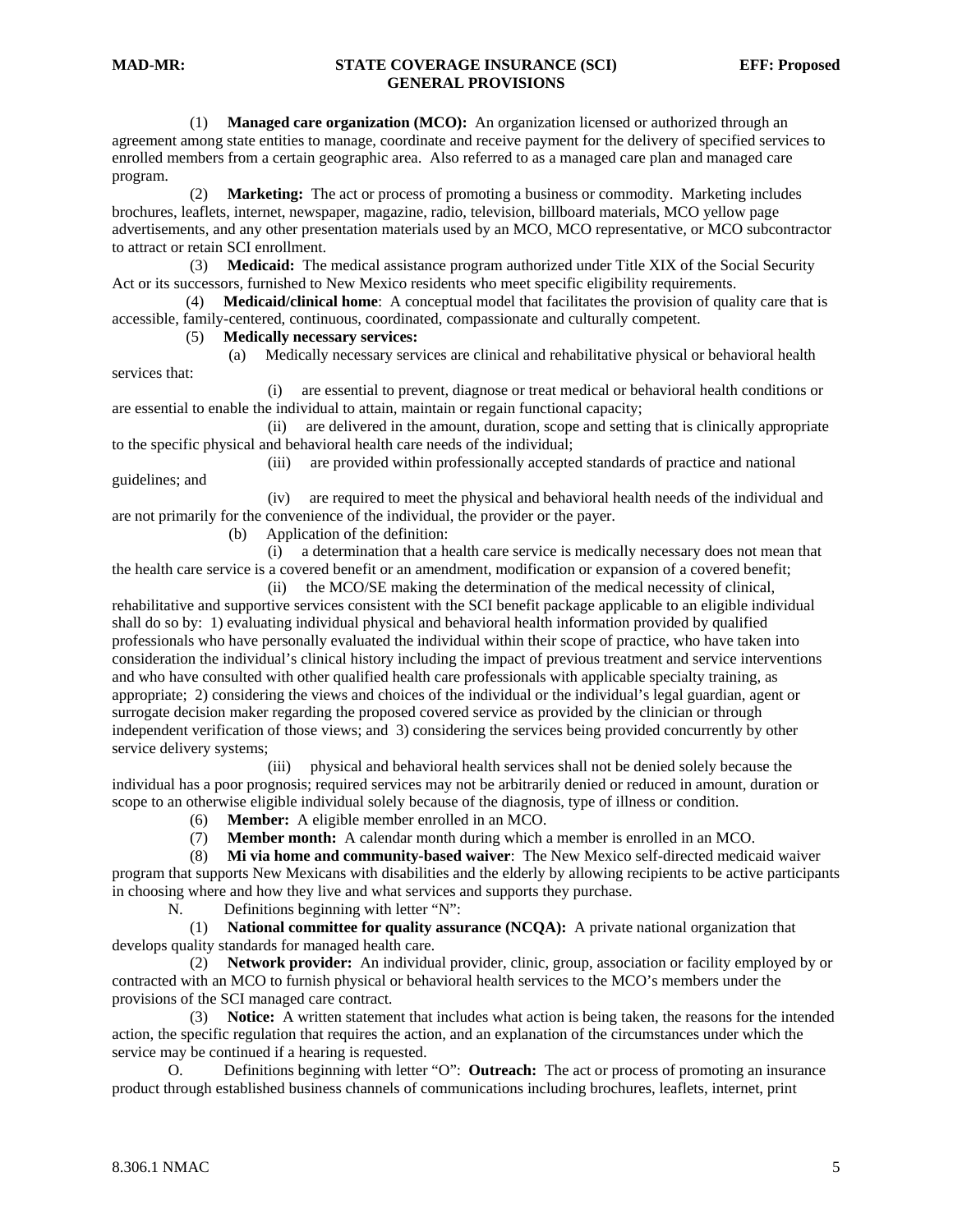media, electronic media, signage or other materials used by MCOs to attract or retain SCI enrollment primarily through employer groups.

P. Definitions beginning with letter "P":

 (1) **Parent population:** Uninsured parents, ages 19 through 64, of medicaid and CHIP-eligible children, who are not otherwise eligible for medicaid or medicare, with household income below 200 percent of the federal poverty level.

 **[**(1)] (2) **Parental or custodial relative status:** The state of having a dependent child under the age of 18 who is the son, daughter, or relative within the fifth degree of relationship living in the household and under the care and control of the individual.

 [(2)] (3) **Pend decision:** A prior authorization decision is considered pended when the decision is delayed due to lack of documentation, inability to contact parties involved or other reason which delays finalizing an approval. A decision by an MCO to pend approval does not extend or modify required utilization management decision timelines.

 [(3)] (4) **Performance improvement project (PIP):** An MCO program activity must include projects that are designed to achieve significant improvement in clinical or non-clinical care areas. PIPs must involve measurements using objective quality indicators, system intervention to achieve improvement, evaluation of the effectiveness of interventions and activities for increasing or sustaining improvement. Outcomes must be measurable over a period of time.

 [(4)] (5) **Performance measurement (PM):** Data specified by the state that enables the MCO's performance to be determined.

 [(5)] (6) **Plan of care:** A written document including all medically necessary services to be provided by the MCO for a specific member.

[(6)] (7) **Policy:** The statement or description of requirements.

 [(7)] (8) **Potential enrollee:** A medicaid recipient who is subject to mandatory enrollment or may voluntarily elect to enroll in a given managed care program, but is not yet an enrollee of a specific MCO.

 [(8)] (9) **Pregnancy-related services:** Medically necessary medical or surgical services related to pregnancy, including procedures to terminate pregnancy.

 [(9)] (10) **Preventative health services:** Services that follow current national standards for prevention including both physical and behavioral health.

 [(10)] (11) **Primary care:** All health services and laboratory services customarily furnished by or through a general practitioner, family physician, internal medicine physician, obstetrician/gynecologist, pediatrician, physician assistant or certified nurse practitioner.

 [(11)] (12) **Primary care provider (PCP):** A provider who agrees to manage and coordinate the care provided to members in the managed care program.

[(12)] (13) **Procedure:** Process required to implement a policy.

Q. Definitions beginning with letter "Q": [RESERVED]

R. Definitions beginning with letter "R":

 (1) **Rate cell:** A combination of category of eligibility and demographics used to isolate utilization patterns for the determination of capitation.

 (2) **Received but unpaid claims (RBUC):** Claims received by the MCO but not paid affecting appropriate expense and aging accounting categories. Such claims are counted as of the date of receipt by the MCO.

 (3) **Reduction of care:** A utilization management staff authorization of the type of service requested by the provider but in lesser amounts or units of service, based on the member's physical health, medical or behavioral health clinical need, than was originally requested, except pharmaceutical services which are covered by the formulary process.

 (4) **Referral:** Any specialty, inpatient, outpatient, or diagnostic services that a physician or physician group orders or arranges, but does not provide directly.

 (5) **Reinsurance:** Reinsurance is a proactive financial tool that may be used by an MCO to minimize exposure to losses incurred when members utilize health care services beyond anticipated levels or overall member utilization is greater than expected.

 (6) **Risk:** The possibility that revenues of the MCO will not be sufficient to cover expenditures incurred in the delivery of contractual services.

(7) **Routine care:** All care, which is not emergent or urgent.

S. Definitions beginning with letter "S":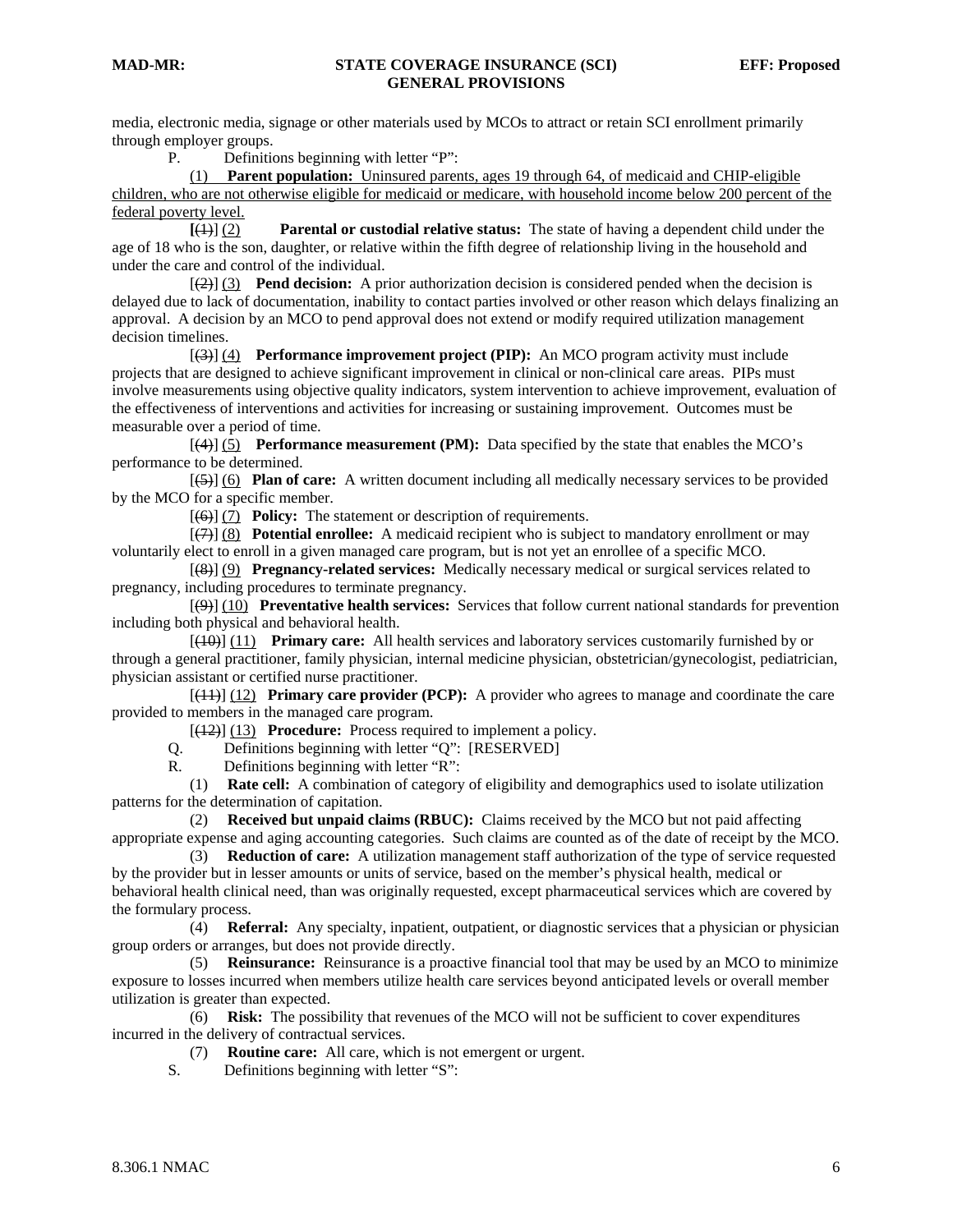(1) **Salud!:** the New Mexico managed care program implemented in 1997, covering children, pregnant women and disabled New Mexicans. Parents of medicaid-eligible children are also covered by medicaid if they meet eligibility requirements.

 (2) **SCI (state coverage insurance):** The New Mexico health care program implemented under the authority of the health insurance flexibility and accountability (HIFA) waiver granted to the state by the centers for medicare and medicaid services (CMS).

 (3) **SCI members with special health care needs (SCI-SHCN):** Individuals who have, or are at an increased risk for, a chronic physical, developmental, behavioral, neurobiological or emotional condition, or low to severe functional limitation and who also require health and related services of a type or amount beyond that required by individuals generally.

 (4) **Single statewide entity (SE):** Refers to the entity selected by the state of New Mexico through the collaborative to perform all contract functions defined in the behavioral health request for proposal (RFP). The SE is a single contractor selected to provide all defined service responsibilities statewide, including medicaid behavioral health benefits. The SE will receive delegation by the MCO for SCI managed care. The SE shall contract with the MCO and may be responsible for contracting with providers, paying provider claims, assuring care coordination, conducting utilization review and utilization management activities, assuring quality review and service delivery improvement, credentialing practitioners and provider agencies, privileging practitioners to deliver critical services or service approaches, evaluating and monitoring of service delivery and conducting any other administrative functions necessary to achieve the goals of the collaborative. The SE is the agent of the collaborative and shall "coordinate," "braid" or "blend" the funding, human resources and service capacity available from the various state agencies so as to increase flexibility, maximize available resources and create a seamless single behavioral health service delivery system for New Mexico."

 (5) **Subcontract:** A written agreement between the MCO and a third party, or between a subcontractor and another subcontractor, to provide services.

 (6) **Subcontractor:** A third party who contracts with the MCO or an MCO subcontractor for the provision of services.

T. Definitions beginning with letter "T":

 (1) **Terminations of care:** The utilization management review decision made during a concurrent review, which yields a denial, based on the current service being no longer medically necessary.

 (2) **Third party:** An individual entity or program, which is or may be, liable to pay all or part of the expenditures for SCI members for services furnished.

 (3) **Transition of care:** Refers to the movement of patients from one health care practitioner or setting to another as their condition and care requires change.

 U. Definitions beginning with letter "U": **Urgent condition:** Acute signs and symptoms, which, by reasonable medical judgment, represent a condition of sufficient severity such that the absence of medical attention within 24 hours could reasonably be expected to result in an emergency condition.

 V. Definitions beginning with the letter "V": **Value added benefit:** Any benefit offered to members by the MCO that is not included in the SCI benefit package.

[8.306.1.7 NMAC - N, 7-1-05; A, 3-1-06; A, 4-16-07; A, 6-1-08; A, 7-1-09; A, 5-14-10]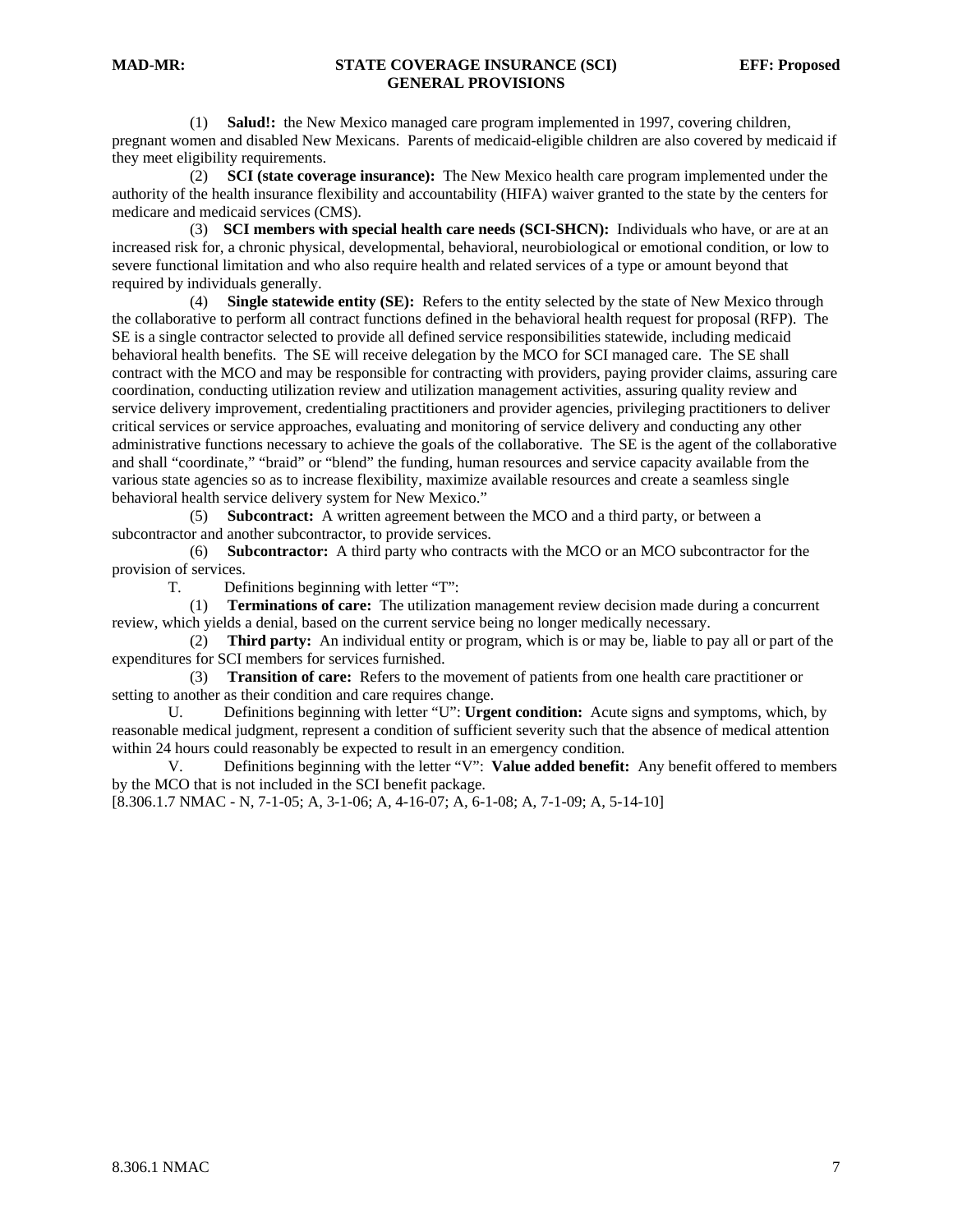# **TITLE 8 SOCIAL SERVICES CHAPTER 306 STATE COVERAGE INSURANCE (SCI) PART 10 ENCOUNTERS**

**8.306.10.3 STATUTORY AUTHORITY:** New Mexico Statutes Annotated, 1978 (Chapter 27, Articles 1 and 2) authorize the state to administer the medicaid program. The State Coverage Insurance (SCI) program is authorized under a health insurance flexibility and accountability (HIFA) waiver under section 1115 for the parent population and a medicaid demonstration waiver under section 1115 for the childless adult population, both subject to special terms and conditions.

[8.306.10.3 NMAC - N, 7-1-05; A, 5-14-10]

**8.306.10.4 DURATION:** The SCI program is operated subject to continuation of the state's HIFA waiver and medicaid demonstration waiver, and subject to availability of funds.  $[8.306.10.4 \text{ NMAC} - \text{N}, 7 - 1 - 05; \text{A}, 5 - 14 - 10]$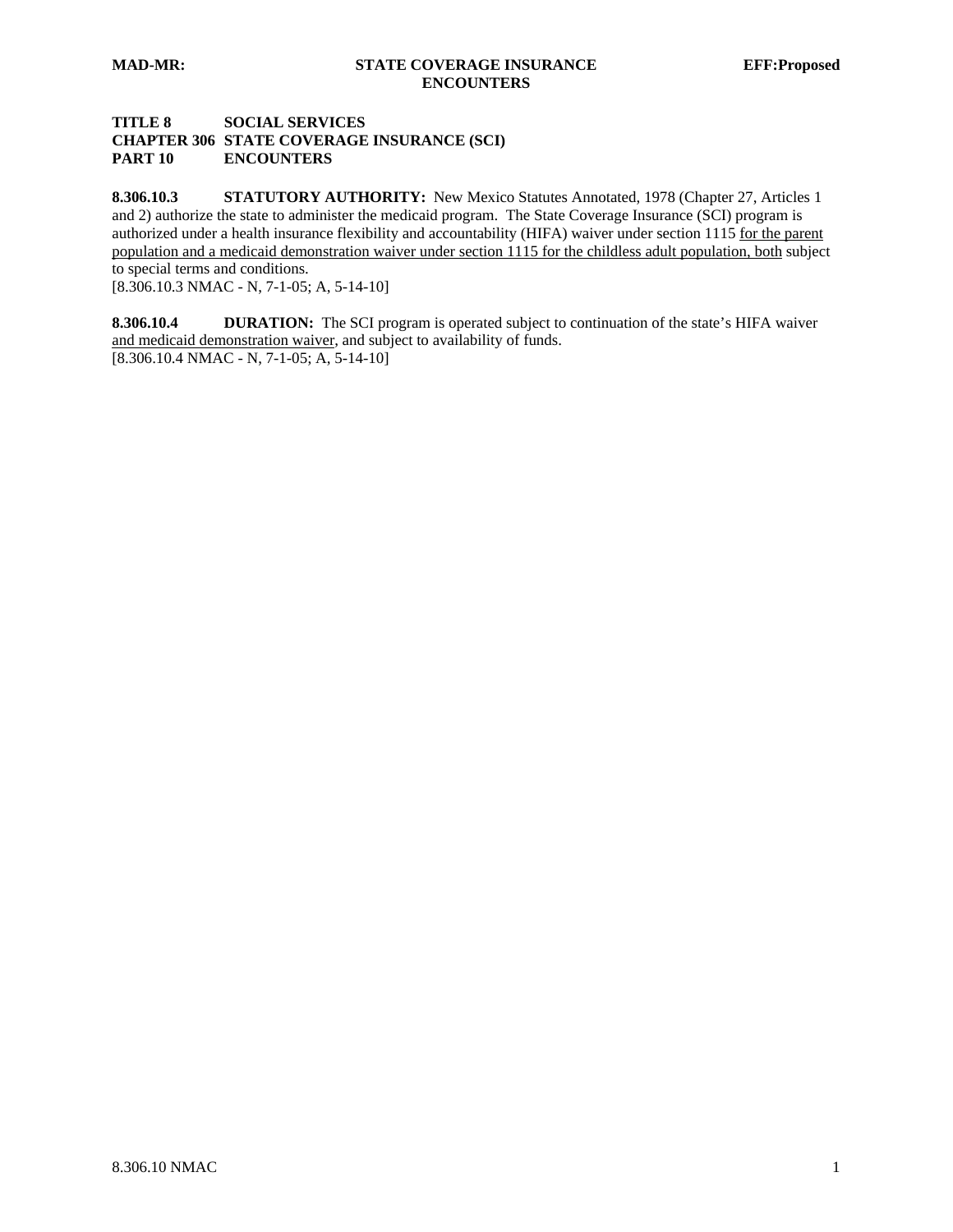# **TITLE 8 SOCIAL SERVICES CHAPTER 306 STATE COVERAGE INSURANCE (SCI) PART 11 REIMBURSEMENT**

**8.306.11.3 STATUTORY AUTHORITY:** New Mexico Statutes Annotated, 1978 (Chapter 27, Articles 1 and 2) authorize the state to administer the medicaid program. The state coverage insurance (SCI) program is authorized under a health insurance flexibility and accountability (HIFA) waiver under section 1115 of the Social Security Act for the parent population and a medicaid demonstration waiver under section 1115 for the childless adult population, both subject to special terms and conditions. [8.306.11.3 NMAC - N, 7-1-05; A, 5-14-10]

**8.306.11.4 DURATION:** The SCI program is operated subject to continuation of the state's HIFA waiver and medicaid demonstration waiver, and subject to availability of funds. [8.306.11.4 NMAC - N, 7-1-05; A, 5-14-10

#### **8.306.11.9 REIMBURSEMENT:**

 A. MCO and HSD shall comply with 8.305.11.9 NMAC, *reimbursement for managed care* for the SCI program with the exception of SCI members who are hospitalized at the time of disenrollment from SCI (see below Subsection B of 8.306.11.9 NMAC). Rates negotiated between HSD and the MCO are considered confidential.

B. **SCI members who disenroll while hospitalized**: If the member is hospitalized at the time of disenrollment from SCI, or upon an approved switch from one SCI contractor to another, the contractor at the time of admission remains responsible for all covered or approved services until the earliest of: the date of discharge, date of switch to another contractor, date of the member's termination/disenrollment or until the maximum benefit limits are reached.

 C. **Payment of premiums:** In addition to capitation payments from HSD, the MCO shall receive premium payments as specified by HSD. Premiums will be paid as follows:

(1) **employer premium** amount determined by department; and

 (2) **employee or individual premium** determined by department based on the federal poverty limits as follows: 0-100 percent per month, 101-150 percent per month, 151-200 percent per month,

 D. **Premium timeframes:** Initial premiums are due to the MCO immediately upon enrollment and prior to the 1st day of the month before coverage begins. An employer group or individual member can only receive coverage when the premium has been paid. Capitation payments will not be paid unless verification of premium payment through the roster is received. If payment is not current within that timeframe, the employer group or individual member will not be covered for the next month and will not be able to enroll in an SCI MCO for a period of twelve months for an employer group or six months for an individual member.

 E. **Responsibility for premium payment:** For members in an employer group, the employer shall be responsible for ensuring payment of the employer and employee share (if any) of premiums. For individuals who are not affiliated with an employer group, the individual or an entity paying on behalf of an individual [shall] may be responsible for payment of both the employer and individual premium amount (if any). If a member who is part of an employer group has met the cost-sharing maximum, as verified by the MCO, HSD shall be responsible for payment of the member's; but not the employer's share of premiums. For individual members not in an employer group who have met the cost-sharing maximum, HSD shall be responsible for the member's share of the premium. The member will continue to be responsible for the employer's share of the premium, when required. [8.306.11.9 NMAC - N, 7-1-05; A, 3-1-06; A, 4-16-07; A, 7-1-09; A, 5-14-10]

]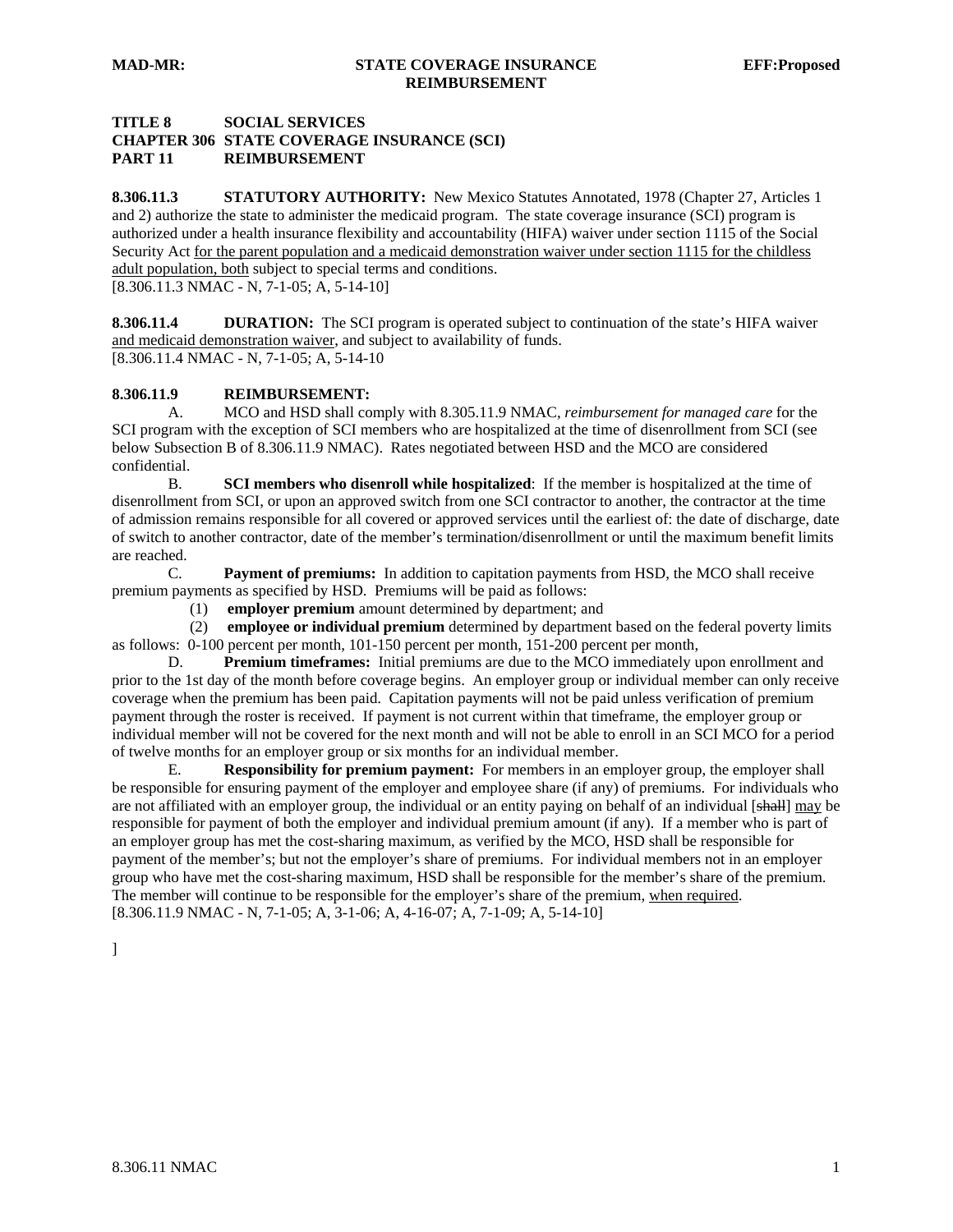#### **TITLE 8 SOCIAL SERVICES CHAPTER 306 STATE COVERAGE INSURANCE (SCI) PART 12 MEMBER GRIEVANCE RESOLUTION**

8.306.12.3 STATUTORY AUTHORITY: New Mexico Statutes Annotated, 1978 (Chapter 27, Articles 1 and 2) authorize the state to administer the medicaid program. The State Coverage Insurance (SCI) program is authorized under a health insurance flexibility and accountability (HIFA) waiver under section 1115 of the Social Security Act for the parent population and a medicaid demonstration waiver under section 1115 for the childless adult population, both subject to special terms and conditions. [8.306.12.3 NMAC - N, 7-1-05; A, 5-14-10]

**8.306.12.4 DURATION:** The SCI program is operated subject to continuation of the state's HIFA waiver and medicaid demonstration waiver, and subject to availability of funds. [8.306.12.4 NMAC - N, 7-1-05; 5-14-10]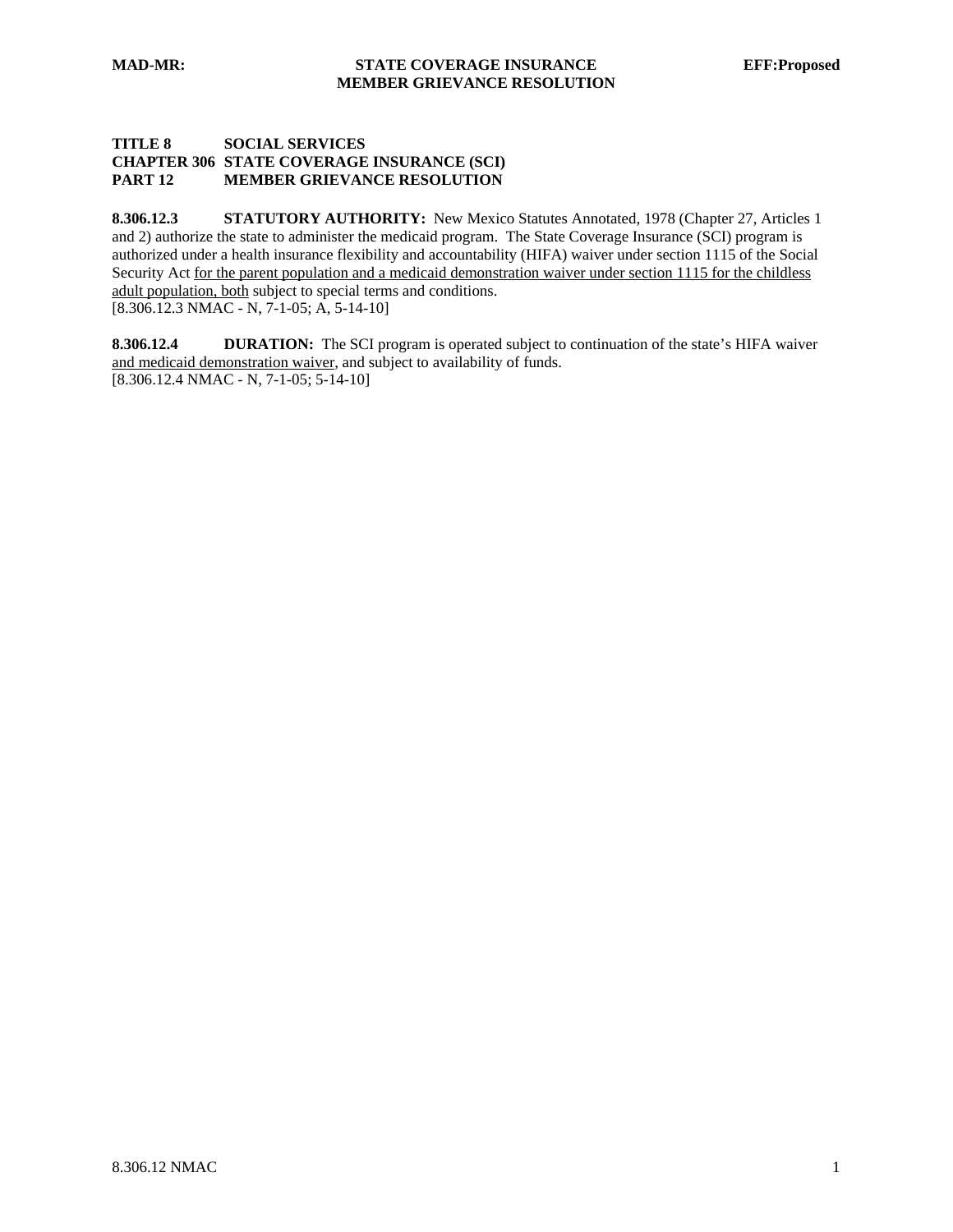# **TITLE 8 SOCIAL SERVICES CHAPTER 306 STATE COVERAGE INSURANCE (SCI) PART 13 FRAUD AND ABUSE**

**8.306.13.3 STATUTORY AUTHORITY:** New Mexico Statutes Annotated, 1978 (Chapter 27, Articles 1 and 2) authorize the state to administer the SCI program. The State Coverage Insurance (SCI) program is authorized under a health insurance flexibility and accountability (HIFA) waiver under section 1115 of the Social Security Act for the parent population and a medicaid demonstration waiver under section 1115 for the childless adult population, both subject to special terms and conditions.

 $\overline{[8.306.13.3 \text{ NMAC - N, 7-1-05; A, 5-14-10]}}$ 

**8.306.13.4 DURATION:** The SCI program is operated subject to continuation of the state's HIFA waiver and medicaid demonstration waiver, and subject to availability of funds.  $[8.306.13.4 \text{ NMAC} - \text{N}, 7 - 1 - 05; \text{A}, 5 - 14 - 10]$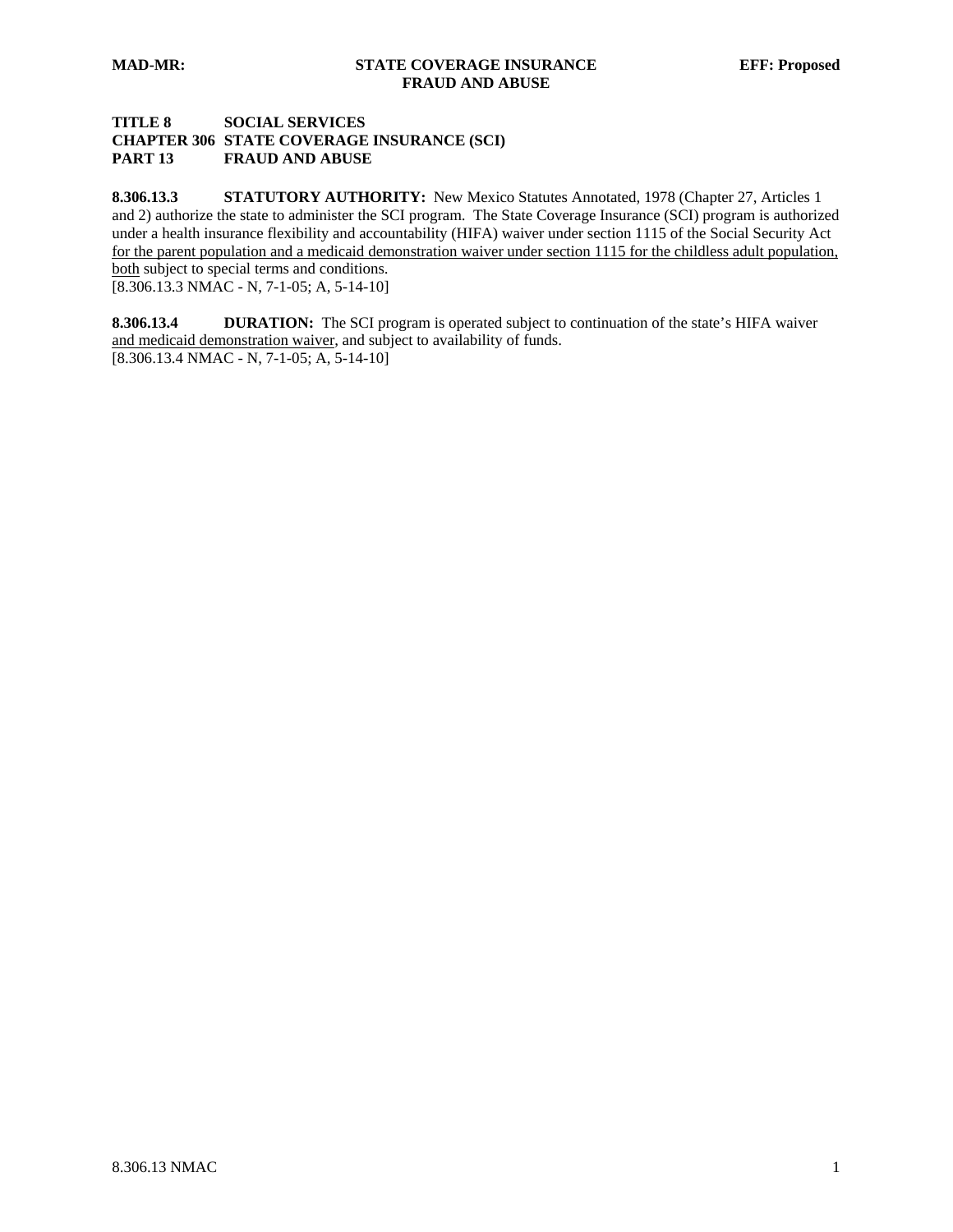#### **TITLE 8 SOCIAL SERVICES CHAPTER 306 STATE COVERAGE INSURANCE (SCI) PART 14 REPORTING REQUIREMENTS**

8.306.14.3 **STATUTORY AUTHORITY:** New Mexico Statutes Annotated, 1978 (Chapter 27, Articles 1 and 2) authorize the state to administer the SCI program. The State Coverage Insurance (SCI) program is authorized under a health insurance flexibility and accountability (HIFA) waiver under section 1115 of the Social Security Act for the parent population and a medicaid demonstration waiver under section 1115 for the childless adult population, both subject to special terms and conditions. [8.306.14.3 NMAC - N, 7-1-05; A, 5-14-10]

**8.306.14.4 DURATION:** The SCI program is operated subject to continuation of the state's HIFA waiver and Medicaid demonstration waiver, and subject to availability of funds.

 $[8.306.14.4 \text{ NMAC} - \text{N}, 7 - 1 - 05; \text{A}, 5 - 14 - 10]$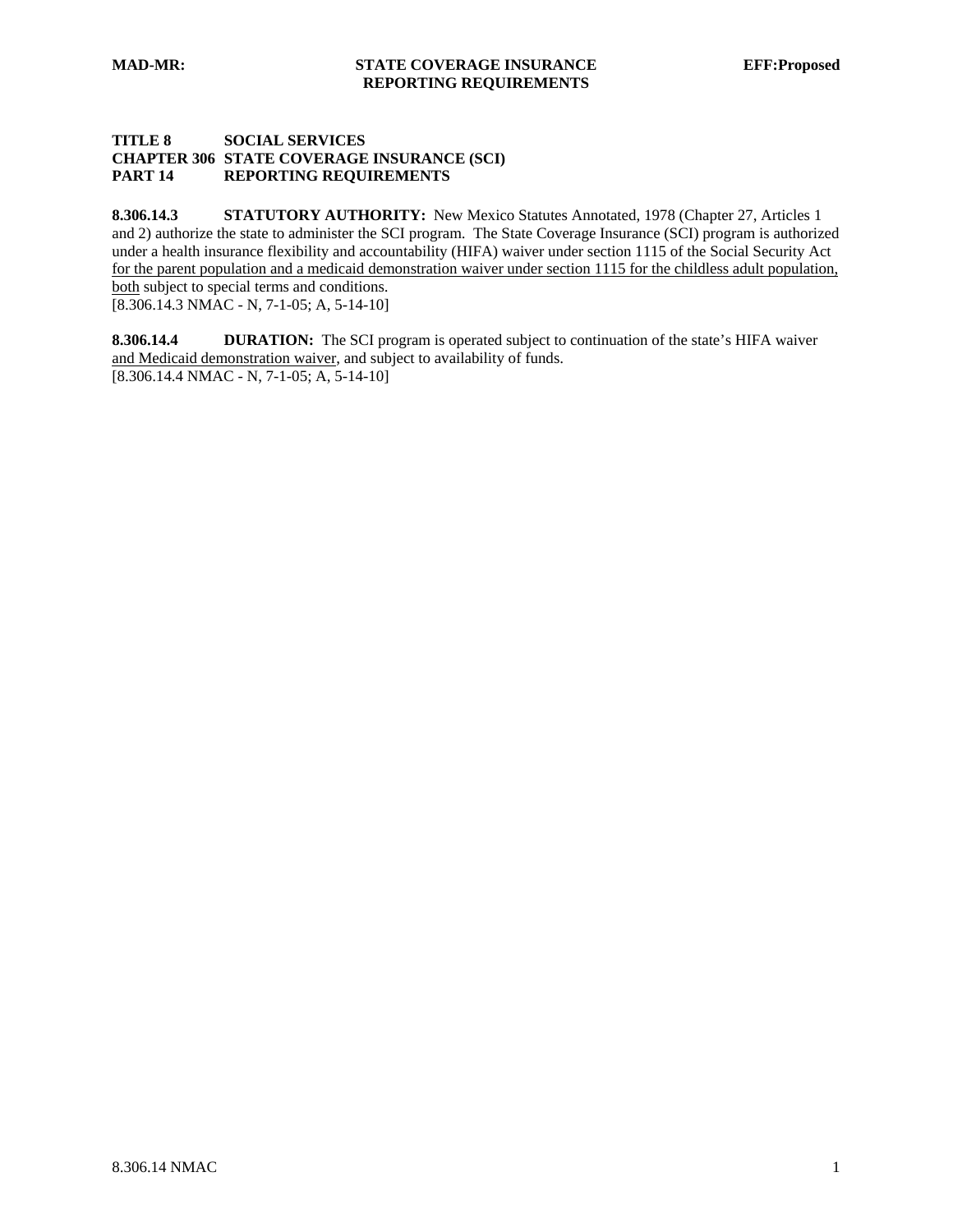## **TITLE 8 SOCIAL SERVICES CHAPTER 306 STATE COVERAGE INSURANCE (SCI) PART 15 SERVICES FOR SCI MEMBERS WITH SPECIAL HEALTH CARE NEEDS**

**8.306.15.3 STATUTORY AUTHORITY:** New Mexico Statutes Annotated, 1978 (Chapter 27, Articles 1 and 2) authorize the state to administer the medicaid program. The State Coverage Insurance (SCI) program is authorized under a health insurance flexibility and accountability (HIFA) waiver under section 1115 of the Social Security Act for the parent population and a medicaid demonstration waiver under section 1115 for the childless adult population, both subject to special terms and conditions.  $[8.306.15.3 \text{ NMAC} - \text{N}, 7-1-05; \text{A}, 5-14-10]$ 

**8.306.15.4 DURATION:** The SCI program is operated subject to continuation of the state's HIFA waiver and Medicaid demonstration waiver, and subject to availability of funds.  $[8.306.15.4 \text{ NMAC} - \text{N}, 7 - 1 - 05; \text{A}, 5 - 14 - 10]$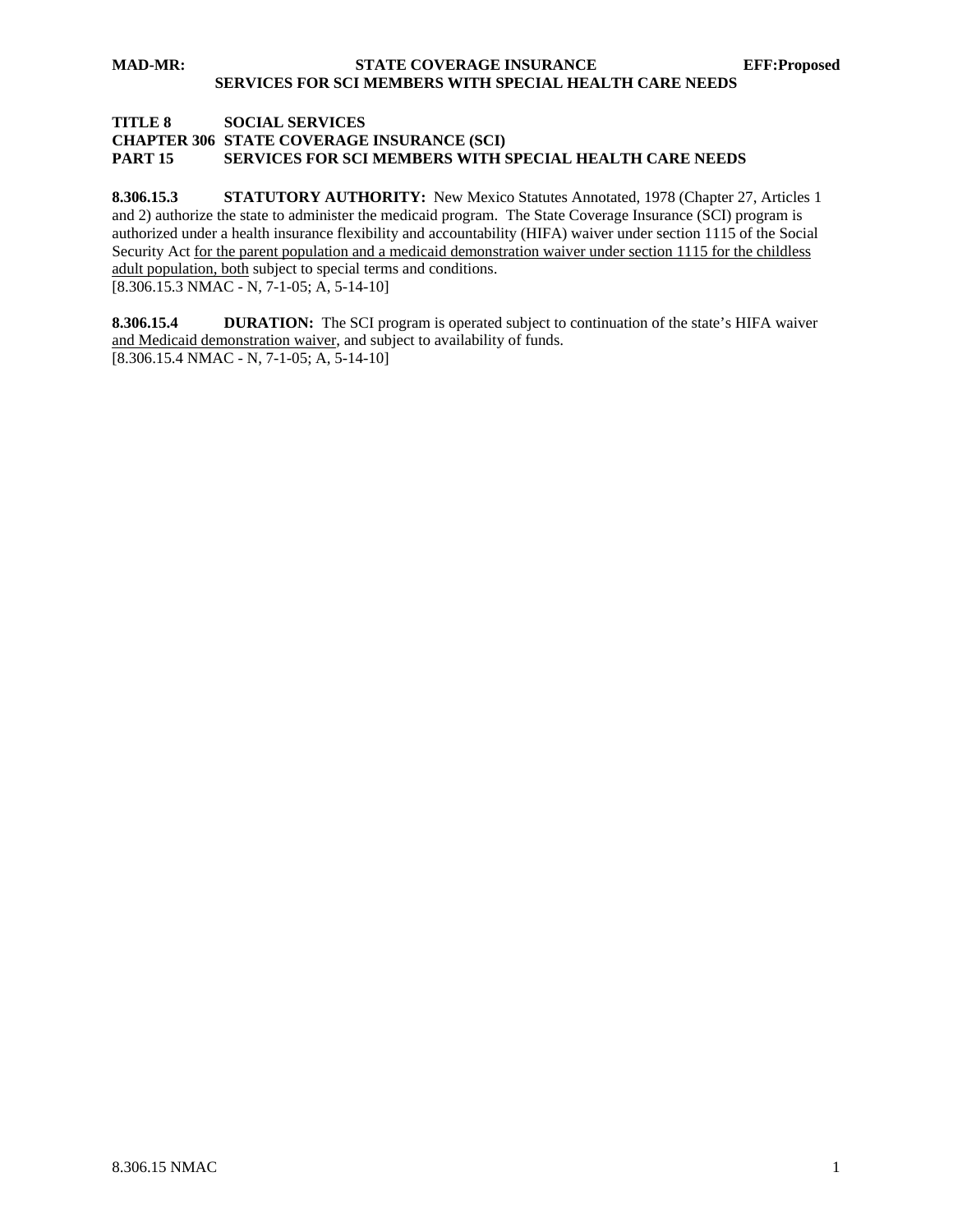#### **TITLE 8 SOCIAL SERVICES CHAPTER 306 STATE COVERAGE INSURANCE (SCI) PART 16 MEMBER TRANSITION OF CARE**

8.306.16.3 STATUTORY AUTHORITY: New Mexico Statutes Annotated, 1978 (Chapter 27, Articles 1 and 2) authorize the state to administer the medicaid program. The state coverage insurance (SCI) program is authorized under a health insurance flexibility and accountability (HIFA) waiver under section 1115 of the Social Security Act for the parent population and a medicaid demonstration waiver under section 1115 for the childless adult population, both subject to special terms and conditions. [8.306.16.3 NMAC - N, 7-1-05; A, 5-14-10]

**8.306.16.4 DURATION:** The SCI program is operated subject to continuation of the state's HIFA waiver and medicaid demonstration waiver, and subject to availability of funds.  $[8.306.16.4 \text{ NMAC} - \text{N}, 7 - 1 - 05; \text{A}, 5 - 14 - 10]$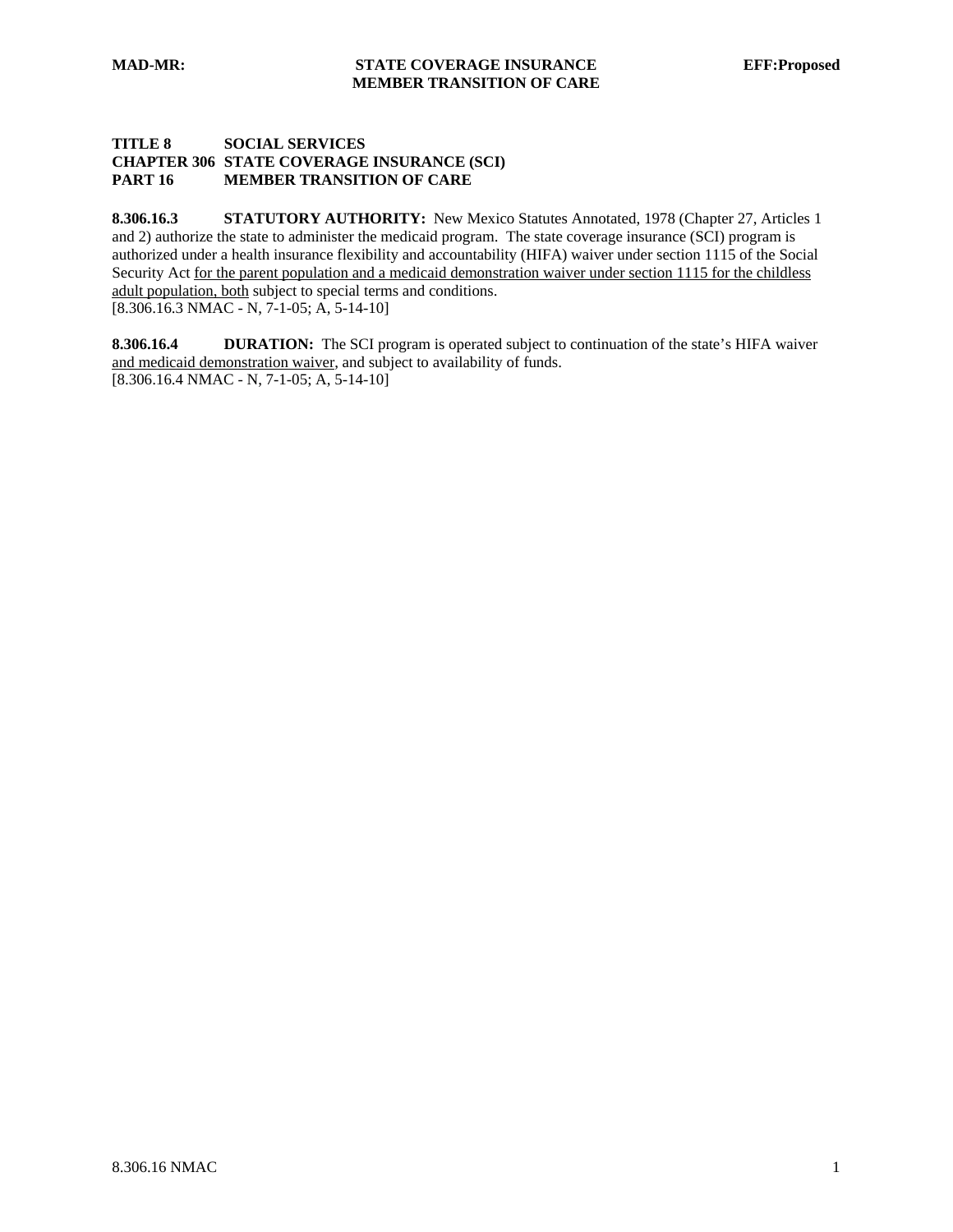#### **TITLE 8 SOCIAL SERVICES CHAPTER 306 STATE COVERAGE INSURANCE (SCI) PART 2 MEMBER EDUCATION**

8.306.2.3 **STATUTORY AUTHORITY:** New Mexico Statutes Annotated, 1978 (Chapter 27, Articles 1 and 2) authorize the state to administer the medicaid program. The State Coverage Insurance (SCI) program is authorized under a health insurance flexibility and accountability (HIFA) waiver under section 1115 of the Social Security Act for the parent population and a medicaid demonstration waiver under section 1115 for the childless adult population, both subject to special terms and conditions.

[8.306.2.3 NMAC - N, 7-1-05; A, 5-14-10]

**8.306.2.4 DURATION:** The SCI program is operated subject to continuation of the state's HIFA waiver and the medicaid demonstration waiver, and subject to availability of funds. [8.306.2.4 NMAC - N, 7-1-05; A, 5-14-10]

**8.306.2.9 MEMBER EDUCATION:** SCI members shall be advised of their rights, responsibilities, service availability and administrative roles under SCI. Member education is initiated when a member becomes eligible for SCI with information provided by HSD and the managed care organization (MCO).

 A. **Initial information:** Various outreach and media strategies are designed to reach employers, employees, as well as non-employed individuals; to ensure that all eligible New Mexicans are aware of the availability of SCI. Marketing is especially targeted to employers not currently offering insurance as well as to employers who offer insurance but whose employees cannot afford the required premium sharing. Initial member education is provided by the MCO and brokers and through outreach materials available from HSD.

B. **MCO enrollment information:** Once an individual enrollee or employee is determined to be eligible for the SCI program, his employer, broker, or MCO will provide the member information about services included in the MCO benefit package.

 C. **Informational materials:** The MCO is responsible for providing members and potential members, upon request, a member handbook and a provider directory. The member handbook and the provider directory shall be available in languages other than English, if there is a greater than five percent incidence of another language spoken within the MCO membership as determined by the MCO or HSD.

(1) The member handbook shall include the following:

(a) MCO demographic information, including the organization's hotline telephone number;

 (b) information on how to obtain services such as after-hours and emergency services, including the 911 telephone system or its local equivalent;

 (c) patient bill of rights and member responsibilities, including any restrictions on the member's freedom of choice among network providers;

(d) information pertaining to coordination of care by and with PCPs;

 (e) how to obtain care in emergency and urgent conditions and that prior authorization is not required for emergency services;

(f) the amount, duration and scope of benefits;

(g) information on accessing behavioral health or other specialty services,

(h) limitations to the receipt of care from out-of-network providers for non-emergency care;

(i) a list of services for which prior authorization or a referral is required and the method of

obtaining both;

(j) a policy on referrals for specialty care and other benefits not furnished by the member's

PCP;

(k) notice to members about the grievance process and about HSD's fair hearing process;

 (l) information on the member's right to terminate enrollment and the process for voluntarily disenrolling from the plan;

- (m) information regarding advance directives;
- (n) information regarding obtaining a second medical opinion;
- (o) information on cost sharing, cost sharing maximums and maximum benefit amounts per

benefit year;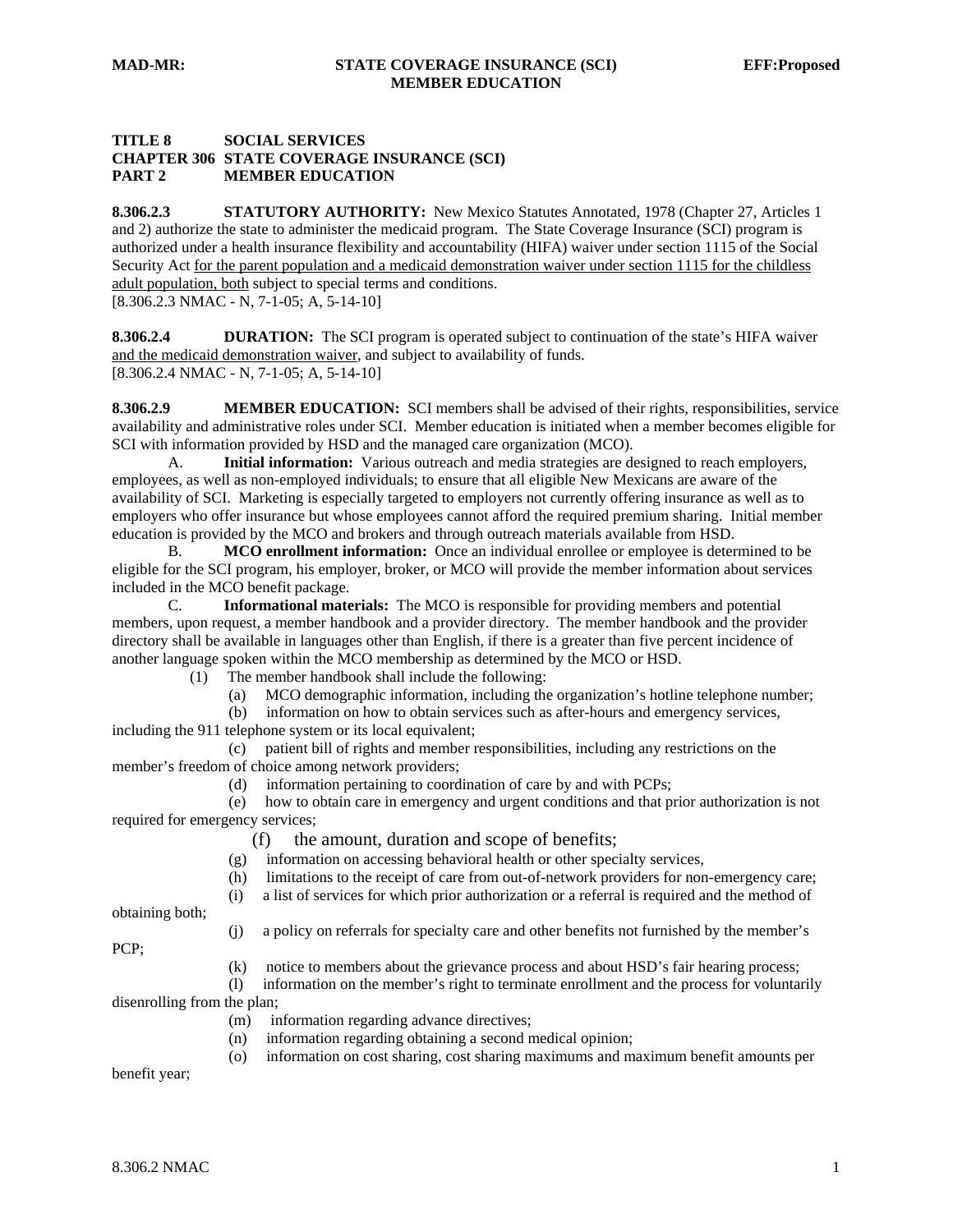#### **MAD-MR: STATE COVERAGE INSURANCE (SCI) EFF:Proposed MEMBER EDUCATION**

 (p) how to obtain information, determined by HSD as essential during the member's initial contact with the MCO, which may include a request for information regarding the MCO's structure, operation, and physician's or senior staff's incentive plans;

(q) information regarding the birthing option program; and

 (r) language that clearly explains that a Native American SCI member may self-refer to an Indian health service or tribal health care facility for services.

(2) The provider directory shall include the following:

(a) MCO addresses and telephone numbers;

 (b) a listing of primary care and self-refer specialty providers with the name, location, phone number, and qualifications including areas of special expertise and non-English languages spoken that would be helpful to members; MCO-contracted specialty providers for self-referral shall include, but not be limited to, pointof-entry behavioral health providers, urgent and emergency care providers, Indian health service, and tribal health care providers including hospitals, outpatient clinics, and pharmacies; and

 (c) the material shall be available in a manner and format that can be easily understood by all populations who exceed a greater than five percent incidence in the total MCO membership as identified by the MCO and HSD.

#### D. **Other requirements:**

 (1) The MCO shall provide the member handbook and provider directory to enrolled members within 30 calendar days of enrollment.

 (2) The handbook and directory shall be provided in a comprehensive, understandable format that takes into consideration the special needs population, is in accordance with federal mandates and meets communication requirements delineated in 8.305.8.15 NMAC, *member bill of rights*. This information may also be accessible via the internet and be provided as requested by HSD. The MCO shall have a process in place for notifying members of the availability of this information in alternative formats.

 (3) Oral and sign language interpretation shall be made available free of charge to members and to potential members, upon request, and be available in non-English languages for populations that exceed a greater than five percent incidence within the MCO's membership as defined by the MCO and HSD.

(4) The member handbook shall be approved by HSD prior to distribution to SCI members.

 (5) Notification of material changes in the administration of the MCO, changes in the MCO's provider network, significant changes in applicable state law, and any other information deemed relevant by HSD shall be distributed to the members 30 days prior to the intended effective date of the change. In addition, the MCO shall make a good faith effort to give written notice of termination of a contracted provider within 15 days after receipt or issuance of a termination notice.

 (6) Notification to members about any of these changes may be made without reprinting the entire handbook.

 (7) The MCO shall notify all members at least once per year of their right to request and obtain member handbooks and provider directories.

 E. **MCO policies and procedures on member education:** The MCO shall maintain policies and procedures governing the development and distribution of educational material for members. Policies shall address how members and potential members receive information, the means of dissemination and the content, comprehension level and languages used. The MCO shall have written policies and procedures regarding the utilization of information on race, ethnicity and primary language spoken by its membership.

 F. **Health education:** The MCO shall provide a continuous program of health education without cost to members. Such a program may include publications (brochures, newsletters), electronic media (films, videotapes), presentations (seminars, lunch-and-learn sessions) and classroom instruction. The MCO shall provide programs of wellness education, including programs provided to address the social, physical, behavioral and emotional consequences of high-risk behaviors. HSD approval of health education materials is not required.

 G. **Maintenance of toll-free line:** The MCO shall maintain one or more toll-free telephone lines that are accessible 24 hours a day, seven days a week, to facilitate member access to a qualified clinical staff to answer health-related questions. MCO members may also leave voice mail messages to obtain other MCO policy information and to register grievances with the MCO. The MCO shall return the telephone call by the next business day.

[8.306.2.9 NMAC - N, 7-1-05; A, 7-1-09; A, 5-14-10]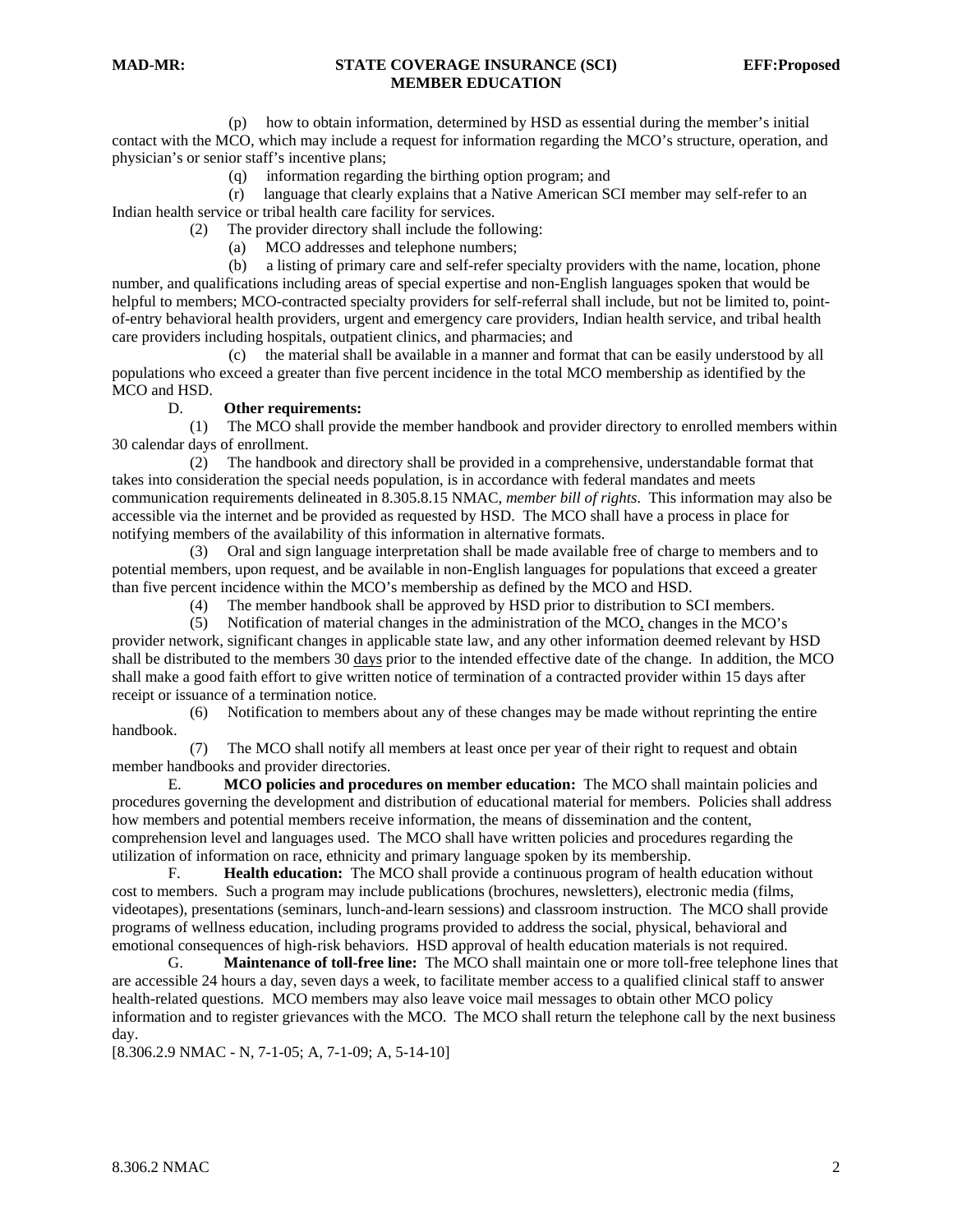# **TITLE 8 SOCIAL SERVICES CHAPTER 306 STATE COVERAGE INSURANCE PART 3 CONTRACT MANAGEMENT**

8.306.3.3 **STATUTORY AUTHORITY:** New Mexico Statutes Annotated, 1978 (Chapter 27, Articles 1 and 2) authorize the state to administer the medicaid program. The state coverage insurance (SCI) program is authorized under a health insurance flexibility and accountability (HIFA) waiver under section 1115 of the Social Security Act for the parent population and a medicaid demonstration waiver under section 1115 for the childless adult population, both subject to special terms and conditions. [8.306.3.3 NMAC - N, 7-1-05; A, 5-14-10]

**8.306.3.4 DURATION:** The SCI program is operated subject to continuation of the state's HIFA waiver and the medicaid demonstration waiver, and subject to availability of funds. [8.306.3.4 NMAC - N, 7-1-05; A, 5-14-10]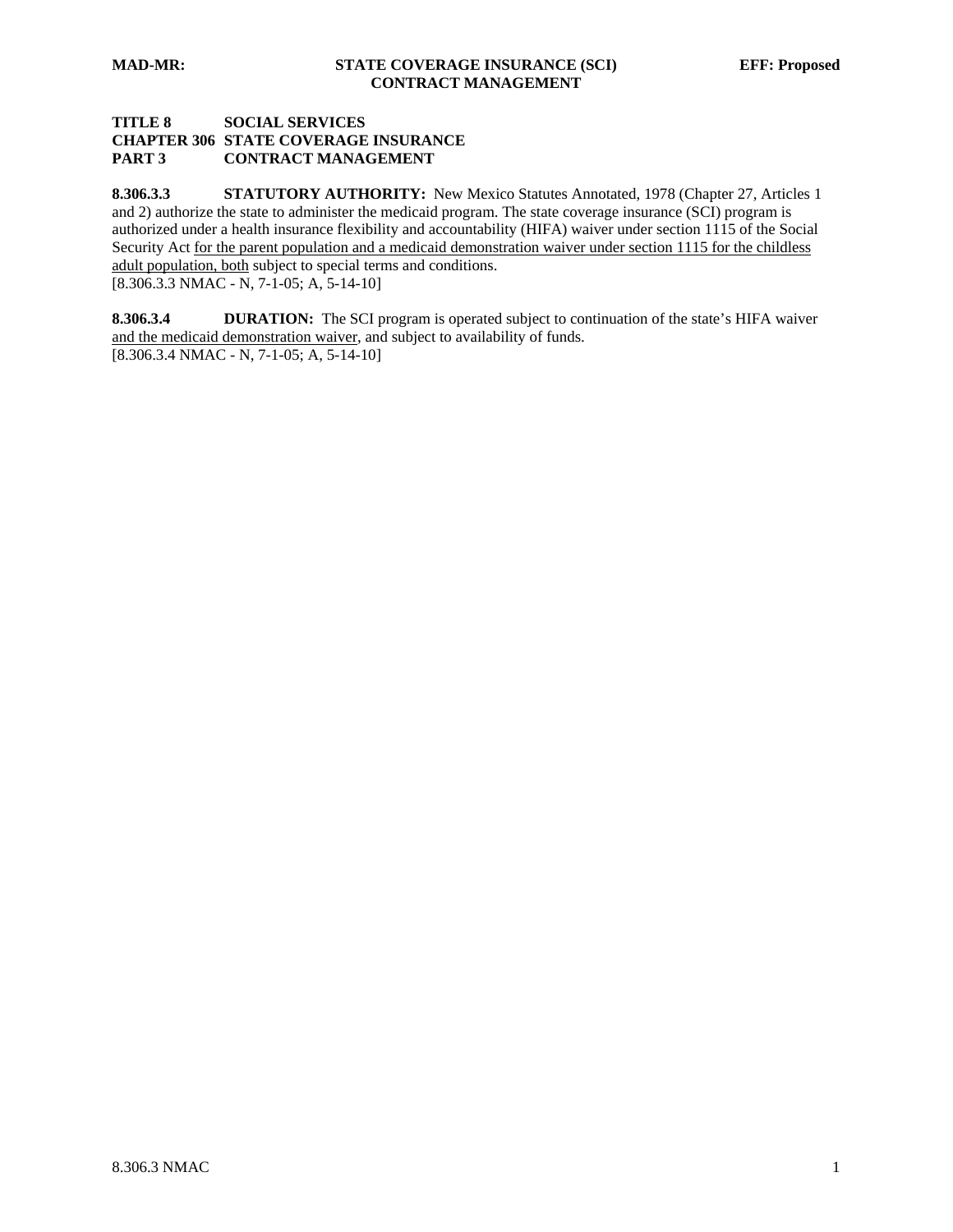# **TITLE 8 SOCIAL SERVICES CHAPTER 306 STATE COVERAGE INSURANCE PART 4 ELIGIBILITY**

8.306.4.3 **STATUTORY AUTHORITY:** New Mexico Statutes Annotated, 1978 (Chapter 27, Articles 1 and 2) authorize the state to administer the medicaid program. The state coverage insurance (SCI) program is authorized under a health insurance flexibility and accountability (HIFA) waiver under section 1115 of the Social Security Act for the parent population and a medicaid demonstration waiver under section 1115 for the childless adult population, both subject to special terms and conditions. [8.306.4.3 NMAC - N, 7-1-05; A, 5-14-10]

**8.306.4.4 DURATION:** The SCI program is operated subject to continuation of the state's HIFA waiver and the medicaid demonstration waiver, and subject to availability of funds. [8.306.4.4 NMAC - N, 7-1-05; A, 5-14-10]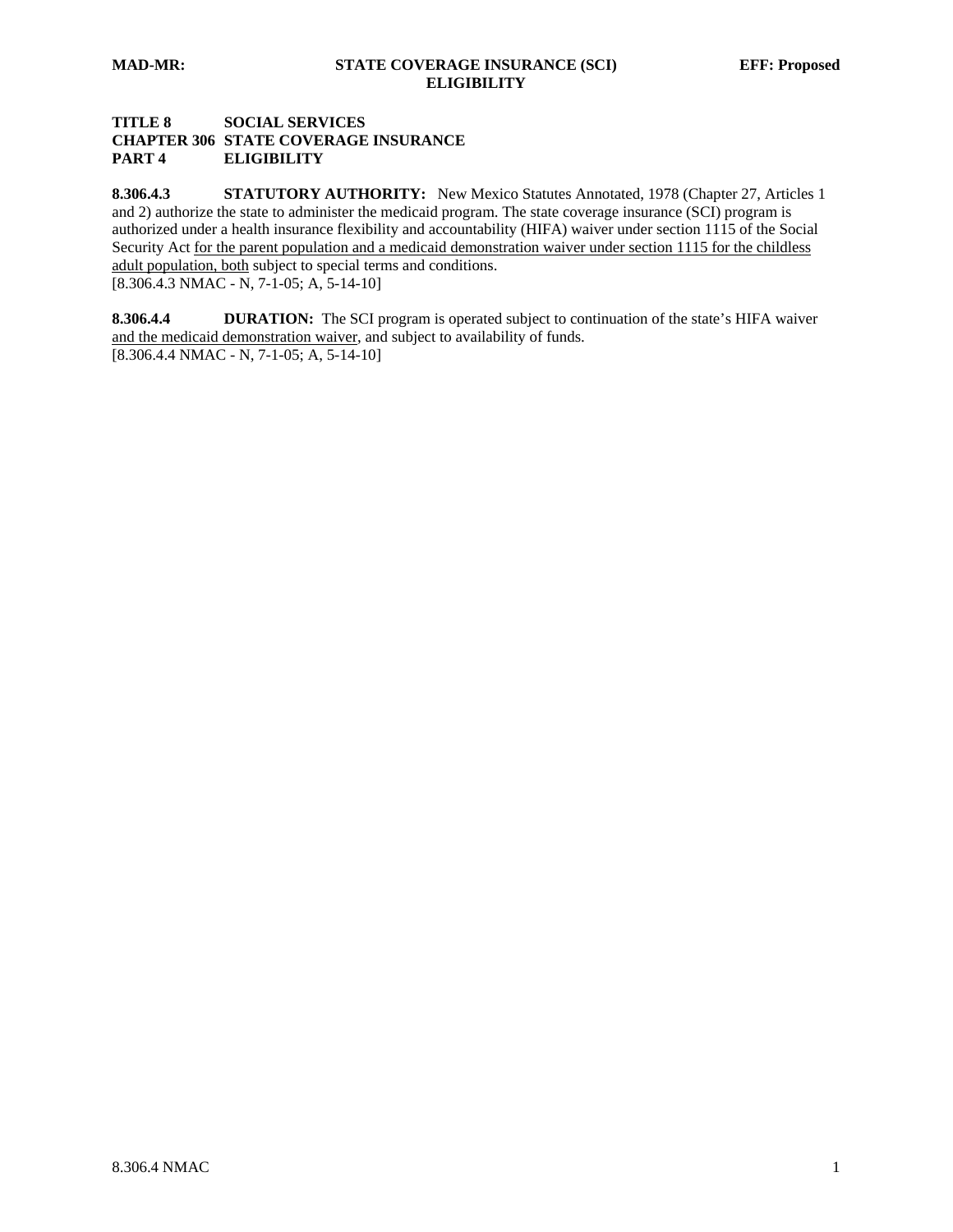# **TITLE 8 SOCIAL SERVICES CHAPTER 306 STATE COVERAGE INSURANCE (SCI) PART 5 ENROLLMENT**

8.306.5.3 **STATUTORY AUTHORITY:** New Mexico Statutes Annotated, 1978 (Chapter 27, Articles 1 and 2) authorize the state to administer the medicaid program. The State Coverage Insurance (SCI) program is authorized under a health insurance flexibility and accountability (HIFA) waiver under section 1115 of the Social Security Act for the parent population and a medicaid demonstration waiver under section 1115 for the childless adult population, both, subject to special terms and conditions. [8.306.5.3 NMAC - N, 7-1-05; A, 5-14-10]

**8.306.5.4 DURATION:** The SCI program is operated subject to continuation of the state's HIFA waiver and the medicaid demonstration waiver, and subject to availability of funds. [8.306.5.4 NMAC - N, 7-1-05; A, 5-14-10

#### **8.306.5.9 ENROLLMENT PROCESS:**

A. **Enrollment requirements:** The managed care organization (MCO) shall provide [an open] a defined enrollment period during which the MCO will enroll individuals in accordance with accepted MCO practice in the order in which they apply, up to the limits contained in the contract or based upon enrollment limits set forth in the demonstration waivers. The MCO shall not discriminate on the basis of health status or a need for health care services. The MCO shall not discriminate against individuals eligible to enroll on the basis of disability, race, color, national origin, or sexual orientation. The MCO shall not use any policy or practice that has the effect of discriminating on the basis of disability, race, color, national origin, or sexual orientation. All enrollments shall be voluntary and based on member or employer choice.

 B. **Member lock-in:** Except as otherwise provided below, once a member in an employer group has enrolled in an MCO through his employer group, he may only transfer to another MCO, 1) during the employer enrollment period, that occurs when the employer contracts with another MCO; or 2) if he changes employers. A member enrolled individually may only transfer to another MCO when his eligibility is recertified or "for cause" as defined as follows: the following criteria shall be cause for transfer:

- (1) continuity of care issues;
- (2) family continuity;
- (3) administrative or data entry error in assigning a client to an MCO;

 (4) assignment of a member where travel for primary care exceeds community standards (90 percent of urban residents shall travel no further than 30 miles to see a PCP; 90 percent of rural residents shall travel no further than 45 miles to see a PCP; and 90 percent of frontier residents shall travel no further than 60 miles to see a PCP); urban counties are: Bernalillo, Los Alamos, Santa Fe and Dona Ana; frontier counties are: Catron, Harding, DeBaca, Union, Guadalupe, Hidalgo, Socorro, Mora, Sierra, Lincoln, Torrance, Colfax, Quay, San Miguel and Cibola; rural counties are those which are not listed as urban or frontier;

- (5) the member moves out of the MCO service area;
- (6) the MCO does not, because of moral or religious objections, cover the service the member seeks;

 (7) the member needs related services to be performed at the same time, not all related services can be provided by the PCP, and another provider determines that receiving the services separately would subject the member to unnecessary risk; and

 (8) other reasons, including but not limited to, poor quality of care, lack of access to services covered under the contract, or lack of access to providers experienced in dealing with the member's health care needs; if applicable, the member shall be notified by the MCO, 60 days prior to the expiration of the member's lock-in period of the deadline for selecting a new MCO; members in an employer group will be notified of the employer enrollment period by the employer or the broker, if applicable; members who are not in an employer group will be notified of the expiration of their lock-in period by the MCO.

 C. **Selection period:** After receiving a letter of eligibility from the ISD office or an enrollment packet from the MCO, a new individual member shall complete enrollment with an MCO within a 90 day period. If enrollment, including payment of any required premium, is not made within that timeframe, the member shall be considered to have voluntarily dropped the SCI insurance coverage, which means that the individual may not enroll with an SCI MCO for six months, beginning with the individual's eligibility start date. An employer group has a specified time period, determined by the MCO and HSD, in which to complete enrollment and premium payment with an SCI MCO after all employees have received their letters of eligibility. Failure of the employer to complete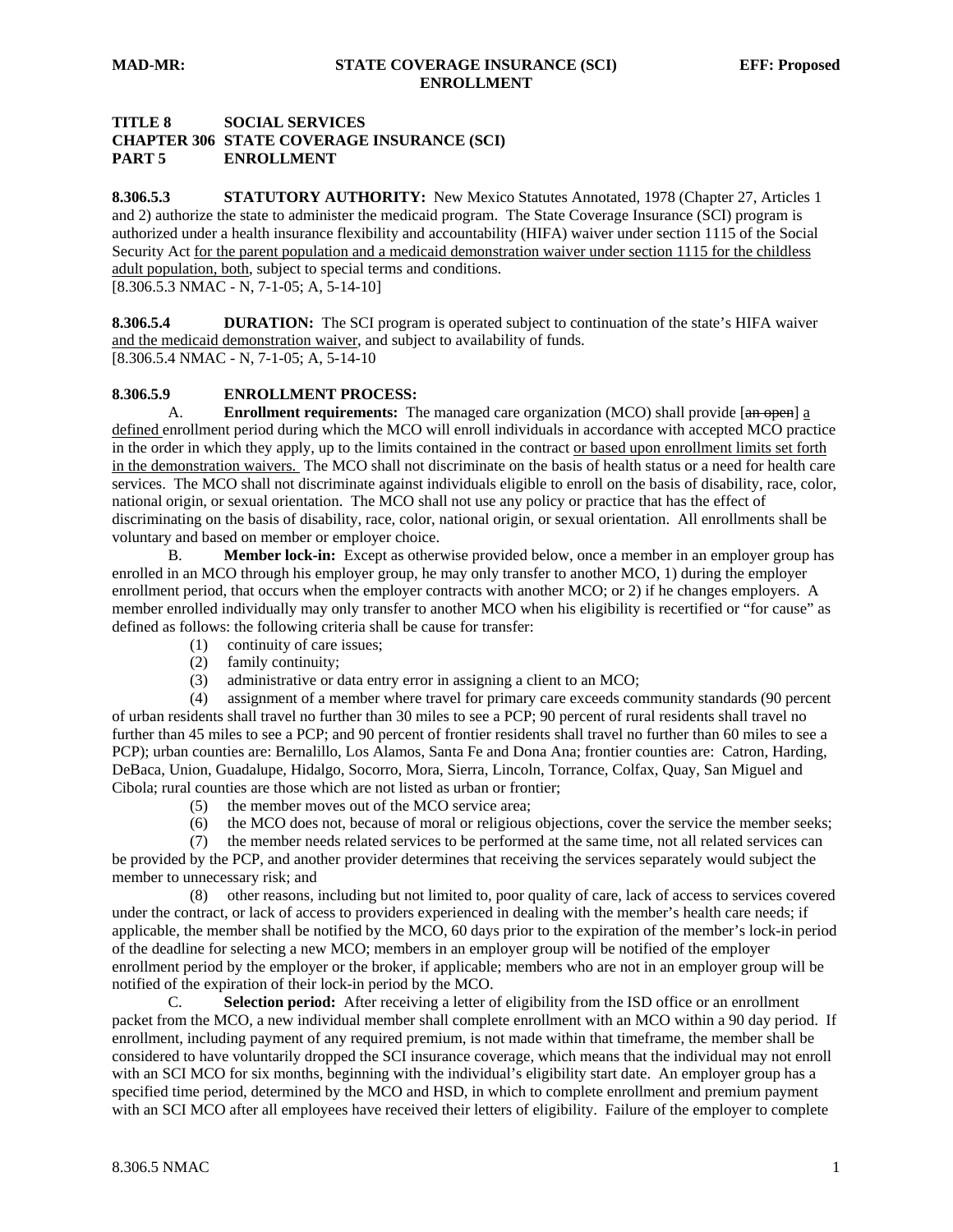#### **MAD-MR: STATE COVERAGE INSURANCE (SCI) EFF: Proposed ENROLLMENT**

the enrollment process within this time period will deem the employer to have voluntarily dropped insurance coverage and the employer will be ineligible to enroll with an SCI MCO for a 12-month period; however, the individual employees are eligible to enroll immediately as individuals and will not be considered to have voluntarily dropped health insurance coverage.

 D. **Beginning date of enrollment:** Enrollment begins the first day of the first full month following receipt of eligibility letter and MCO completion of enrollment including receipt of required premiums. However, if MCO receipt of required premium payment occurs after the HSD-approved designated day of the month and before the first full day of the following month, the enrollment begins on the first day of the second full month after MCO receipt of premium payments.

 E. **Member switch enrollment:** A member enrolled as an individual and not as an employee enrolled through an employer group may request to be disenrolled from an MCO and switch to another MCO (if available) "for cause" at any time. The request shall be made in writing to HSD. HSD shall review the request and furnish a written response to the member and the MCO in a 30 day period. The following criteria shall be used to make a decision regarding a switch enrollment request:

- (1) continuity of care issues;
- (2) family continuity;
- (3) administrative or data entry error in enrolling a member with an MCO;

 (4) travel for primary care exceeds community standards, (90 percent of urban residents shall travel no further than 30 miles to see a PCP; 90 percent of rural residents shall travel no further than 45 miles to see a PCP; and 90 percent of frontier residents shall travel no further than 60 miles to see a PCP); urban counties are: Bernalillo, Los Alamos, Santa Fe and Dona Ana; frontier counties are: Catron, Harding, DeBaca, Union, Guadalupe, Hidalgo, Socorro, Mora, Sierra, Lincoln, Torrance, Colfax, Quay, San Miguel and Cibola; rural counties are those which are not listed as urban or frontier;

- (5) the member moves out of the MCO service area;
- (6) the MCO does not, because of moral or religious objections, cover the service the member seeks;

 (7) the member needs related services to be performed at the same time, not all related services can be provided by the PCP, and another provider determines that receiving the services separately would subject the member to unnecessary risk; and

 (8) other reasons, including but not limited to, poor quality of care, lack of access to services covered under the contract, or lack of access to providers experienced in dealing with the member's health care needs; if applicable, the member shall be notified by the MCO, 60 days prior to the expiration of the member's lock-in period of the deadline for selecting a new MCO; members in an employer group will be notified of the employer enrollment period by the employer or the broker, if applicable; members who are not in an employer group will be notified of the expiration of their lock-in period by the MCO.

 F. **Disenrollment, MCO initiated:** The MCO may request that a particular member be disenrolled. Other than for non-payment of premiums, member disenrollment from an MCO will be considered only in rare circumstances. Disenrollment requests shall be made in writing to HSD. The MCO shall notify the member in writing of the disenrollment request at the same time the request is submitted to HSD. The MCO shall submit a copy of the member's notification letter to HSD. If the disenrollment is granted, the MCO retains responsibility for the member's care until the member is enrolled with another SCI-contracted MCO. If the member is part of an employer group and the employer does not contract with another MCO, HSD may allow the member to enroll with another MCO, but the member shall be responsible for the employer's premium share, if required. The MCO shall assist with transition of care to the other MCO.

 G. **Conditions under which an MCO requests member disenrollment:** The MCO may not seek to terminate enrollment because of an adverse change in the member's health. The MCO shall not request disenrollment because of an adverse change in the member's health status or because of the member's utilization of medical services, diminished mental capacity, or uncooperative or disruptive behavior resulting from his special needs, except when his continued enrollment with the MCO seriously impairs the MCO's ability to furnish services to either this particular member or other members. The MCO shall notify the member in writing of the disenrollment request at the same time the request is submitted to HSD. The MCO shall submit a copy of the member's notification letter. If the disenrollment is granted, the MCO retains responsibility for the member's care until the member is enrolled with another MCO. The MCO shall assist with transition of care.

 H. **Re-enrollment limitations:** If a request for disenrollment is approved, the member shall not be re-enrolled with the requesting MCO for a period of time to be determined by HSD. The member and the requesting MCO shall be notified by HSD of the period of disenrollment. If a member has been disenrolled by all available contracted MCOs, HSD shall evaluate the member for termination from SCI.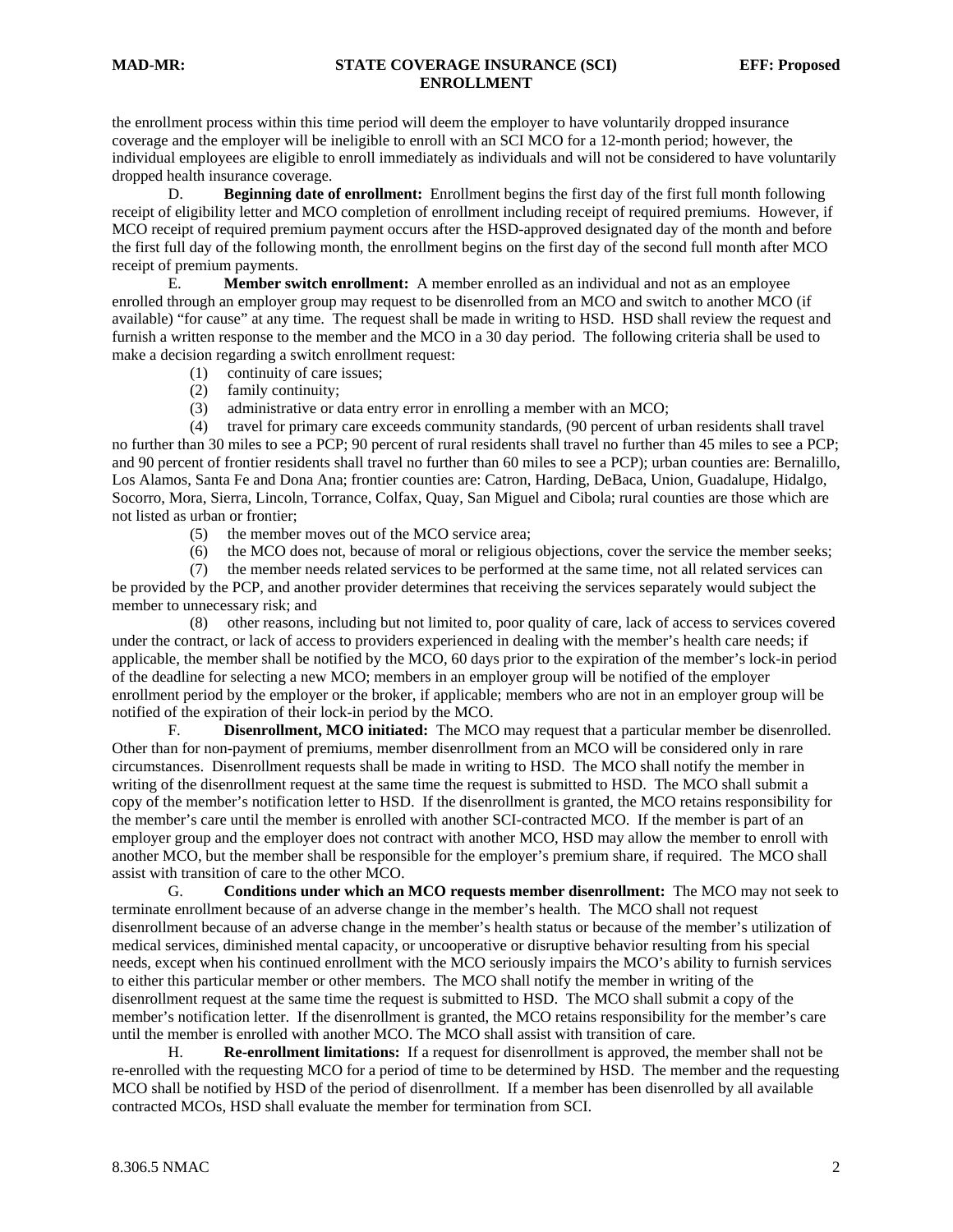## **MAD-MR: STATE COVERAGE INSURANCE (SCI) EFF: Proposed ENROLLMENT**

 I. **Date of disenrollment:** MCO enrollment shall terminate at the end of the month following the month in which HSD approval for disenrollment is granted. [8.306.5.9 NMAC - N, 7-1-05; A, 3-1-06; A, 4-16-07; A/E, 8-1-07; A, 7-1-09; A, 5-14-10]

]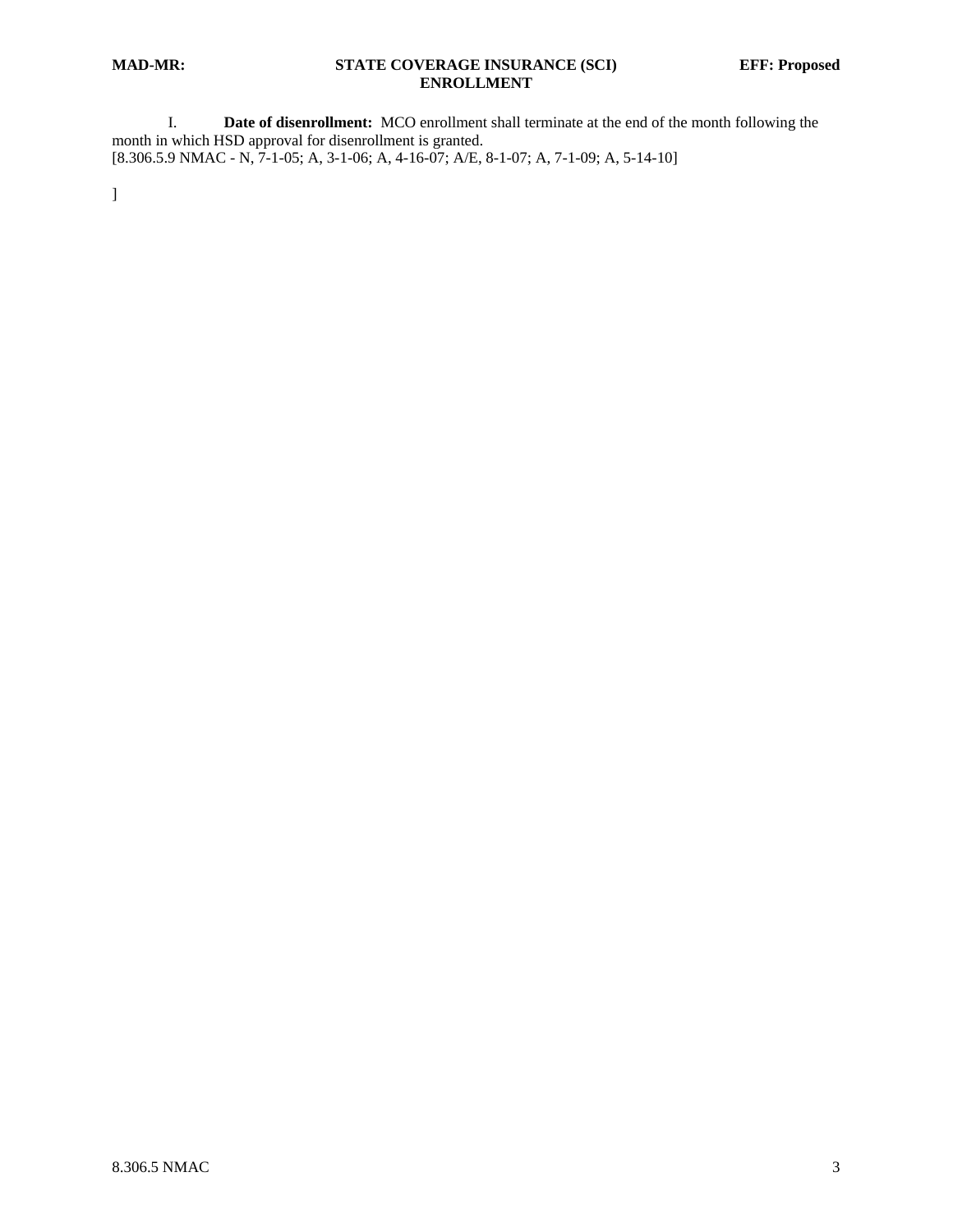## **TITLE 8 SOCIAL SERVICES**

## **CHAPTER 306 STATE COVERAGE INSURANCE (SCI) PART 6 PROVIDER NETWORKS**

8.306.6.3 **STATUTORY AUTHORITY:** New Mexico Statutes Annotated, 1978 (Chapter 27, Articles 1 and 2) authorize the state to administer the medicaid program. The State Coverage Insurance (SCI) program is authorized under a health insurance flexibility and accountability (HIFA) waiver under section 1115 of the Social Security Act for the parent population and a medicaid demonstration waiver under section 1115 for the childless adult population, both subject to special terms and conditions.  $[8.306.6.3 \text{ NMAC - N}, 7-1-05; \text{ A}, 5-14-10]$ 

**8.306.6.4 DURATION:** The SCI program is operated subject to continuation of the state's HIFA waiver and medicaid demonstration waiver, and subject to availability of funds. [8.306.6.4 NMAC - N, 7-1-05; A, 5-14-10]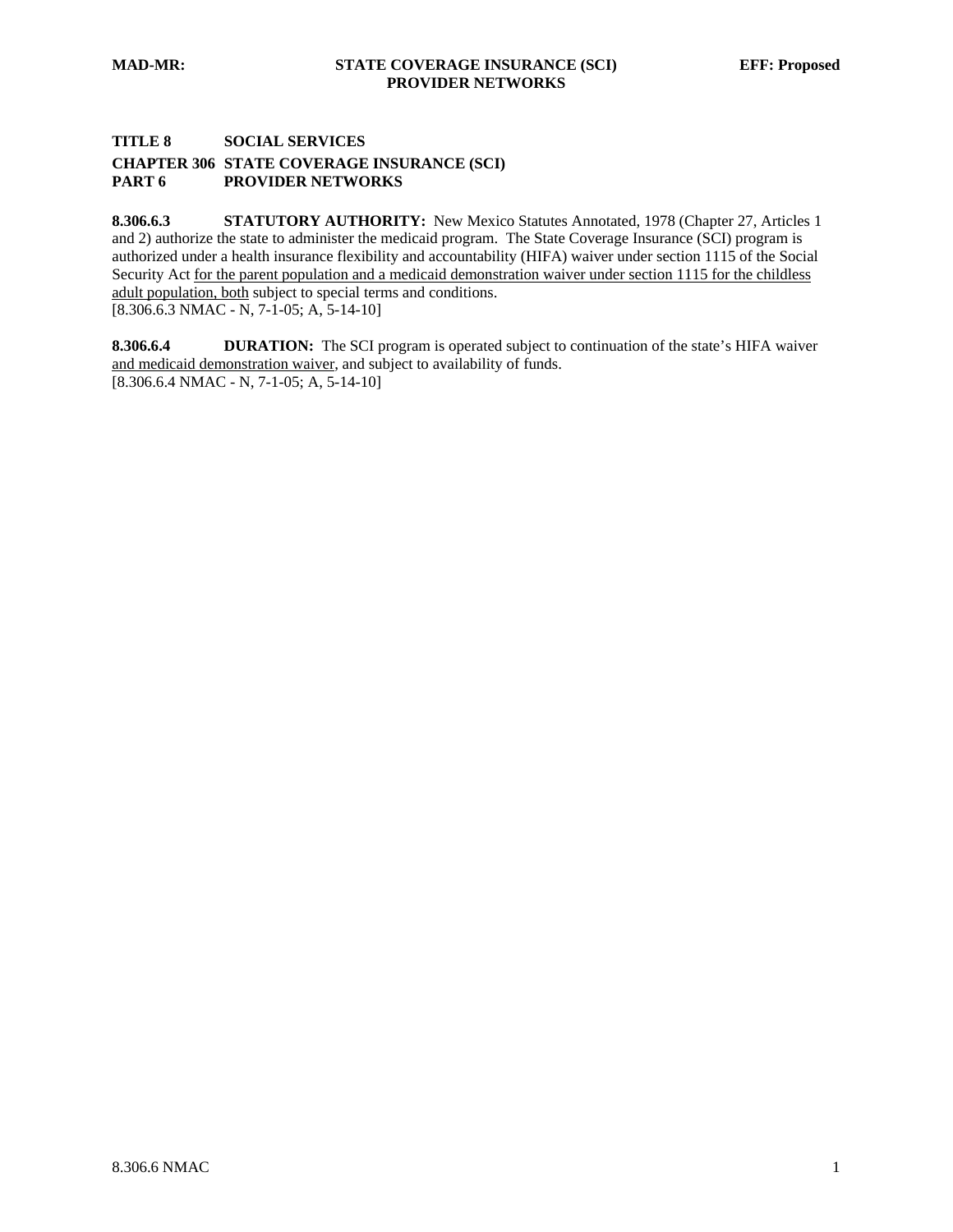# **TITLE 8 SOCIAL SERVICES CHAPTER 306 STATE COVERAGE INSURANCE (SCI) PART 7 BENEFIT PACKAGE**

**8.306.7.3 STATUTORY AUTHORITY:** New Mexico Statutes Annotated, 1978 (Chapter 27, Articles 1 and 2) authorize the state to administer the medicaid program. The State Coverage Insurance (SCI) program is authorized under a health insurance flexibility and accountability (HIFA) waiver under section 1115 of the Social Security Act for the parent population and a medicaid demonstration waiver under section 1115 for the childless adult population, both subject to special terms and conditions.

 $[8.306.7.3 \text{ NMAC - N}, 7-1-05; \text{ A}, 5-14-10]$ 

**8.306.7.4 DURATION:** The SCI program is operated subject to continuation of the state's HIFA waiver and the medicaid demonstration waiver, and subject to availability of funds. [8.306.7.4 NMAC - N, 7-1-05; A, 5-14-10

**8.306.7.11 SERVICES INCLUDED IN THE SCI BENEFIT PACKAGE:** The SCI benefit package includes provider and consultation services and supplies that are reasonably required to maintain good health and are provided by or under the direction of the member's PCP. The following lists covered services and provides additional information.

# A. **Provider services**:

- (1) office visits;
- (2) home visits;
- (3) hospital and inpatient physical rehabilitation facility visits by physician;
- (4) inpatient and outpatient surgery (includes assistant surgeon's charges);
- (5) office procedures;
- (6) inpatient professional care services, including pathologists, radiologists and anesthesiologists;
- (7) allergy testing;
- (8) allergy injections;
- (9) antigen serum;

 (10) injections in accordance with accepted medical practice to treat acute conditions, which are customarily administered in a provider's office;

 (11) injections in accordance with acceptable medical practice used to treat chronic conditions, including, but not limited to, diseases such as rheumatoid arthritis, crohn's disease, and hepatitis C; and

(12) routine and diagnostic x-rays and clinical laboratory tests.

 B. **Inpatient hospital services:** The benefit package includes inpatient hospital services as detailed below.

 (1) Hospital admissions must have prior authorization and are to be provided under the direction of the member's PCP or a consulting provider to whom the member is referred by his PCP. Any service or procedure not outlined below requires a prior authorization.

 (2) Inpatient hospitalization coverage is limited to 25 days per benefit year. This 25-day limitation is combined with home health services and inpatient physical rehabilitation.

- (3) Inpatient hospital services include:
	- (a) semi-private room and board accommodations, including general duty nursing care;
	- (b) private room and board accommodations when medically necessary; prior authorization is

required;

(c) in-hospital therapeutic and support care, services, supplies and appliances, including care in

specialized intensive and coronary care units;

 (d) use of all hospital facilities, including operating, delivery, recovery, and treatment rooms and equipment;

 (e) laboratory tests, x-rays, electrocardiograms (EKGs), electroencephalograms (EEGs), and other diagnostic tests performed in conjunction with a member's admission to a hospital;

(f) anesthetics, oxygen, pharmaceuticals, medications, and other biological;

(g) dressings, casts, and special equipment when supplied by the hospital for use in the

- hospital;
- (h) inpatient meals and special diets;
- (i) inpatient radiation therapy or inhalation therapy;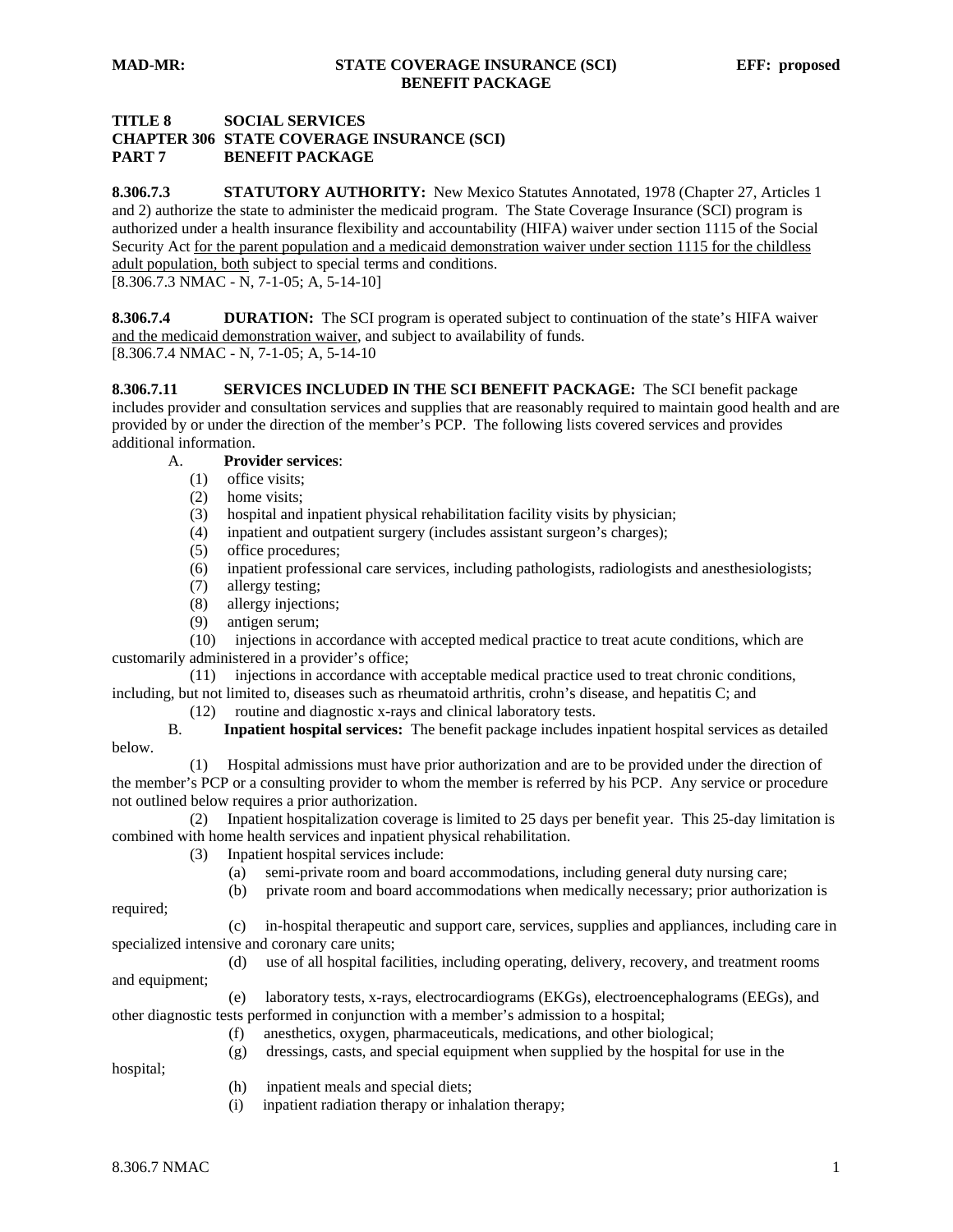- (j) rehabilitative services physical, occupational, and speech therapy;
- (k) administration of whole blood, blood plasma, and components;
- (l) discharge planning and coordination of services; and
- (m) maternity care.

 C. **Outpatient services:** The benefit package includes outpatient services performed in a hospital or other approved outpatient facility. Outpatient services:

(1) can reasonably be provided on an ambulatory basis;

 (2) are preventive, diagnostic or treatment procedures provided under the direction of the member's PCP or a consulting provider to whom the member is referred by the PCP;

- (3) require prior authorization, unless otherwise noted; and
- (4) the following provides additional information on covered outpatient services and associated co-

payments:

 (a) surgeries, including use of operating, delivery, recovery, treatment rooms, equipment and supplies, including anesthesia, dressings and medications;

- (b) radiation therapy and chemotherapy;
- (c) magnetic resonance imaging (MRI);
- (d) positron emission tomography (PET) tests;
- (e) CT scan;
- (f) holter monitors and cardiac event monitors;

(g) routine and diagnostic x-rays, clinical laboratory tests, electrocardiograms (EKGs), and

electroencephalograms (EEGs);

(h) cardiovascular rehabilitation; and

 (i) rehabilitative services - physical, occupational, and speech therapy; rehabilitative services for short-term physical, occupational, and speech therapies are covered; short-term therapy includes therapy services that produce significant and demonstrable improvement within a two-month period from the initial date of treatment; the member's PCP or other appropriate treating provider to whom the member has been referred shall determine in advance of rehabilitative services that these services can be expected to result in significant improvement in the member's physical condition within a period of two months; requests for rehabilitative services from therapists will not be approved; these services shall be requested by the ordering provider and require a prior authorization.

 (i) Extension of short-term therapy beyond the initial two months may be extended for one period of up to two months, contingent on the approval of the MCO's medical director, only if such services can be expected to result in continued significant improvement of the member's physical condition within the extension period. Expectation of significant improvement will be established if the member has complied fully with the instructions for care and has met all therapy goals for the preceding two-month period as documented in the therapy record.

 (ii) Therapy services extending beyond the two-month period from the initial date of treatment are considered long-term therapy and are not covered under SCI. Long-term therapy includes treatment for chronic or incurable conditions for which rehabilitative services produce minimal or temporary change or relief. Chronic conditions include, but are not limited to, muscular dystrophy, cerebral palsy, developmental delay, myofascial pain disorders, arthritis, autism, and syndromes of chromosomal abnormalities.

 D. **Emergency and urgently needed health services:** The benefit package includes emergency and urgently needed health services. These services are available 24 hours a day, seven days a week. The benefit package includes inpatient and outpatient services meeting the definition of emergency services, which shall be provided without regard to prior authorization or the provider's contractual relationship with the MCO. If the services are needed immediately and the time necessary to transport the member to a network provider would mean risk of permanent damage to the member's health, emergency services shall be available through a facility or provider participating in the MCO/SE network or from a facility or provider not participating in the MCO/SE network. Either provider type shall be paid for the provision of services on a timely basis. Emergency services include services needed to evaluate and stabilize an emergency medical or behavioral condition. Post-stabilization care services means covered services, related to an emergency medical or behavioral condition, that are provided after a member is stabilized in order to maintain the stabilized condition. This coverage may include improving or resolving the member's condition if either the MCO has authorized post-stabilization services in the facility in question, or there has been no authorization; and

(1) the hospital was unable to contact the MCO; or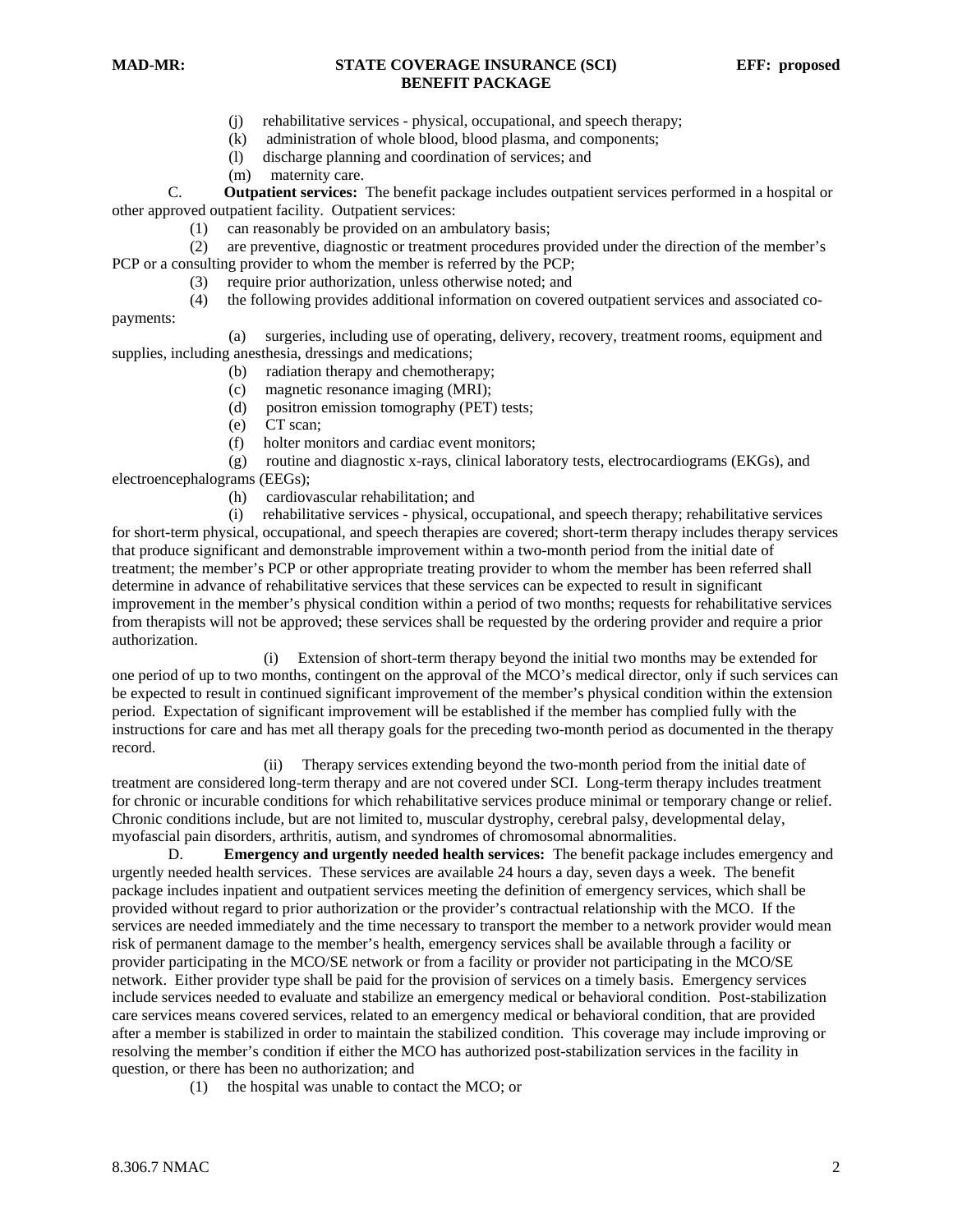(2) the hospital contacted the MCO but did not get instructions within an hour of the request; the following provides additional information on covered services and required co-payments.

 (a) Emergency health services can be provided in or out of the service area. Coverage is provided for trauma services at an appropriately designated trauma center according to established emergency medical services triage and transportation protocols.

(i) Prior authorization is not required for emergency care.

 (ii) Coverage for trauma services and all other emergency health services from nonparticipating providers will continue at least until the member is medically stable, does not require critical care, and can be safely transferred to another facility based on the judgment of the attending participating provider in consultation with the MCO. The MCO may transfer hospitalized members to the care of participating providers as soon as it is medically appropriate. Such members shall be stabilized and the transfer effected in accordance with federal law.

(iii) The member is responsible for charges for non-covered services.

 (b) Use of an urgent care center, where available, in or out of the service area for treatment of sudden unexpected acute illness or injury that requires prompt medical attention to prevent jeopardy to the member if such services were not received immediately.

 (i) A non-participating urgent care center may be used only if the member cannot reasonably access a participating provider.

 (ii) Routine or follow-up medical treatment shall be provided by or through a participating provider.

 E. **Women's health services:** The benefit package includes any gynecological examinations or care related to pregnancy, for primary and preventive obstetrics, and gynecological services required as a result of any gynecological examination or condition. Covered women's health services may be obtained from the member's PCP, or a participating women's health care provider or a consulting provider to whom the member has been referred by her PCP. The following lists covered services and provides additional information:

- (1) office visits;
- (2) low-dose mammography screening for detection of breast cancer;

 (3) cytological screening to determine the presence of pre-cancerous or cancerous conditions or other health problems; and

(4) services related to the diagnosis, treatment and appropriate management of osteoporosis.

 F. **Prenatal and post-partum care:** Prenatal care includes a minimum of one prenatal office visit per month during the first two trimesters of pregnancy; two office visits per month during the seventh and eight months of pregnancy; and one office visit per week during the ninth month until tremor as medically indicated, provided that coverage for each office visit shall include prenatal counseling and education.

(1) Following delivery of a newborn, a female member is entitled to either:

(a) post-partum care in the home consisting of up to three visits; or

 (b) a minimum hospital stay of specified inpatient hours; the choice of either home care or inpatient care will be made based on discussion between the participating provider and the member.

 (2) If post-partum home care is elected, the care shall be rendered in accordance with accepted maternal and neonatal physician assessments, and by a home care participating provider who is properly licensed, trained and experienced. A maximum of three home care visits are allowable.

 (3) If inpatient care is elected, a mother and her newborn child in a health care facility will be entitled to a minimum stay of 48 hours following a vaginal delivery or 96 hours following a caesarian section.

(4) Non- hospital births - prior authorization is required*.*

 G. **Preventive health services:** The benefit package includes preventive health services. Preventive health services are provided to a member when performed by or under the direction of the member's PCP or a participating provider to whom the member has been referred by his PCP, and are consistent with the MCO's preventive health guidelines. The following lists covered services and provides additional information.

 (1) Physical exams, including health appraisal exams, laboratory and radiological tests, hearing and vision screenings, and early detection procedures.

 (2) Periodic tests to determine blood hemoglobin, blood pressure, blood glucose level, and blood cholesterol level or a fractionated cholesterol level.

- (3) Periodic glaucoma eye tests for all persons 35 years of age and older.
- (4) Periodic stool examination for the presence of blood for all persons 40 years of age or older.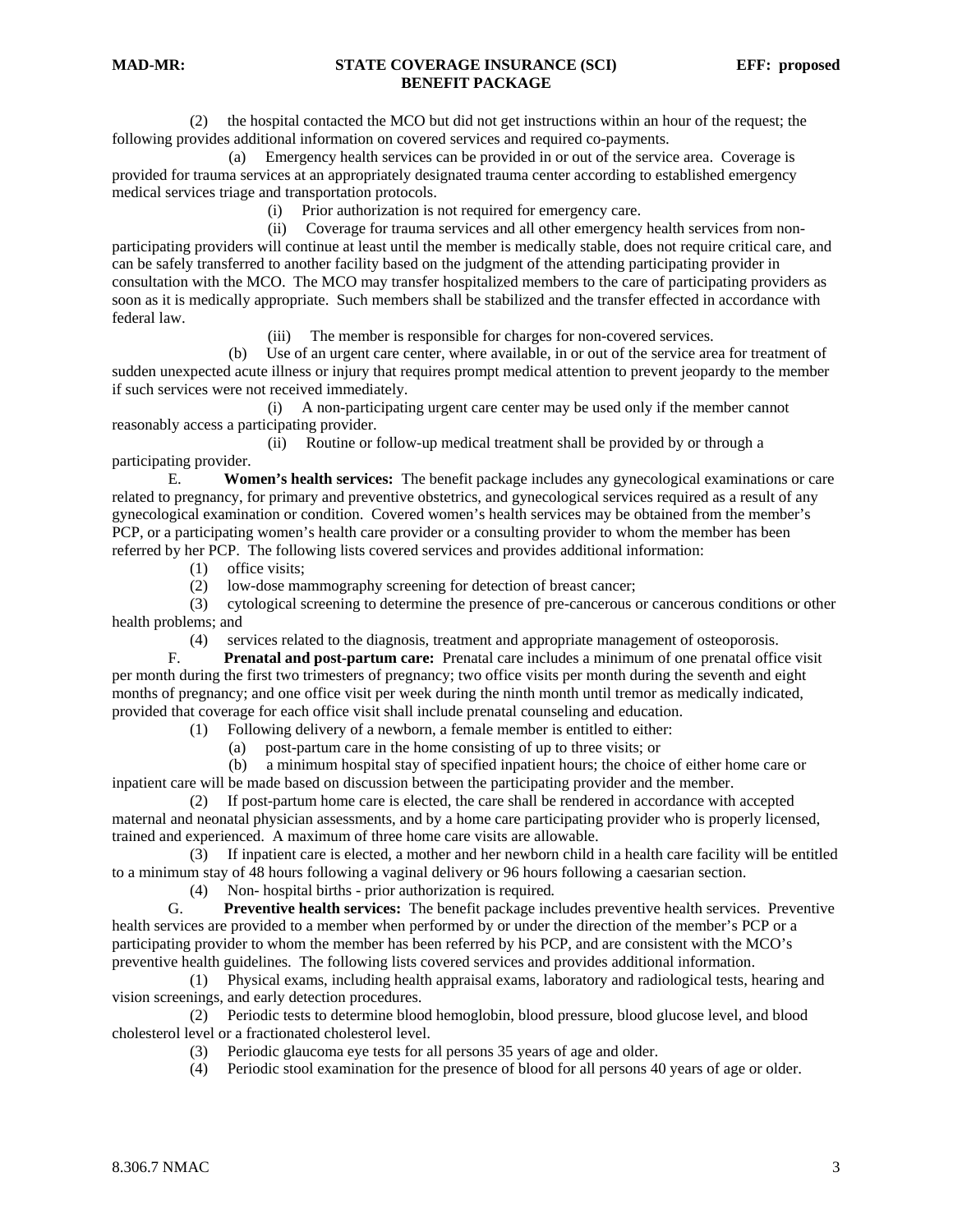(5) Periodic mammograms for detection of breast cancer as follows: one low dose baseline mammogram for women ages 35 through 39, one low dose mammogram biennially for women ages 40 through 49 and one low dose mammogram annually for women over age 50.

 (6) All members may receive an annual consultation to discuss lifestyle behaviors that promote health and well-being. The consultation may include, but not be limited to:

(a) smoking control;

- (b) nutrition and diet recommendations;
- (c) exercise plans;
- (d) lower back protection;
- (e) immunization practices;
- (f) breast self-examinations;
- (g) testicular self-examinations; or
- (h) use of seat belts in motor vehicles.

 (7) Adult immunizations in accordance with the recommendations of the advisory committee on immunization practices (ACIP).

 (8) Periodic colon examination of 35 to 60 centimeters or barium enema for all persons 45 years of age or older.

- (9) Voluntary family planning services.
- (10) Insertion of contraceptive devices.
- (11) Removal of contraceptive devices.
- (12) Surgical sterilization.

 (13) Pregnancy termination procedures: The benefit package includes services for the termination of pregnancy and pre or post-decision counseling or psychological services as detailed in 8.325.7 NMAC, *Pregnancy Termination Procedures.* 

 H. **Dialysis:** The benefit package includes dialysis services. Long-term hemodialysis and continuous ambulatory peritoneal dialysis (CAPD) is provided with a prior authorization and performed by or under the direction of the member's PCP or a consulting provider to whom the member has been referred by his PCP. The member shall advise the MCO of the date the treatment commenced.

 I. **Inpatient physical rehabilitation:** The benefit package includes inpatient physical rehabilitation. The following lists covered services and provides additional information.

 (1) Inpatient physical rehabilitation services require prior authorization, and services are to be provided under the direction of the member's PCP or a consulting provider to whom the member is referred by his PCP.

 (2) Inpatient physical rehabilitation facility coverage is limited to 25 days per benefit year. This 25 day limitation is combined with inpatient hospital and home health services.

 J. **Home health services/home intravenous services:** The benefit package includes home health services, which are health services provided to a member confined to his home due to physical illness. The following lists covered services and provides additional information.

 (1) Home health services and home intravenous services are provided by a home health agency (HHA) at a member's home with a prior authorization and prescribed by the member's PCP or a consulting provider to whom the member is referred by his PCP.

 (2) Home health services in lieu of hospitalization are limited to 25 days per benefit year provided that a period of inpatient hospitalization coverage shall precede any home health care coverage or the PCP shall provide a statement indicating that inpatient hospitalization would be necessary in the absence of home health services. This 25 day limitation is combined with inpatient hospitalization and inpatient physical rehabilitation.

 (3) Services provided by a registered nurse or a licensed practical nurse; by physical, occupational, and respiratory therapists; speech pathologists; or by a home health aide are covered.

 (4) Prescription supplies for the provision of home health services at the time of a home health visit are covered.

- (5) Home intravenous services are covered.
- (6) Tube feedings as the sole source of nutrition are covered.

 K. **Durable medical equipment, medical supplies, orthotic appliances and prosthetic devices:** The benefit package includes durable medical equipment, medical supplies, orthotic appliances, and prosthetic devices. The following lists covered services and provides additional information.

(1) Prior authorization is required.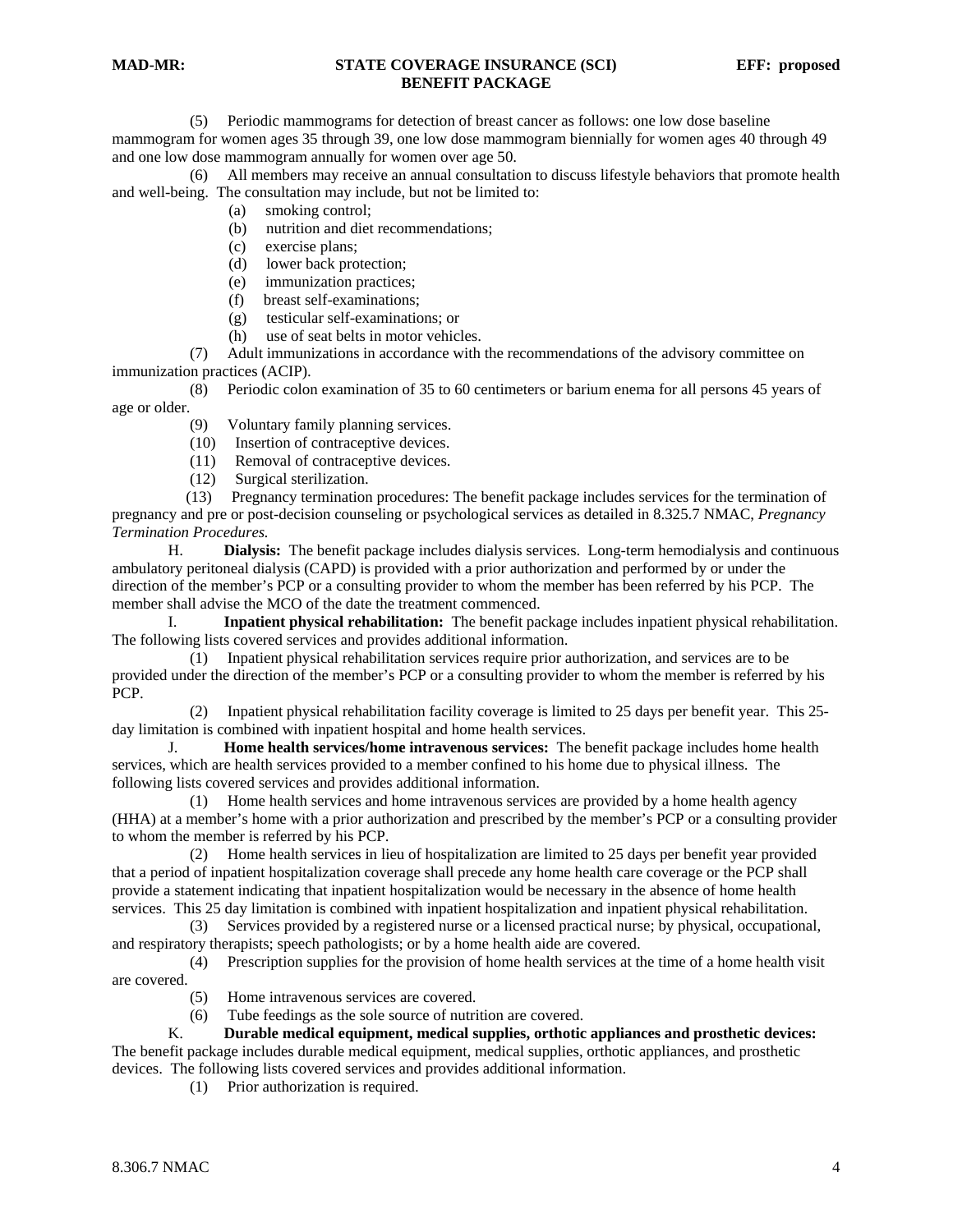(2) Durable medical equipment, medical supplies, orthotic appliances and prosthetic devices with allowable charges of \$200 or more per item, including tax and any shipping charges are covered. Rental price cannot exceed purchase price.

 (3) Durable medical equipment that requires a provider's prescription for purchase or rental is covered unless otherwise excluded.

 (4) Medical supplies that require a provider's prescription for purchase are covered unless otherwise excluded.

 (5) Orthotic appliances that require a provider's prescription for purchase are covered unless otherwise excluded.

 (6) Prosthetic devices are covered only when they replace a limb or other part of the body after accidental or surgical removal or when the body's growth or atrophy necessitates replacement, unless otherwise excluded.

 (7) Breast prostheses and bras required in conjunction with reconstructive surgery are covered, except as limited.

 (8) Repair or replacement of durable medical equipment, orthotic appliances and prosthetic devices due to normal wear or when necessitated by the body's growth or atrophy are covered.

 L. **Ambulance services:** The benefit package includes emergency transport services identified below.

 (1) When necessary to protect the life of the mother or infant, emergency transport includes transport for medically high-risk pregnant women with an impending delivery to the nearest tertiary care facility.

 (2) The MCO will not pay more for air ambulance than it would have paid for transportation over the same distance by surface emergency medical transportation services unless the member's health condition renders the utilization of such surface services medically inappropriate.

 (3) Emergency ground ambulance transportation to the nearest facility where emergency care and treatment can be rendered and when provided by a licensed ambulance service

 (4) Emergency, trauma-related air ambulance transportation - prior authorization is required, when feasible.

 M. **Oral surgery:** The benefit package includes limited oral surgery benefits with prior authorization. The following lists covered services and provides additional information. General dental and oral surgery services with a prior authorization only in conjunction with:

 (1) Accidental injury to sound natural teeth, the jawbones, or surrounding tissues, treatment for injury is covered when initial treatment for the injury is sought within 72 hours of the injury. Teeth with crowns or restorations are not considered to be sound natural teeth. The injury shall be properly documented during the initial treatment. Services shall be completed within 12 months of the date of injury. The MCO will require dental x-rays.

 (2) Surgical procedures to correct non-dental, non-maxillomandibular physiologic conditions that produce demonstrable impairment of function are covered.

 (3) Removal or biopsy, when pathological examination is required of tumors and cysts of the jaws, cheeks, lips, tongue, roof and floor of the mouth are covered.

 (4) External incision and drainage of cellulitis; incision of infected accessory sinuses, salivary glands or ducts; and removal of stones from salivary ducts are covered.

 (5) Surgical procedures to correct accidental injuries of the jaws and facial bones, cheeks, lips, tongue, roof and floor of mouth are covered.

N. **Reconstructive surgery:** The benefit package includes reconstructive surgery as provided below.

 (1) Reconstructive surgery from which an improvement in physiological function can be expected if performed for the correction of functional disorders - prior authorization is required. Functional disorder shall result from accidental injury or from congenital defects or disease.

 (2) Prosthetic devices and reconstruction surgery of the affected breast or other breast to produce symmetry related to mastectomy. This coverage includes physical complications at all stages of mastectomy, including lymph edemas. A member is allowed at least 48 hours of inpatient care following mastectomy and 24 hours of inpatient care following a lymph node dissection for the treatment of breast cancer.

 O. **Prescription drugs:** The benefit package includes all generic prescription drugs and brand name drugs included on the MCO's preferred drug list (PDL). Exceptions to the PDL depend on MCO policy.

P. **Diabetes treatment:** The benefit package includes diabetes treatment. The MCO will maintain an adequate PDL to provide resources to members with diabetes; and guarantee reimbursement or coverage for prescription drugs, insulin, supplies, equipment and appliances with a prior authorization described in this subsection within the limits of the MCO. The following lists covered services and provides additional information.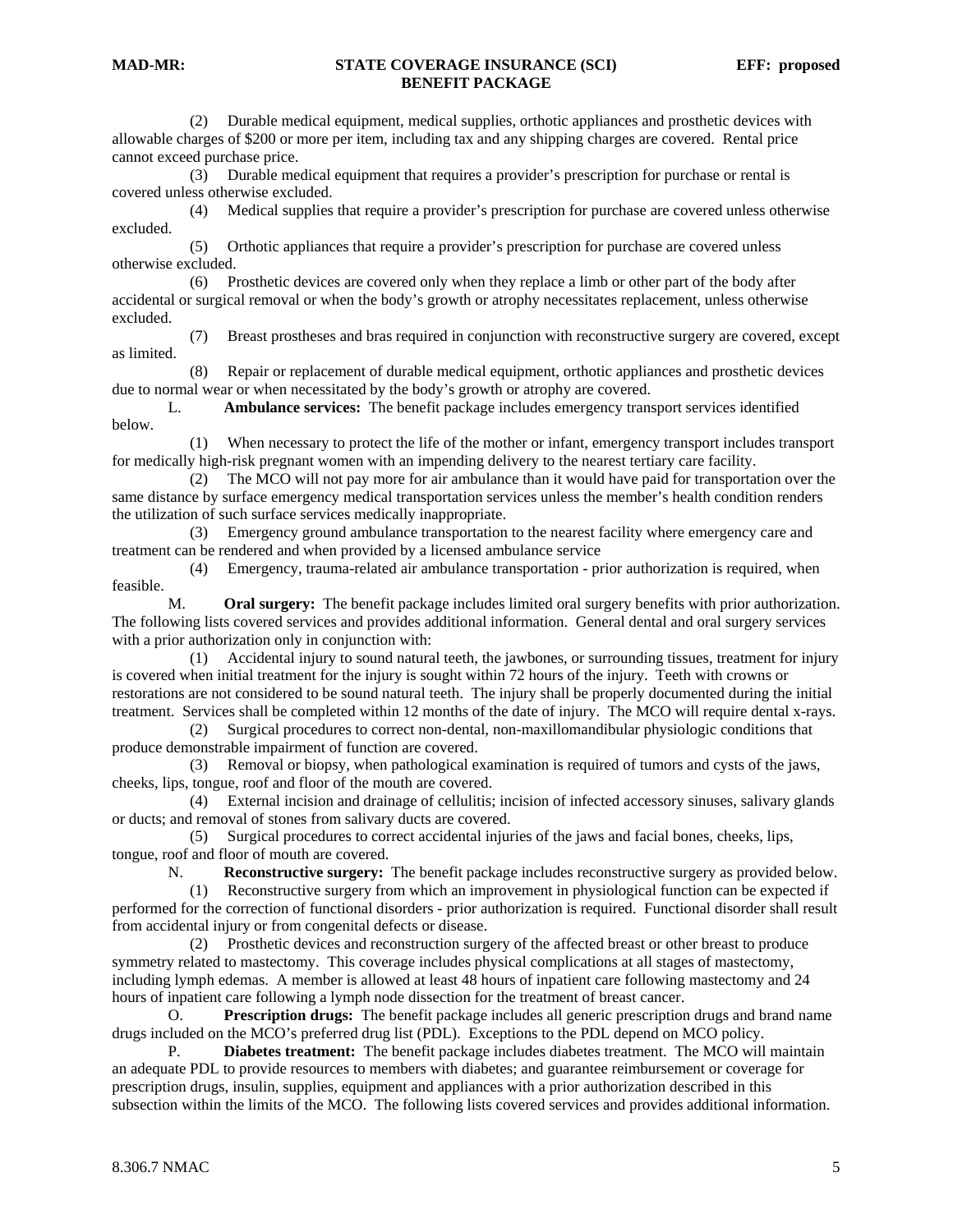(1) Equipment, supplies and appliances to treat diabetes to include:

- (a) blood glucose monitors, including those for the legally blind;
- (b) test strips for blood glucose monitors;
- (c) visual reading urine and ketone strips;
- (d) lancets and lancet devices;
- (e) insulin (limit two vials per co-payment);
- (f) injection aids, including those adaptable to meet the needs of the legally blind;
- (g) syringes;
- (h) prescriptive oral agents for controlling blood sugar levels;

 (i) medically necessary podiatric appliances for prevention of foot complications associated with diabetes, including therapeutic molded or depth inlay shoes, functional orthotic appliances, custom molded inserts, replacement inserts, preventive devices and shoe modifications for prevention and treatment; and

(j) glucagons emergency kits.

 (2) Diabetes self-management training by a certified, registered or licensed health care professional with recent education in diabetes management, which is limited to:

(a) medically necessary visits upon the diagnosis of diabetes;

 (b) visits following a provider diagnosis that represents a significant change in the member's symptoms or condition that warrants changes in the member's self-management;

 (c) visits when re-education or refresher training is prescribed by a health care provider with prescribing authority; and

(d) medical nutrition therapy related to diabetes management.

 Q. **Behavioral health and substance abuse services:** The benefit package includes behavioral health and substance abuse services. Inpatient behavioral health services are limited to 25 days per benefit year with prior authorization.

(1) **Behavioral health service:**

 (a) Outpatient office visits for mental health evaluation and treatment; injectable forms of haloperidol or fluphenazine are included in the office visit co-payment. Prior authorization is required for over seven (7) visits.

 (b) Inpatient mental health services provided in a psychiatric hospital or an acute care general hospital - *prior authorization is required*.

(2) **Substance abuse service:**

 (a) outpatient substance abuse including visits, detoxification and intensive outpatient care limited to 42 days per benefit year; and

(b) inpatient substance abuse detoxification - *prior authorization is required.*

 R. **Annual limits on out-of-pocket expenditures:** Out-of-pocket charges for all participants will be limited to five percent of maximum gross household income per benefit year. [Pharmacy out-of-pocket charges for all participants will be limited to \$12 per month.]

 S. **Limitations on coverage:** The benefit package is limited to \$100,000 in benefits payable per member per benefit year. The state may adjust the \$100,000 maximum per benefit year; however the maximum per benefit year cannot be decreased more than five percent in a single year and the maximum per benefit year cannot be adjusted to an amount less than \$100,000. The state must notify CMS 60 days prior to any requested change in the maximum per benefit year.

 T. **Pregnancy termination procedures:** The MCO shall provide coverage of pregnancy termination as allowed per 42 CFR 457.475. Medically necessary pregnancy terminations which do not meet the requirements of 42 CFR 457.475 are excluded from the capitation payment made to the MCO and shall be reimbursed solely from state funds pursuant to the provisions of 8.325.7 NMAC.

[8.306.7.11 NMAC - N, 7-1-05; A, 4-16-07; A, 6-1-08; A, 7-1-09; A, 5-14-10]

**8.306.7.12 COVERED SERVICES AND SERVICE LIMITATIONS:** The SCI benefit package is limited to \$100,000 in benefits payable per member per benefit year. Covered services are subject to the following conditions and limitations:

 A. **Medically necessary:** Medically necessary services are clinical and rehabilitative physical, mental or behavioral health services that:

 (1) are essential to prevent, diagnose or treat medical conditions or are essential to enable the individual to attain, maintain or regain functional capacity;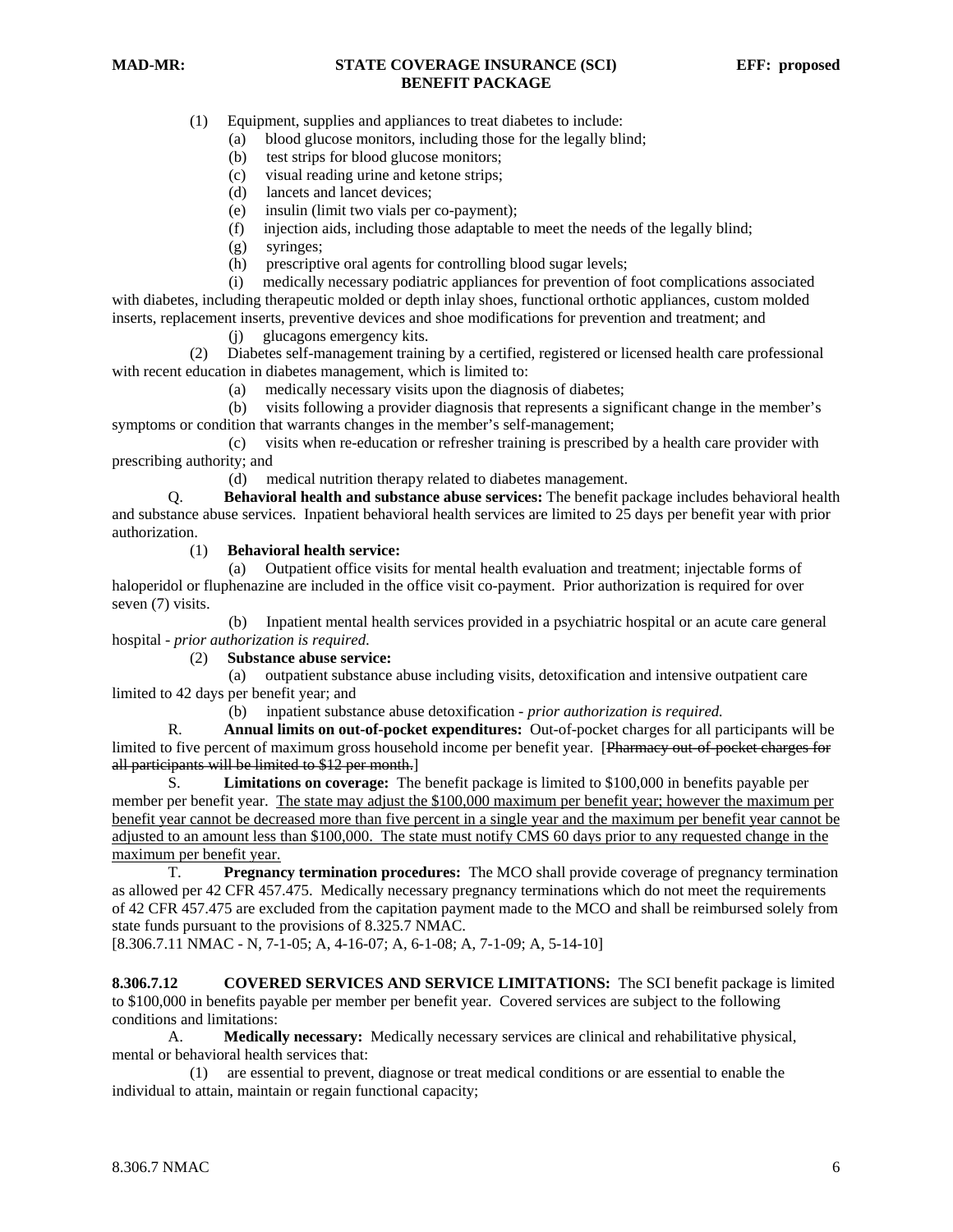(2) are delivered in the amount, duration, scope and setting that is clinically appropriate to the specific physical, mental and behavioral health care needs of the individual;

(3) are provided within professionally accepted standards of practice and national guidelines; and

 (4) are required to meet the physical, mental and behavioral health needs of the individual and are not primarily for the convenience of the individual, the provider or the payer.

B. Behavioral health and substance abuse services:

(1) Inpatient mental health services/partial hospitalizations are limited to 25 days per benefit year.

 (2) Inpatient substance abuse detoxification is limited to 72 hours per occurrence as part of the total 25 day benefit for inpatient mental health services.

 (3) Outpatient substance abuse detoxification services are limited to ten days per benefit year. Substance abuse outpatient services including intensive outpatient services are limited to 42 days per benefit year.

 C. **Cardiovascular rehabilitation:** Coverage for cardiovascular rehabilitation is limited to a maximum of 36 sessions per cardiac event.

 D. **Choice of provider:** For the purpose of coverage under this policy, the SCI MCO has the right to determine which provider may be used to provide the covered services.

 E. **Contact lenses or eyeglasses following cataract surgery:** One complete set of contact lenses or eyeglasses is covered following surgery for the removal of cataracts from one or both eyes. Coverage is not allowed for both contact lenses and eyeglasses. Coverage is limited to one set of contact lenses or eyeglasses per member per surgery. Coverage for materials (contact lenses or eyeglasses) is limited to \$300 per surgery. Coverage for contact lenses or eyeglasses is limited to 90 days following surgery for the removal of cataracts. Contact lenses or eyeglasses obtained after the 90 day period are not covered.

 F. **Dental services:** In cases of accidental injury to sound natural teeth, the jawbones, or surrounding tissues, treatment for injury is covered when initial treatment for the injury is sought within 72 hours of the injury. Teeth with crowns or restorations are not considered to be sound natural teeth. The injury shall be properly documented during the initial treatment. Services shall be completed within 12 months of the date of injury. The MCO will require dental x-rays.

G. **Detoxification:** Inpatient detoxification is limited to 72 hours of inpatient services per occurrence as part of the 25 day benefit for inpatient behavioral health services. Outpatient detoxification is limited to ten days per benefit year.

 H. **Home health services:** Home health services in lieu of hospitalization, or a combination of inpatient hospitalization, home health services and inpatient rehabilitation, may not exceed 25 days per benefit year, provided that a period of inpatient hospitalization coverage shall precede any home health care coverage or the PCP shall provide a statement indicating that inpatient hospitalization would be necessary in the absence of home health services. Home health services are subject to periodic review of the continuation of covered services. If home health services can be provided in more than one medically appropriate setting, the MCO may choose the setting for providing the care.

 I. **Inpatient hospitalization, home health services, inpatient rehabilitation:** This policy is limited to maximum of 25 combined days per member per benefit year for inpatient hospitalization, home health services and inpatient rehabilitation.

 J. **Major disasters:** In the event of any major disaster, epidemic, or other circumstance beyond its control, the MCO will render or attempt to arrange covered services with participating providers insofar as practical according to its best judgment and within the limitations of facilities, supplies, pharmaceuticals, and personnel available. Such circumstances include: complete or partial disruption of facilities; war; riot; civil uprising; disability of the MCO personnel; disability of participating providers; or act of terrorism.

 K. **Maximum benefit limits:** Maximum benefits allowed under SCI are limited to \$100,000 per member per benefit year. The state may adjust the \$100,000 maximum per benefit year; however the maximum per benefit year cannot be decreased more than five percent in a single year and the maximum per benefit year cannot be adjusted to an amount less than \$100,000. The state must notify CMS 60 days prior to any requested change in the maximum per benefit year.

 L. **Maternity transport:** Coverage for transportation where medically necessary to protect the life of the infant or mother, including air transport if indicated for medically high risk pregnant women with an impending delivery of a potentially viable infant to the nearest available tertiary care center.

 M. **Mastectomy and lymph node dissection:** Length of inpatient stay: not less than 48 hours inpatient stay following a mastectomy and not less than 24 hours of inpatient care following a lymph node dissection when determined medically appropriate by physician and patient.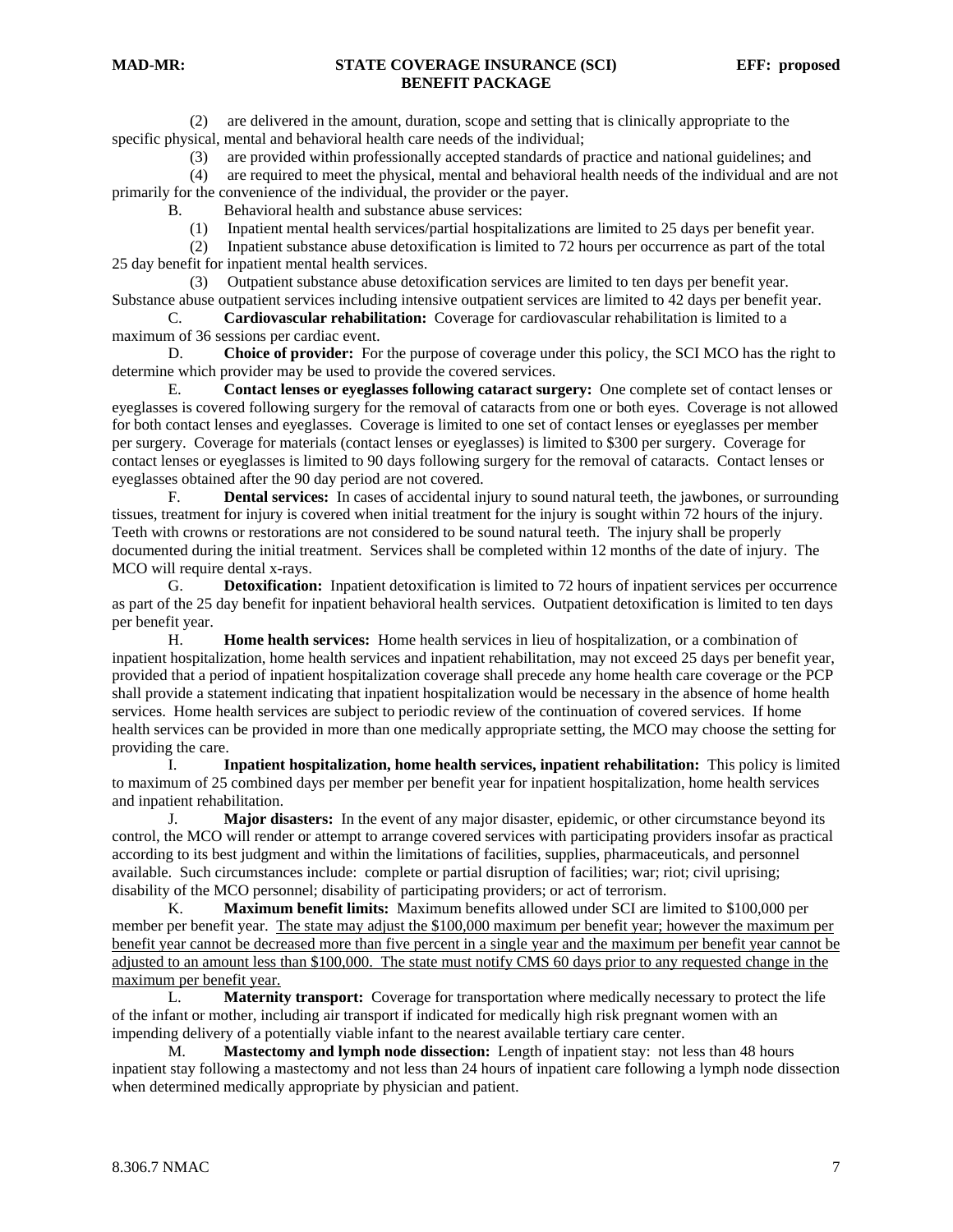N. **Orthotic appliances and prosthetic devices:** Repair or replacement of orthotic appliances and prosthetic devices due to normal wear is covered.

 O. **Physical, speech and occupational therapy:** Only short-term rehabilitative services are covered. Short-term therapy is limited to no more than two consecutive months per member per condition.

 P. **Post mastectomy supplies:** Bras required in conjunction with reconstructive surgery are limited to two (2) per member, per benefit year.

 Q. **Prescription drugs:** Prescription drugs are limited to generic drugs and name brand prescriptions on the preferred drug list (PDL) drugs as listed on the MCO PDL. The MCO shall ensure that Native American members accessing prescription drugs at IHS or tribal 638 facilities will be exempt from the MCO's PDL. For each co-payment amount, quantities are limited to a 30-day supply or 100 tablets; whichever is less, per prescription or refill. All other units will be dispensed in a 30 -day supply, with one co-payment required for each of the following quantities:

 (1) **Topical products:** The lesser of 80 gm. of cream/ointment or 60 ml. of lotion/solution or the most commonly dispensed trade package size, per co-payment.

(2) **Oral liquids:** 480 ml. maximum per co-payment.

 (3) **Inhalers and vials:** One co-payment per unit (diabetic insulin exception - two vials of the same type of insulin per co-payment).

 (4) **Manufacturer's trade package:** One co-payment per trade package (i.e. imitrex, estrogen patches).

(5) **Mail order drugs** are limited to drugs available through the MCO'S mail order distributor.

## R. **Transplants - organ, bone marrow, or tissue:**

(1) Organ, bone marrow, or tissue transplants are limited to:

- (a) heart;
- (b) heart/lung;
- (c) lung;
- (d) liver;
- (e) cornea;
- (f) kidney;
- (g) skin;

 (h) bone marrow (allogenic and autologous stem cell rescue only for leukemia, aplastic anemia, severe combined immunodeficiency disease, wiskott-aldrich syndrome, advanced hodgkin's or non-hodgkin's lymphoma, recurrent or refractory neuroblastoma, and multiple myelomas); or

(i) pancreas (for uremic, insulin-dependent diabetics concurrently receiving a kidney

transplant).

 (2) No other transplant procedures are covered. The MCO has the right to require that transplants be performed at contracted centers of excellence if one is available.

 (3) A member is eligible for coverage for up to two transplants per lifetime. Multiple organ, bone marrow, or tissue transplants performed at the same time are considered to be one procedure. All transplant services are limited by the \$100,000 annual benefit limitation per member per benefit year. [8.306.7.12 NMAC - N, 7-1-05; A, 7-1-09; A, 5-14-10]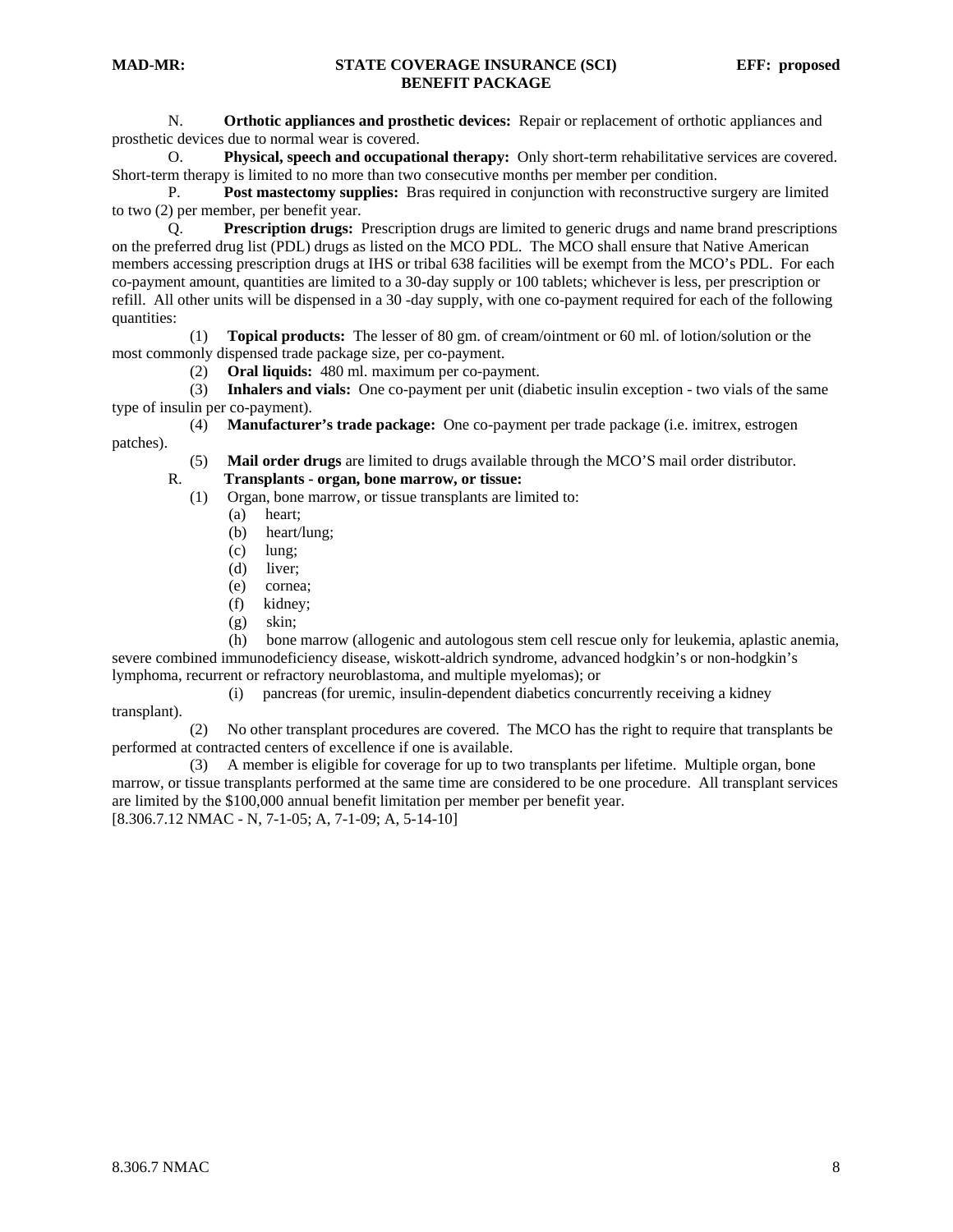# **TITLE 8 SOCIAL SERVICES CHAPTER 306 STATE COVERAGE INSURANCE PART 8 QUALITY MANAGEMENT**

8.306.8.3 **STATUTORY AUTHORITY:** New Mexico Statutes Annotated, 1978 (Chapter 27, Articles 1 and 2) authorize the state to administer the medicaid program. The state coverage insurance (SCI) program is authorized under a health insurance flexibility and accountability (HIFA) waiver under section 1115 of the Social Security Act for the parent population and a medicaid demonstration waiver under section 1115 for the childless adult population, both subject to special terms and conditions. [8.306.8.3 NMAC - N, 7-1-05; A, 5-14-10]

**8.306.8.4 DURATION:** The SCI program is operated subject to continuation of the state's HIFA waiver and medicaid demonstration waiver, and subject to availability of funds. [8.306.8.4 NMAC - N, 7-1-05; A, 5-14-10]